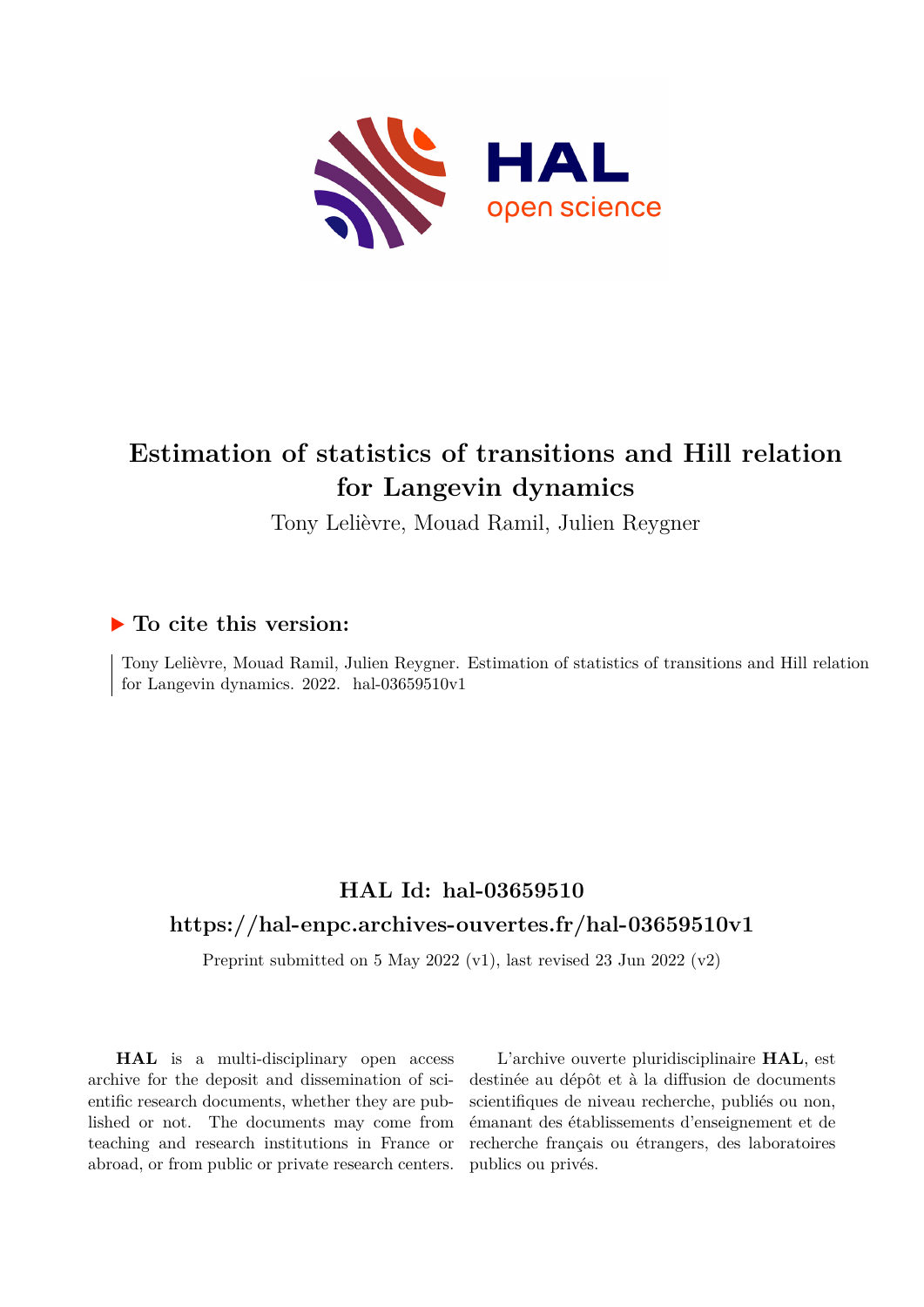# Estimation of statistics of transitions and Hill relation for Langevin dynamics

# Tony Lelièvre, Mouad Ramil, and Julien Reygner

ABSTRACT. In molecular dynamics, statistics of transitions, such as the mean transition time, are macroscopic observables which provide important dynamical information on the underlying microscopic stochastic process. A direct estimation using simulations of microscopic trajectories over long time scales is typically computationally intractable in metastable situations. To overcome this issue, several numerical methods rely on a potential-theoretic identity, sometimes attributed to Hill in the computational statistical physics litterature, which expresses statistics of transitions in terms of the invariant measure of the sequence of configurations by which the underlying process enters metastable sets. The use of this identity then allows to replace the long time simulation problem with a rare event sampling problem, for which efficient algorithms are available.

In this article, we rigorously analyse such a method for molecular systems modelled by the Langevin dynamics. Our main contributions are twofold. First, we prove the Hill relation in the fairly general context of positive Harris recurrent chains, and show that this formula applies to the Langevin dynamics. Second, we provide an explicit expression of the invariant measure involved in the Hill relation, and describe an elementary exact simulation procedure. Overall, this yields a simple and complete numerical method to estimate statistics of transitions.

## 1. Introduction

1.1. Metastability and mean transition time for the Langevin dynamics. In computational statistical physics, the *Langevin dynamics* is a stochastic process commonly used to simulate thermostated systems. It describes the evolution of the position-velocity pair  $(q_t, p_t)$  in the phase space  $\mathbb{R}^d \times \mathbb{R}^d$  according to the stochastic differential equation

(1) 
$$
\begin{cases} dq_t = p_t dt, \\ dp_t = F(q_t)dt - \gamma p_t dt + \sqrt{2\gamma\beta^{-1}}dW_t, \end{cases}
$$

where the vector field  $F : \mathbb{R}^d \to \mathbb{R}^d$  is the *force*,  $\gamma > 0$  is the *friction* parameter,  $\beta > 0$  the *inverse temperature*, and the process  $(W_t)_{t>0}$  is a d-dimensional Brownian motion [Tuc10, LM15]. A particular case of interest is the *conservative case*, namely when  $F = -\nabla V$  for a function  $V : \mathbb{R}^d \to \mathbb{R}$  which is called the *potential energy* of the system. In this case, upon integrability assumption on V, the process  $(q_t, p_t)_{t \geq 0}$  is known to be ergodic with respect to the *Boltzmann–Gibbs measure* with density

(2) 
$$
\rho(q,p) = \frac{1}{Z_{\beta}} e^{-\beta H(q,p)}, \qquad H(q,p) := V(q) + \frac{|p|^2}{2}, \qquad Z_{\beta} := \int_{\mathbb{R}^d \times \mathbb{R}^d} e^{-\beta H(q,p)} dq dp.
$$

In a non-conservative case (or non-equilbrium case), namely when  $F$  is a non-conservative force, the invariant measure of the Langevin dynamics is generally not explicit, see e.g. [MR22] for details.

In most cases of interest, the process  $(q_t, p_t)_{t \geq 0}$  is *metastable*, which means that it spends most of its time in certain subsets of the phase space, called *metastable sets*, and performs abrupt and seemingly unpredictable transitions between these sets. Metastable sets often represent macroscopic conformations of the system, on which *statistics of transitions* provide important quantitative information. However, because of the scale separation between time steps employed to simulate the process  $(q_t, p_t)_{t\geq 0}$  and

<sup>2020</sup> *Mathematics Subject Classification.* 60J20, 60J70.

*Key words and phrases.* Langevin dynamics, transition path, invariant measure, Hill relation.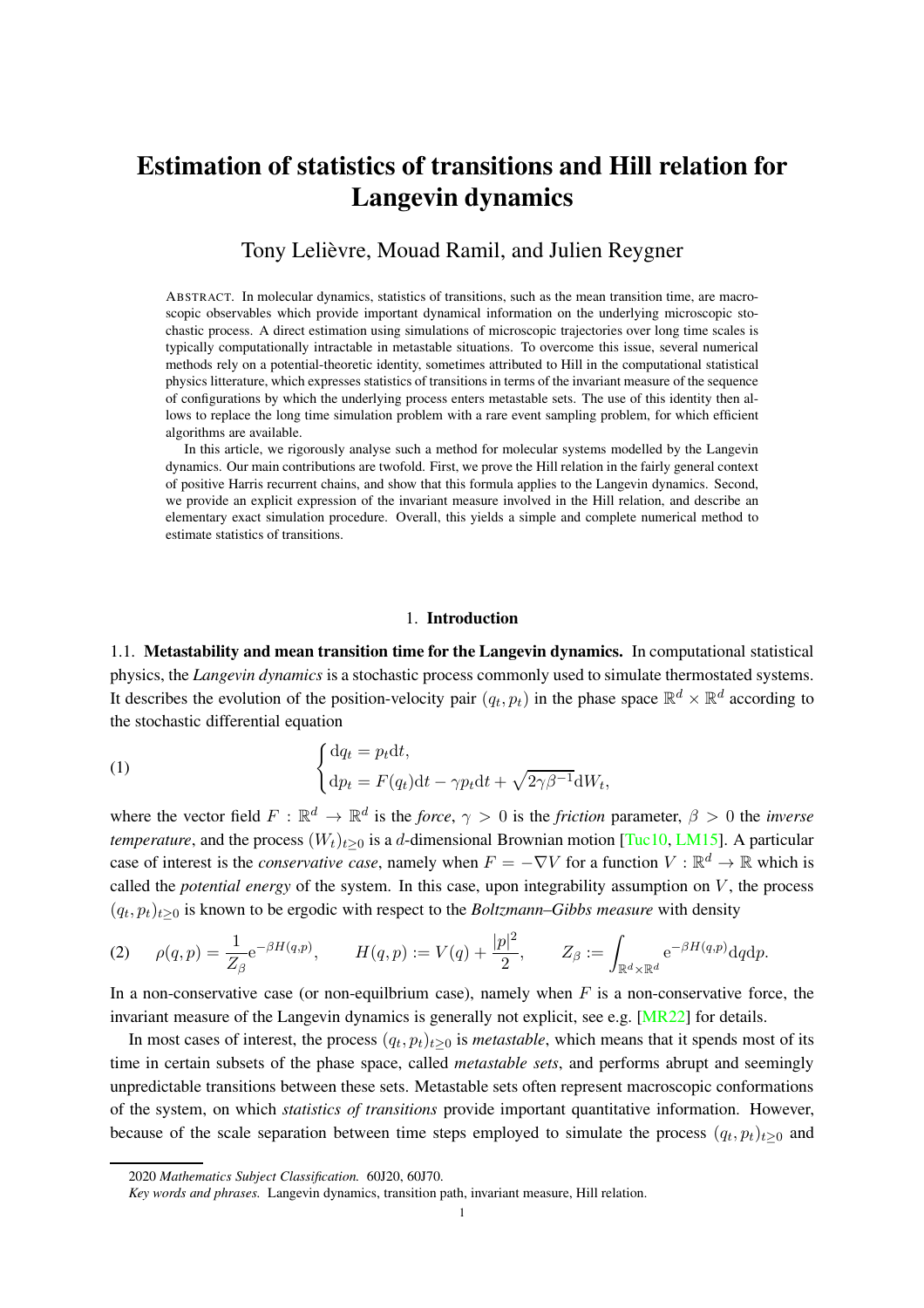typical times at which metastable transitions occur, the direct simulation of these rare events usually turns out to be impossible [AVTW09, LS16].

Various methods have been introduced in the literature to numerically compute statistics of transitions. In order to provide an example of such a quantity, let us fix A and B two subsets of  $\mathbb{R}^d$  with disjoint closures. We denote by  $(\tau_n^-)_{n\geq 0}$  the successive time indices at which the process  $(q_t)_{t\geq 0}$  enters the set  $A \cup B$ . Under regularity assumptions on the boundary of A and B which will be made explicit below, the sequence  $(Y_n^-)_{n\geq 0}$ , defined by

$$
\forall n \ge 0, \qquad Y_n^- := (q_{\tau_n^-}, p_{\tau_n^-}),
$$

is a time homogeneous Markov chain, which takes its values in the set  $A^- \cup B^-$ , where  $A^-$  (resp.  $B^-$ ) denotes the set of configurations  $(q, p)$  such that  $q \in \partial A$  (resp.  $q \in \partial B$ ) and p points toward the interior of  $A$  (resp. of  $B$ ), see Figure 1.

We now define the sequences  $(\eta_{\mathcal{A}^-,\mathcal{k}}^{\text{re}})_{\mathcal{k}\geq 0}$  and  $(\eta_{\mathcal{B}^-,\mathcal{k}}^{\text{re}})_{\mathcal{k}\geq 0}$  by

(3) 
$$
\eta_{\mathcal{A}^{-},0}^{\mathbf{re}} := \min\{n \ge 0 : Y_n^- \in \mathcal{A}^{-}\}, \qquad \eta_{\mathcal{B}^{-},0}^{\mathbf{re}} := \min\{n \ge \eta_{\mathcal{A}^{-},0}^{\mathbf{re}} : Y_n^- \in \mathcal{B}^{-}\},
$$
  
\n
$$
\eta_{\mathcal{A}^{-},k+1}^{\mathbf{re}} := \min\{n \ge \eta_{\mathcal{B}^{-},k}^{\mathbf{re}} : Y_n^- \in \mathcal{A}^{-}\}, \quad \eta_{\mathcal{B}^{-},k+1}^{\mathbf{re}} := \min\{n \ge \eta_{\mathcal{A}^{-},k+1}^{\mathbf{re}} : Y_n^- \in \mathcal{B}^{-}\}.
$$

They respectively refer to the successive return times of the chain  $(Y_n^-)_{n\geq 0}$  in  $\mathcal{A}^-$  after a visit in  $\mathcal{B}^-$ , and conversely, with the convention that these times are counted from the first visit of the chain in  $\mathcal{A}^-$ .

At the continuous-time level, we introduce the notation

$$
\tau_{\mathcal{A}^-,k}^{\mathbf{re}}:=\tau_{\eta_{\mathcal{A}^-,k}^{\mathbf{re}}},\qquad \tau_{\mathcal{B}^-,k}^{\mathbf{re}}:=\tau_{\eta_{\mathcal{B}^-,k}^{\mathbf{re}}},
$$

and call the trajectory of  $(q_t, p_t)$  on  $[\tau_{A^-,\,k}^{\text{re}}, \tau_{B^-,\,k}^{\text{re}}]$  the k-th transition path between A and B, see Figure 1. Its (time) length is denoted by

$$
\Delta\tau_{AB,k}^{\mathbf{re}}:=\tau_{\mathcal{B}^-,k}^{\mathbf{re}}-\tau_{\mathcal{A}^-,k}^{\mathbf{re}},
$$

and the *mean transition time* between A and B is then defined by

(4) 
$$
T_{AB} := \lim_{\ell \to +\infty} \frac{1}{\ell} \sum_{k=0}^{\ell-1} \Delta \tau_{AB,k}^{\mathbf{re}}.
$$

It is a prototypical example of an average quantity over transition paths of practical interest [EVE06, LN15].

From the strong Markov property and the ergodic theorem for Markov chains, the mean transition time may be rewritten as

(5) 
$$
T_{AB} = \mathbb{E}_{\nu_{\mathcal{A}}^{\text{re}}} \left[ \Delta \tau_{AB,0}^{\text{re}} \right],
$$

where  $\nu_{\mathcal{A}^-}^{\mathbf{re}}$  is the invariant measure of the Markov chain  $(Y_{\eta_{\mathcal{A}^-}^{\mathbf{r}}}^-)$  $\overline{m}_{\mathcal{A}^-,\,k}^{\mathbf{r}_{\mathbf{e}}}$  ) $k \geq 0$ , which is usually called the *reactive entrance distribution* in  $\mathcal{A}^-$  [LN15]. Here and throughout this article, the notation  $\mathbb{E}_{\mu}$  and  $\mathbb{P}_{\mu}$  refers to the fact that the stochastic process with respect to the law of which the expectation is taken has initial distribution  $\mu$ . When  $\mu = \delta_x$ , we shall simply write  $\mathbb{E}_x$  and  $\mathbb{P}_x$ .

1.2. The Hill relation and the main contributions of the article. In the case where  $A$  and  $B$  are metastable sets for  $(q_t)_{t>0}$ , the formula (5) presents two main computational difficulties:

- (i) the reactive entrance distribution  $v_{\mathcal{A}^-}^{\text{re}}$  is neither explicit nor easy to sample from,
- (ii) the direct simulation of the random variable  $\Delta \tau_{AB,0}^{re}$  may be prohibitively long.

To overcome these issues, several numerical methods are based on the alternative expression

(6) 
$$
T_{AB} = \frac{\mathbb{E}_{\pi_{A^{-}}}[\tau_1^{-}]}{\mathbb{P}_{\pi_{A^{-}}} (Y_1^{-} \in \mathcal{B}^{-})},
$$

where  $\pi_{A^-} := \pi^{-}(\cdot | A^-)$  is the restriction (in the sense of conditional probability measures) to  $A^-$  of the invariant measure  $\pi^-$  of the Markov chain  $(Y_n^-)_{n\geq 0}$ . This formula, which is sometimes attributed to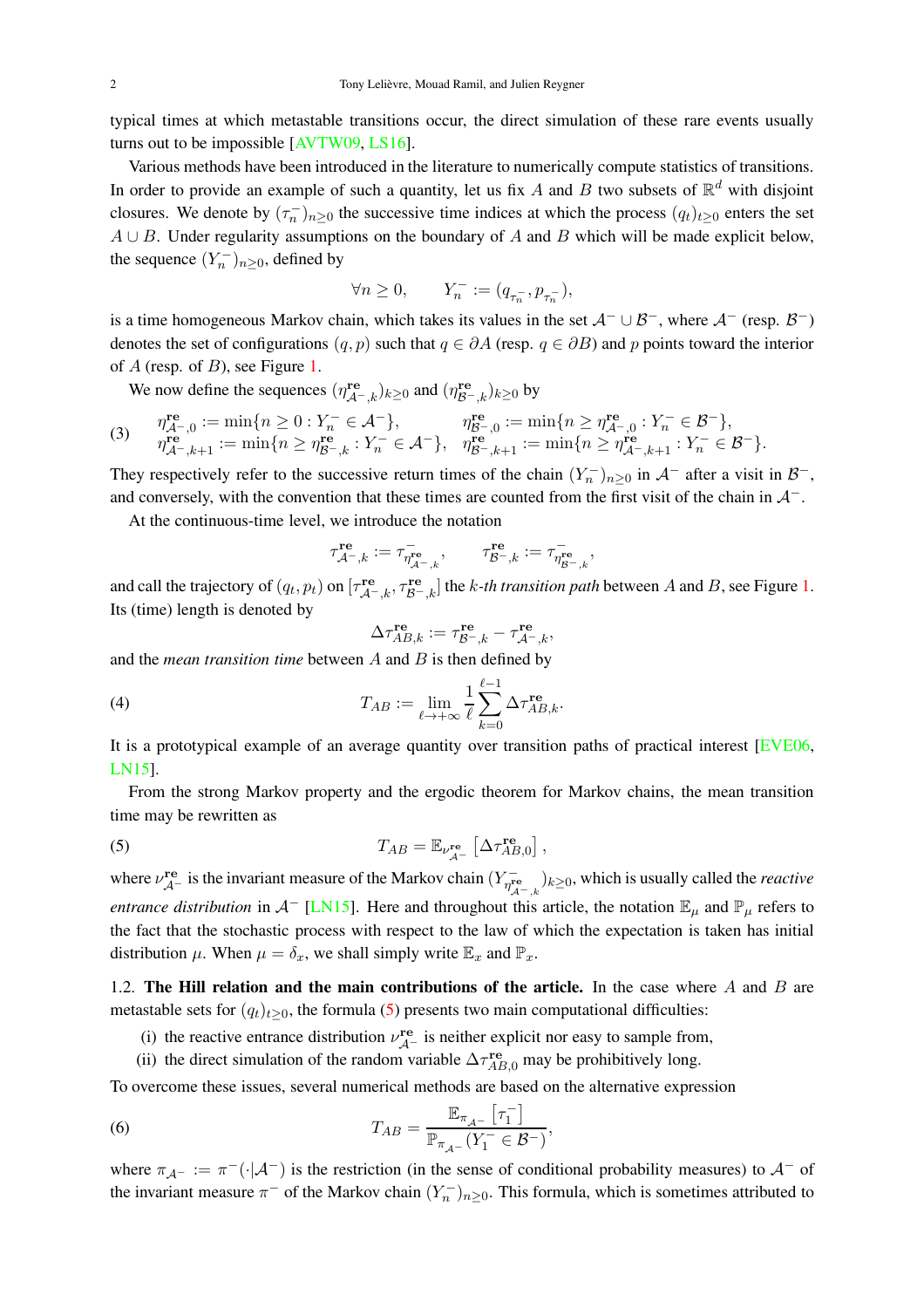

FIGURE 1. Schematic representation of the successive entry points of  $(q_t)_{t>0}$  in  $A \cup B$ . The part of the trajectory in solid line is a transition path from A to B.

Hill [Hil05], is commonly encountered in the statistical physics litterature [AVTW09, BZ11, ZC17], and used for a large class of stochastic processes, beyond the specific instance of the Langevin dynamics  $(1)^1$ .

The present article is a continuation of [BGL], in which the mathematical analysis of this formula and its use in rare event estimation was initiated for the case where the chain  $(Y_n^-)_{n\geq 0}$  takes its values in a compact state space. This allows in particular to obtain a formula similar to (6) for the *overdamped Langevin dynamics*

(7) 
$$
\mathrm{d}\overline{q}_t = F(\overline{q}_t)\mathrm{d}t + \sqrt{2\beta^{-1}}\mathrm{d}W_t,
$$

which describes the  $\gamma \to +\infty$  limit of the time rescaled position process  $(q_{\gamma t})_{t>0}$  defined by (1). While easier to study mathematically, thanks to the uniform ellipticity of its infinitesimal generator and the fact that metastable sets are generally assumed to be bounded in  $\mathbb{R}^d$ , the overdamped Langevin dynamics (7) is arguably less physically relevant, and less commonly employed in actual molecular dynamics simulations, than the Langevin dynamics (1).

Our first main contribution is a proof of the identity (6), and a clarification of the assumptions under which it holds, in the general setting of positive Harris recurrent chains. In particular, it does not require metastable sets to be bounded and therefore applies to the Langevin dynamics (1).

The major benefit of the Hill relation (6) is that it no longer involves the reactive entrance distribution  $v_{\mathcal{A}^-}^{\text{re}}$ , but rather the measure  $\pi_{\mathcal{A}^-}$ . On the one hand, in metastable situations the latter is often argued to be easy to approximate, through direct simulation of the chain. Indeed, starting from  $A^-$ , one may typically expect  $(Y_n^-)_{n\geq 0}$  to perform many steps in  $\mathcal{A}^-$ , and thus to reach the invariant measure  $\pi_{\mathcal{A}^-}$ , on a short time scale compared with the first transition toward  $\mathcal{B}^-$  — this phenomenon is referred to as *thermalisation* in the study of metastability [OV05]. The quantification of this argument, based on the notion of *quasistationary distribution*, is the main purpose of [BGL]. On the other hand, we shall prove in the present article that for the Langevin dynamics (1), the measure  $\pi_{A}$ - is actually *explicit* and can be directly sampled from, without any approximation argument. This is the second main contribution of this article and explains in which sense the use of the Hill relation (6) allows to mitigate the first difficulty mentionned at the beginning of this subsection.

In order to address the second difficulty, we rewrite the right-hand side of (6) under the form

$$
(8) \quad \frac{\mathbb{E}_{\pi_{\mathcal{A}^{-}}}[\tau_{1}^{-}]}{\mathbb{P}_{\pi_{\mathcal{A}^{-}}} (Y_{1}^{-} \in \mathcal{B}^{-})} = \mathbb{E}_{\pi_{\mathcal{A}^{-}}} [\tau_{1}^{-} | Y_{1}^{-} \in \mathcal{A}^{-}] \left( \frac{1}{\mathbb{P}_{\pi_{\mathcal{A}^{-}}} (Y_{1}^{-} \in \mathcal{B}^{-})} - 1 \right) + \mathbb{E}_{\pi_{\mathcal{A}^{-}}} [\tau_{1}^{-} | Y_{1}^{-} \in \mathcal{B}^{-}] .
$$

The quantity  $\mathbb{E}_{\pi_{A-}}[\tau_1^-|Y_1^- \in A^-]$  can be evaluated by brute force simulation of the chain  $(Y_n^-)_{n \geq 0}$ , whereas both quantities  $\mathbb{E}_{\pi_{\mathcal{A}^-}}[\tau_1^-|Y_1^- \in \mathcal{B}^-]$  and  $\mathbb{P}_{\pi_{\mathcal{A}^-}}(Y_1^- \in \mathcal{B}^-)$  are statistics of *reactive trajectories* 

<sup>&</sup>lt;sup>1</sup>See for instance the blog post <http://statisticalbiophysicsblog.org/?p=8> for more context.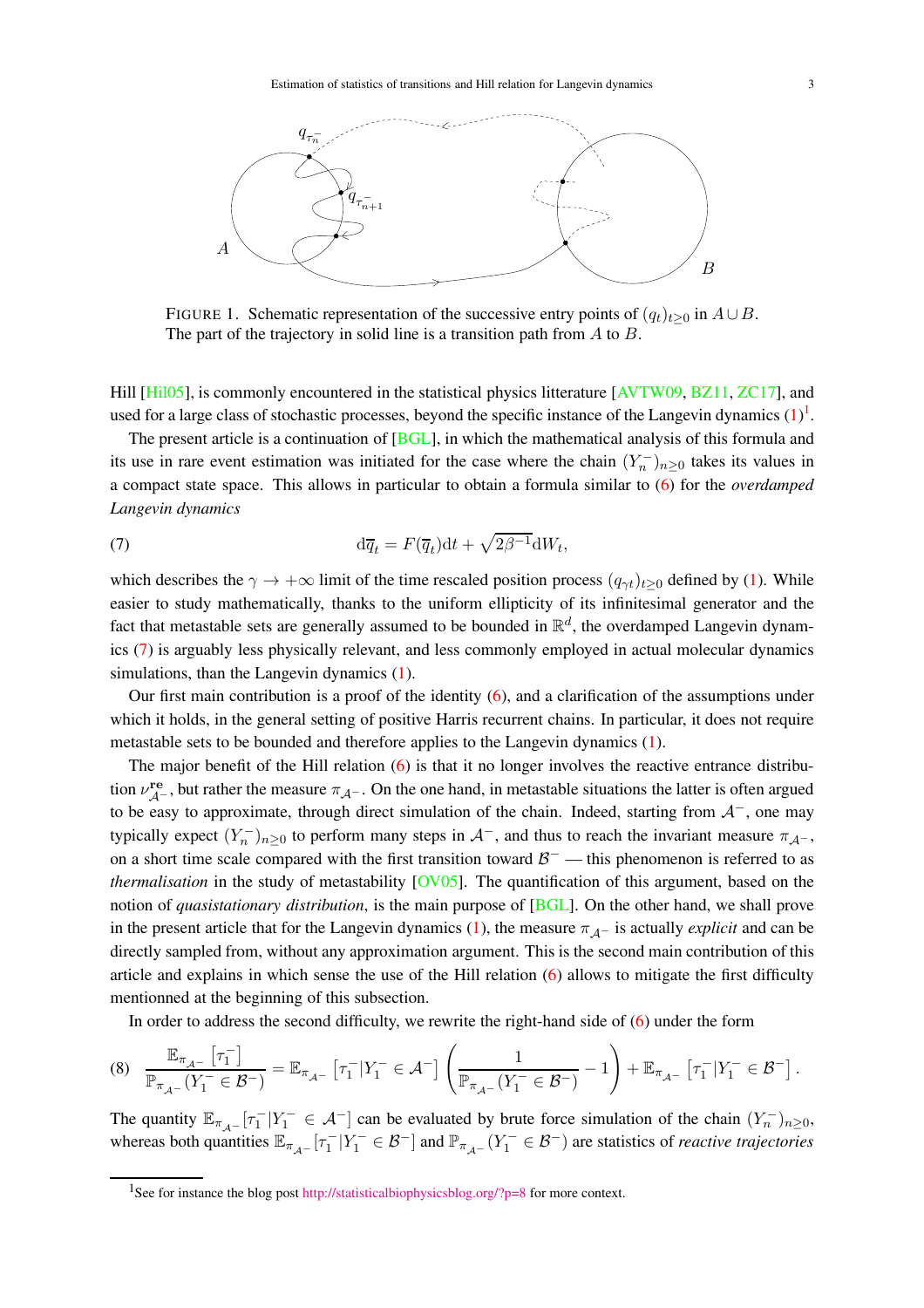and may therefore be computed by means of rare event simulation algorithms, such as Weighted Ensemble Simulation [ZC17], Transition Interface Sampling [VEMB03], Forward Flux Sampling [AVTW09], or Adaptive Multilevel Splitting [CG07] to name but a few.

1.3. Relation with earlier works. As has already been mentionned, this work is a continuation of the article [BGL], in which the Hill relation is proved for the overdamped Langevin dynamics (7), and the main focus of which is put on the quantification of the error introduced when replacing, in the righthand side of (6), the measure  $\pi_{A}$ - with the quasistationary distribution of  $(Y_n^-)_{n\geq 0}$  in  $A^-$ . We refer in particular to the introduction of [BGL] for more details and references on algorithms for rare event simulation in computational statistical physics.

Besides the extension of the proof of the Hill relation to the Langevin dynamics (1), the main novelty of the present article is the explicit computation of the measure  $\pi_{A-}$ . We believe this result to be of general interest, independently from the application to the estimation of statistics of transitions; still, in the latter context, it provides a direct simulation algorithm and spares the need to resort to the quasistationary distribution. Let us however mention that the study of quasistationary distributions for Langevin-like dynamics (1) was recently carried out in the series of works [LRR22b, Ram20, Ram] and [GNWb, GNWa], and that it remains crucial for the mathematical analysis of many other algorithms of molecular dynamics dealing with metastability.

At several places in the article, we shall use technical results regarding trajectorial and analytical properties of the Langevin dynamics (1) recently proved in our work [LRR22a]. We shall also borrow notation and terminology from various fields which are connected to our study, such as *Transition Path Theory* [EVE06, EVE10, LN15], potential theory [BEGK04, BdH15], or the theory of Harris chains [Asm03, HLL03, MT09, DMPS18].

1.4. **Organisation of the article.** The precise setting under which we work as well as a detailed statements of our results are presented in Section 2. Section 3 contains the proof of preliminary results ensuring the well-posedness of the sequence  $(Y_n^-)_{n\geq 0}$ . Section 4 is dedicated to the study of its long time behaviour, and the identification of its invariant measure  $\pi^-$ . We also carry out a similar study of the sequence  $(Y_n^+)_{n\geq 0}$  of configurations by which the process  $(q_t, p_t)_{t\geq 0}$  *exits* from metastable sets. This part is actually written for exits from a general open and smooth set O, and we later apply the obtained results to the specific case  $\mathcal{O} = A \cup B$ . Section 5 is dedicated to the proof of the Hill relation (6). We first show a generalised version of this identity in the abstract setting of positive Harris recurrent chains, and then check that this identity applies to the Langevin dynamics (1). Last, generalities on Harris chains are collected in Appendix A, Appendix B contains the proof of an auxiliary result used in the paper concerning the probabilistic interpretation of the Dirichlet problem for the Langevin dynamics, and Appendix C is dedicated to the discussion of an assumption made in our last statement regarding the finiteness of  $T_{AB}$ .

### 2. Setting and statement of the main results

2.1. **Basic notation.** For  $a, b \in \mathbb{R}$ , we write  $a \wedge b = \min(a, b)$ ,  $a \vee b = \max(a, b)$ ,  $[a]_+ = 0 \vee a$ ,  $[a]_-=0 \vee (-a)$ . The notation  $|u|=\sqrt{u\cdot u}$  refers to the Euclidean norm on  $\mathbb{R}^d$ . For any  $r>0$ ,  $B(u,r)$ and  $\overline{B}(u,r)$  respectively denote the open and closed balls centered in  $u \in \mathbb{R}^d$  and with radius r. More generally, the closure of a set  $A \subset \mathbb{R}^d$  is denoted by  $\overline{A}$ .

For a random variable X in some measurable space S and a probability measure  $\mu$  on S, the notation  $X \sim \mu$  means that  $\mu$  is the law of X. For any  $f \in L^1(\mathcal{S}, \mu)$ , we use the notation  $\mu(f)$  as a shorthand for  $\int_{\mathcal{S}} f d\mu$ . Given a probability measure  $\mu(dx)$  and a Markov kernel  $P(x, dy)$  on S, we denote by  $\mu \otimes P$ the probability measure  $\mu(dx)P(x, dy)$  on  $S \times S$ .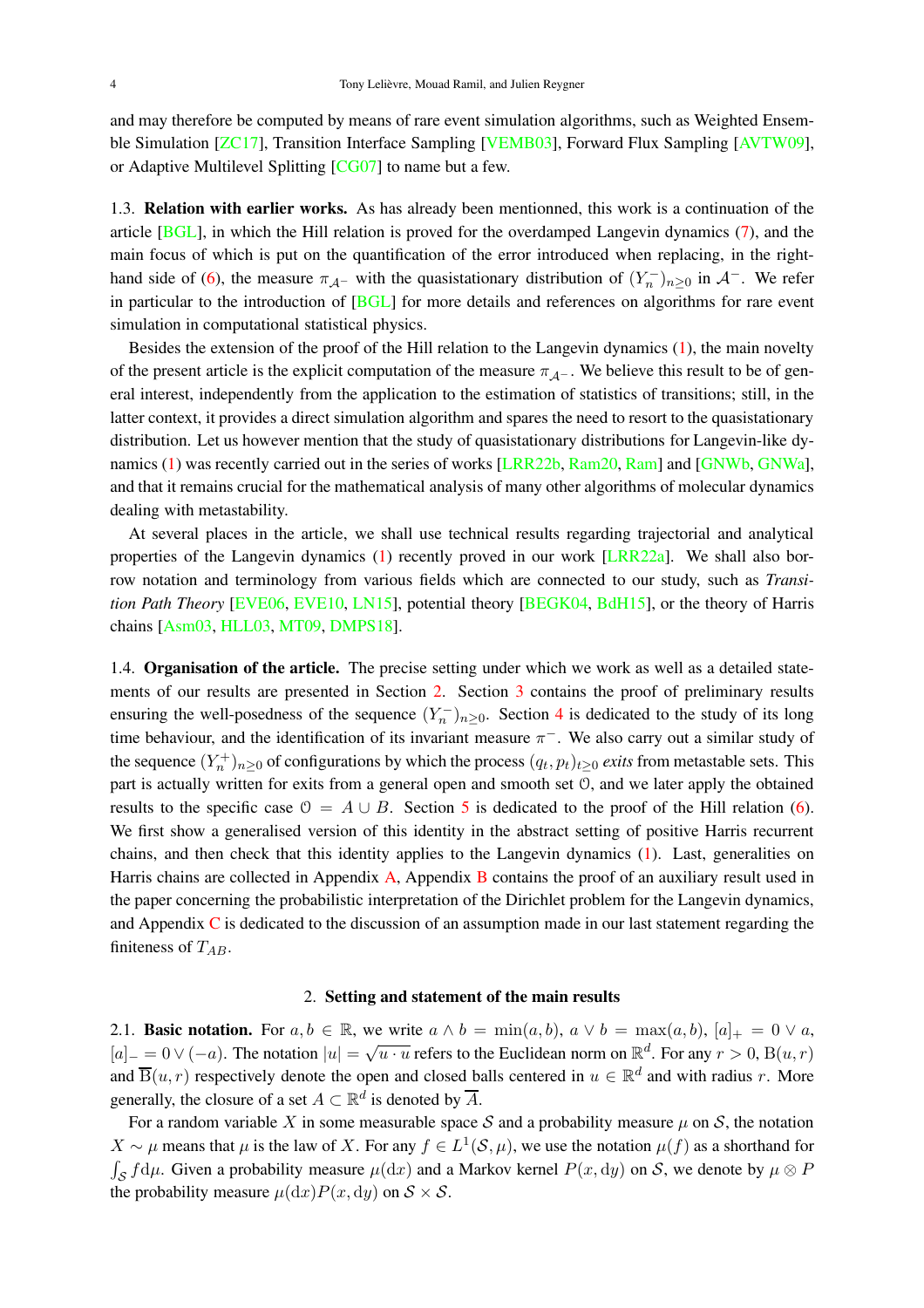|                             | Stopping times                                                                                                                                                  | Markov Chains                            | Stationary measures |
|-----------------------------|-----------------------------------------------------------------------------------------------------------------------------------------------------------------|------------------------------------------|---------------------|
| Entry points in $A \cup B$  | $\tau_{n+1}^- = \inf\{t > \tau_n^-, (q_t, p_t) \in \Gamma^-\}\$                                                                                                 | $Y_n^- = (q_{\tau_n^-}, p_{\tau_n^-})$ 1 |                     |
| Exit points from $A \cup B$ | $\tau_{n+1}^+ = \inf\{t > \tau_n^+, (q_t, p_t) \in \Gamma^+\}$                                                                                                  | $Y_n^+ = (q_{\tau_n^+}, p_{\tau_n^+})$   |                     |
| Crossing points of $\Sigma$ | $T_{m+1} = \inf\{t > \tau_m, (q_t, p_t) \in \Gamma^+ \cup \Gamma^-\}\mid Y_m^{\Sigma} = (q_{\tau_m}, p_{\tau_m})\mid \pi^{\Sigma} = \frac{1}{2}(\pi^- + \pi^+)$ |                                          |                     |

TABLE 1. Definitions of the Markov chains  $(Y_n^-)_{n\geq 0}$ ,  $(Y_n^+)_{n\geq 0}$  and  $(Y_m^{\Sigma})_{m\geq 0}$ , with values respectively in  $\Gamma^-$ ,  $\Gamma^+$  and  $\Gamma^- \cup \Gamma^+$ .

| Stopping times                                                                                                                                                                                                                          | Markov Chains | Stationary measures |
|-----------------------------------------------------------------------------------------------------------------------------------------------------------------------------------------------------------------------------------------|---------------|---------------------|
| Entry in A coming from $B \mid \eta_{A^- , k+1}^{\mathbf{re}} = \min \{ n \geq \eta_{B^- , k}^{\mathbf{re}} : Y_n^- \in \mathcal{A}^- \} \mid Y_{A^- , k}^{\mathbf{re}} = Y_{\eta^{\mathbf{re}}}^-$                                     |               |                     |
| Entry in B coming from $A \mid \eta_{\mathcal{B}^-,k+1}^{\mathbf{re}} = \min\{n \geq \eta_{\mathcal{A}^-,k+1}^{\mathbf{re}} : Y_n^- \in \mathcal{B}^-\}\mid Y_{\mathcal{B}^-,k}^{\mathbf{re}} = Y_{\eta_{\mathcal{B}^-}}^{\mathbf{re}}$ |               |                     |

TABLE 2. Definitions of the Markov chains  $(Y_{\mathcal{A}^-,\kappa}^{\text{re}})_{k\geq 0}$  and  $(Y_{\mathcal{B}^-,\kappa}^{\text{re}})_{k\geq 0}$ , with values respectively in  $\mathcal{A}^- = \Gamma^- \cap (\partial A \times \mathbb{R}^d)$  and  $\mathcal{B}^- = \Gamma^- \cap (\partial B \times \mathbb{R}^d)$ .

For the reader's convenience, we recall in Tables 1 and 2 the notation concerning the main Markov chains considered in this work.

2.2. Assumptions on the continuous dynamics. Throughout this work, we assume that the vector field  $F: \mathbb{R}^d \to \mathbb{R}^d$  is  $C^\infty$ . As a consequence, the coefficients of the stochastic differential equation (1) are locally Lipschitz continuous, therefore this equation possesses a unique strong solution, which is defined on some filtered probability space  $(\Omega, \mathcal{F}, (\mathcal{F}_t)_{t>0}, \mathbb{P})$  up to some explosion time  $\tau_{\infty}$ . We shall work under the following set of assumptions:

- (A1)  $\tau_{\infty} = \infty$ , almost surely;
- (A2) the process  $(q_t, p_t)_{t\geq 0}$  has a unique stationary distribution  $\mu(\text{d}q\text{d}p)$ , this measure has a smooth and positive density  $\rho(q, p)$  with respect to the Lebesgue measure on  $\mathbb{R}^d \times \mathbb{R}^d$ , and for any  $G \in L^1(\mathbb{R}^d \times \mathbb{R}^d, \mu),$

$$
\lim_{t \to +\infty} \frac{1}{t} \int_0^t G(q_s, p_s) \mathrm{d}s = \mu(G), \qquad \text{almost surely},
$$

for any initial condition;

(A3) the density  $\rho(q, p)$  satisfies

$$
\int_{\mathbb{R}^d \times \mathbb{R}^d} \left\{ (|F(q)| + |p|) \rho(q, p) + |\nabla_p \rho(q, p)| \right\} dq dp < +\infty.
$$

In the conservative case described in the introduction of the article, namely when  $F = -\nabla V$  for some potential function  $V : \mathbb{R}^d \to \mathbb{R}$ , these assumptions are satisfied if

$$
\lim_{|q| \to +\infty} V(q) = +\infty, \qquad \int_{\mathbb{R}^d} (1 + |\nabla V(q)|) e^{-\beta V(q)} dq < +\infty.
$$

In this case,  $\mu$  is the Boltzmann–Gibbs measure with density  $\rho$  defined in (2). We refer to [RB06, Examples 5.10 and 7.3], [LRR22a, Remark 2.21] and [Pag01, Théorème 1] for details.

Remark 2.1. *The Langevin dynamics can more generally be written*

$$
\begin{cases} dq_t = M^{-1} p_t dt, \\ dp_t = F(q_t) dt - \gamma M^{-1} p_t dt + \sqrt{2\gamma \beta^{-1}} dW_t, \end{cases}
$$

*where* M *is a diagonal matrix with positive diagonal entries, describing the masses of the particles. In* this formulation, the coordinate  $p_t \in \mathbb{R}^d$  refers to a vector of momenta rather than velocities. This system *may however be reduced to* (1)*, for which* M *is the identity, through a simple change of variables* [LRS10, Remark 3.37, p. 210]*.*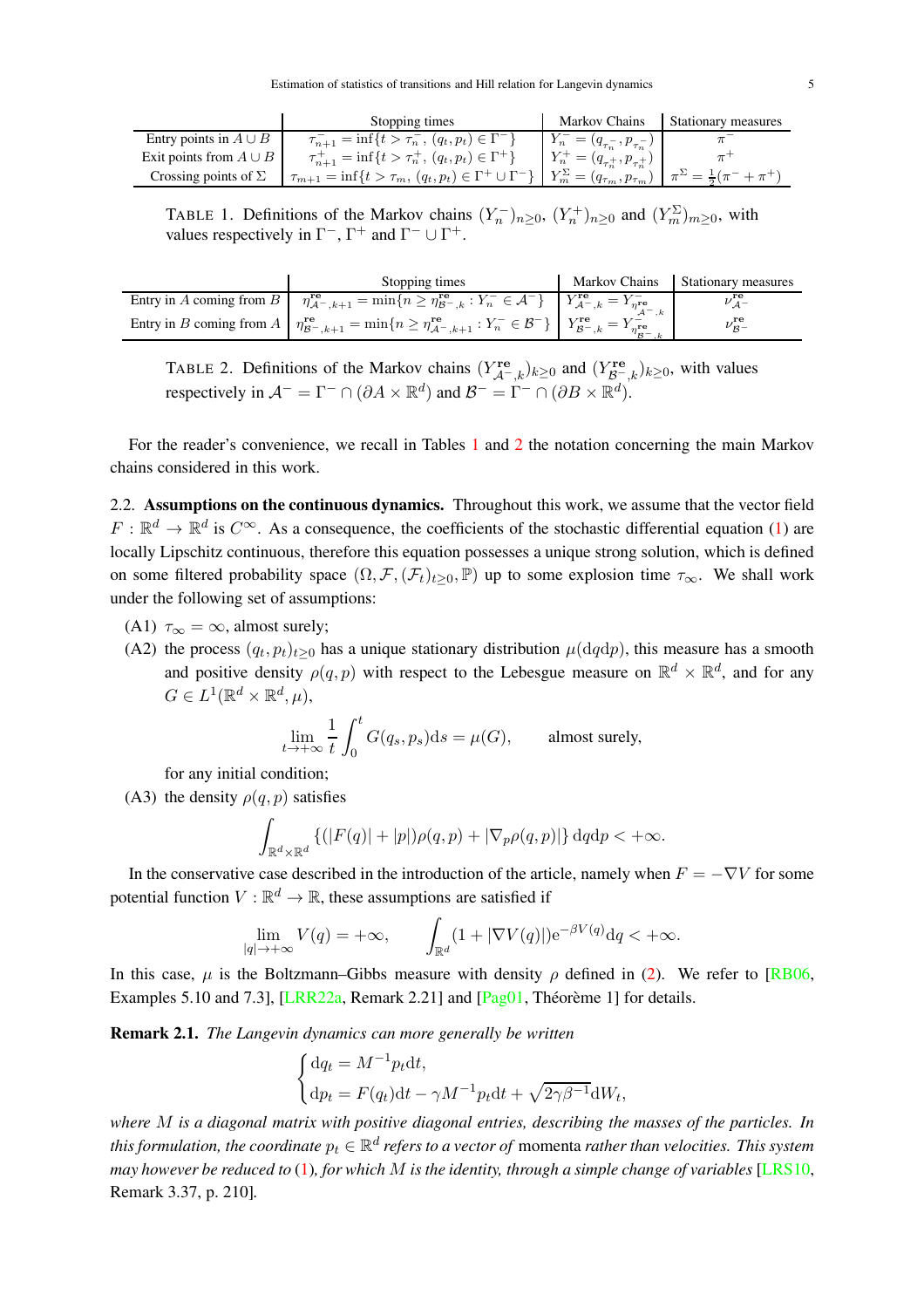2.3. Notation and assumptions on metastable sets. In this subsection, we let  $\mathcal{O} \subset \mathbb{R}^d$  satisfy the following assumptions.

(B) The sets  $\mathcal O$  and  $\mathbb R^d \setminus \overline{\mathcal O}$  are open, nonempty, and have a  $C^2$  boundary  $\Sigma$ .

A straightforward consequence of this assumption is that  $\mathcal{O}$  and  $\mathbb{R}^d \setminus \overline{\mathcal{O}}$  have positive Lebesgue measures. Let us emphasise the fact that, throughout this article, neither  $\mathcal O$  nor  $\mathbb R^d \setminus \overline{\mathcal O}$  are assumed to be bounded.

Under these assumptions, for any  $q \in \Sigma$  we denote by  $n(q) \in \mathbb{R}^d$  the unit normal vector to  $\Sigma$  which is oriented toward the exterior of  $\emptyset$ . This allows us to introduce the partition of  $\Sigma \times \mathbb{R}^d$  into three sets

$$
\Gamma^+ := \{ (q, p) \in \Sigma \times \mathbb{R}^d : p \cdot \mathsf{n}(q) > 0 \},
$$
  

$$
\Gamma^- := \{ (q, p) \in \Sigma \times \mathbb{R}^d : p \cdot \mathsf{n}(q) < 0 \},
$$
  

$$
\Gamma^0 := \{ (q, p) \in \Sigma \times \mathbb{R}^d : p \cdot \mathsf{n}(q) = 0 \}.
$$

The results of Subsections 2.4 and 2.5 are stated for a general set  $\theta$  satisfying Assumption (B). In Subsection 2.6, in order to state the Hill relation (6), we shall apply these results to the specific case discussed in the introduction where  $0 = A \cup B$  for two open subsets  $A, B \subset \mathbb{R}^d$  with disjoint closures.

2.4. The sequences  $(Y_n^+)_{n\geq 0}$  and  $(Y_n^-)_{n\geq 0}$ . The main objects of interest in this article are the sequences  $(Y_n^+)_{n\geq 0}$  and  $(Y_n^-)_{n\geq 0}$  of successive exits from, and entrances in, the set  $\mathcal{O}\times\mathbb{R}^d$ . To define these sequences, we need the following preliminary result.

**Lemma 2.2** (Return time to  $\Sigma$ ). *Under Assumptions (A1–A2) and (B), let*  $\tau := \inf\{t > 0 : q_t \in \Sigma\}$ *. For*  $any (q, p) \in (\mathbb{R}^d \times \mathbb{R}^d) \setminus \Gamma^0$ , we have  $0 < \tau < +\infty$ ,  $\mathbb{P}_{(q,p)}$ -almost surely. Besides:

- (*i*) if  $q \in \mathcal{O}$  or  $(q, p) \in \Gamma^-$ , then  $(q_\tau, p_\tau) \in \Gamma^+$ ;
- *(ii) if*  $q \in \mathbb{R}^d \setminus \overline{O}$  *or*  $(q, p) \in \Gamma^+$ *, then*  $(q_\tau, p_\tau) \in \Gamma^-$ *.*

*Besides, if*  $(q, p) \in \Gamma^0$ *, then* 

$$
\inf\{t \ge 0 : (q_t, p_t) \in \Gamma^-\} = \inf\{t \ge 0 : (q_t, p_t) \in \Gamma^+\} = 0, \qquad \mathbb{P}_{(q,p)}\text{-almost surely.}
$$

The first part of Lemma 2.2 allows us to define, for any starting point  $(q, p) \in (\mathbb{R}^d \times \mathbb{R}^d) \setminus \Gamma^0$ , the sequences of stopping times  $(\tau_n^+)_{n\geq 0}$  and  $(\tau_n^-)_{n\geq 0}$  by:

$$
\tau_0^+ := \inf\{t \ge 0 : (q_t, p_t) \in \Gamma^+\}, \qquad \tau_{n+1}^+ := \inf\{t > \tau_n^+ : (q_t, p_t) \in \Gamma^+\}, \qquad n \ge 0,
$$
  

$$
\tau_0^- := \inf\{t \ge 0 : (q_t, p_t) \in \Gamma^-\}, \qquad \tau_{n+1}^- := \inf\{t > \tau_n^- : (q_t, p_t) \in \Gamma^-\}, \qquad n \ge 0.
$$

Notice that the process  $(q_t, p_t)_{t\geq 0}$  satisfies the strong Markov property, which combined with Lemma 2.2 shows that both sequences are increasing.

**Lemma 2.3** (Nonaccumulation of  $(\tau_n^+)_{n\geq 0}$  and  $(\tau_n^-)_{n\geq 0}$ ). *Under the assumptions of Lemma 2.2, for any*  $(q, p) \in (\mathbb{R}^d \times \mathbb{R}^d) \setminus \Gamma^0$ , we have

$$
\lim_{n \to +\infty} \tau_n^+ = \lim_{n \to +\infty} \tau_n^- = +\infty, \qquad \mathbb{P}_{(q,p)}\text{-almost surely.}
$$

Lemmas 2.2 and 2.3 are proved in Section 3.

**Remark 2.4** (Intertwining between the sequences  $(\tau_n^+)_{n\geq 0}$  and  $(\tau_n^-)_{n\geq 0}$ ). *The sequences*  $(\tau_n^+)_{n\geq 0}$  and  $(\tau_n^-)_{n\geq 0}$  are intertwined in the following sense:

- *if*  $q \in \mathcal{O}$  *or*  $(q, p) \in \Gamma^+$ *, then*  $\tau_0^+ < \tau_0^- < \tau_1^+ < \cdots$ *,*
- *if*  $q \in \mathbb{R}^d \setminus \overline{\mathcal{O}}$  or  $(q, p) \in \Gamma^-$ , then  $\tau_0^- < \tau_0^+ < \tau_1^- < \cdots$ .

By the strong Markov property, the random sequences  $(Y_n^+)_{n\geq 0}$  and  $(Y_n^-)_{n\geq 0}$  defined by

$$
Y_n^+ := (q_{\tau_n^+}, p_{\tau_n^+}), \qquad Y_n^- := (q_{\tau_n^-}, p_{\tau_n^-}),
$$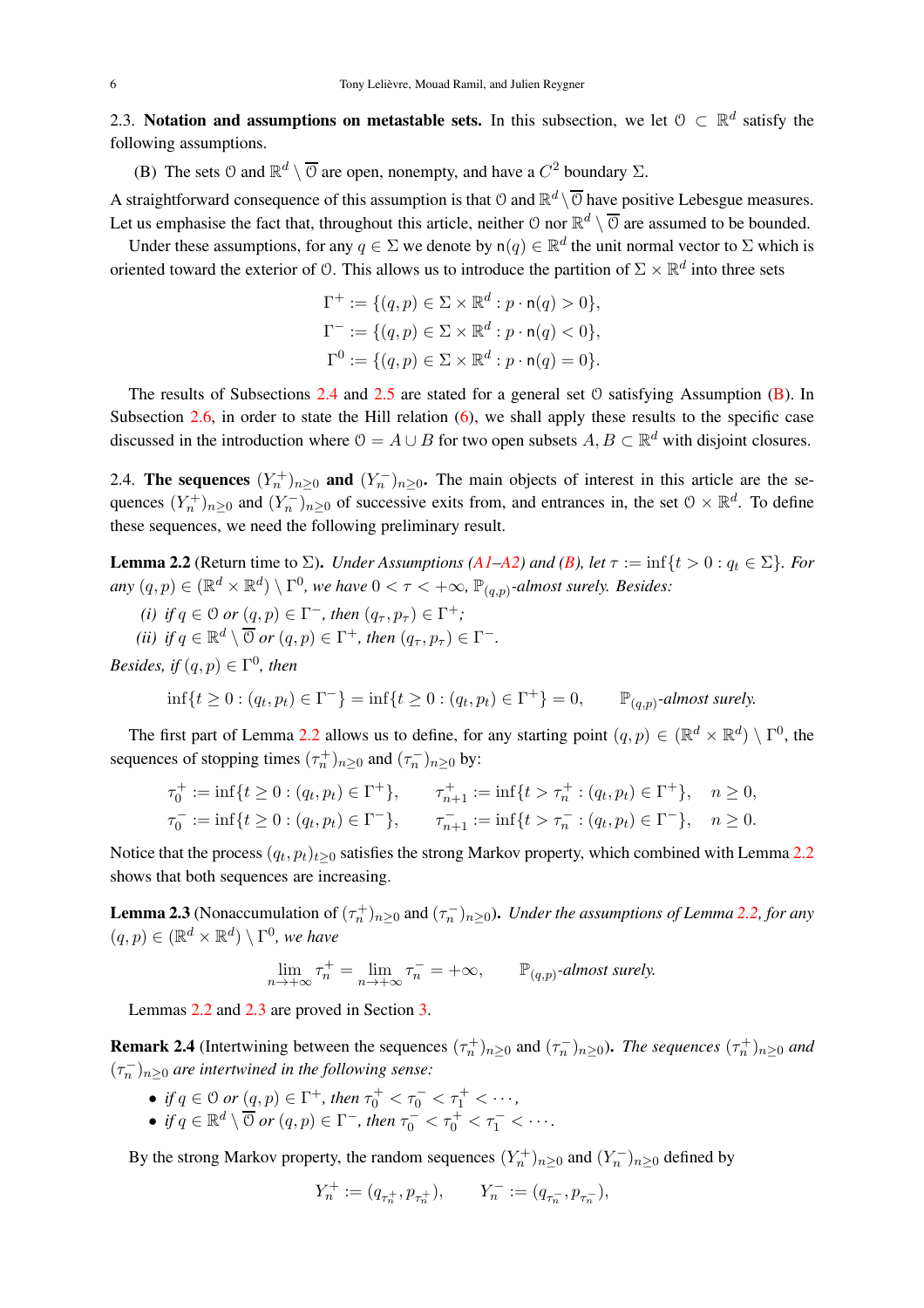are time homogeneous Markov chains respectively taking their values in  $\Gamma^+$  and  $\Gamma^-$ , and correspond to the successive exit and entrance points in  $0 \times \mathbb{R}^d$ . We describe their ergodic behaviour in Subsection 2.5 and then present the Hill relation in Subsection 2.6.

2.5. Ergodic behaviour of the sequences  $(Y_n^+)_{n\geq 0}$  and  $(Y_n^-)_{n\geq 0}$ . We denote by  $d\sigma_{\Sigma}(q)$  the surface measure on  $\Sigma \subset \mathbb{R}^d$  induced by the Lebesgue measure in  $\mathbb{R}^d$  and the Euclidean scalar product. In addition to Assumptions  $(A1-A2-A3)$  and  $(B)$ , we suppose that

(C) the function  $(q, p) \in \Sigma \times \mathbb{R}^d \mapsto |p \cdot \mathsf{n}(q)| \rho(q, p)$  is in  $L^1(\Sigma \times \mathbb{R}^d, d\sigma_{\Sigma}(q)dp)$ ,

and introduce the notation

$$
Z^+:=\int_{\Gamma^+}|p\cdot \mathsf{n}(q)|\rho(q,p)\mathrm{d}\sigma_\Sigma(q)\mathrm{d} p,\qquad Z^-:=\int_{\Gamma^-}|p\cdot \mathsf{n}(q)|\rho(q,p)\mathrm{d}\sigma_\Sigma(q)\mathrm{d} p.
$$

Notice that by Assumption (A2),  $\rho(q, p) > 0$  on  $\Sigma \times \mathbb{R}^d$  and therefore  $Z^+ > 0$  and  $Z^- > 0$ . Let us point out that in the conservative case  $F = -\nabla V$ , the fact that  $\int_{\mathbb{R}^d} \exp(-\beta V(q)) dq < +\infty$  does not imply in general Assumption (C).

2.5.1. *Main result.* The following theorem is the first main result of this article. We refer to Appendix A for a summary of basic facts regarding Harris recurrent chains.

**Theorem 2.5** (Ergodicity of  $(Y_n^+)_{n\geq 0}$  and  $(Y_n^-)_{n\geq 0}$ ). *Let Assumptions (A1–A2–A3), (B) and (C) hold.* 

- (*i*) The Markov chains  $(Y_n^+)_{n\geq 0}$  and  $(Y_n^-)_{n\geq 0}$  are positive Harris recurrent, with unique invariant *probability measures respectively denoted by*  $\pi^+$  *and*  $\pi^-$ .
- (*ii*) The measures  $\pi^+$  and  $\pi^-$  have respective densities

(9) 
$$
\varrho^+(q,p) := \frac{1}{Z^+} 1\!\!1_{\{(q,p)\in\Gamma^+\}} |p \cdot n(q)| \rho(q,p), \qquad \varrho^-(q,p) := \frac{1}{Z^-} 1\!\!1_{\{(q,p)\in\Gamma^-\}} |p \cdot n(q)| \rho(q,p),
$$
 with respect to the measure  $d\sigma_P(q) d\eta$  on  $\Sigma \times \mathbb{R}^d$ 

with respect to the measure  $d\sigma_{\Sigma}(q)dp$  on  $\Sigma\times\mathbb{R}^d$ .

Theorem 2.5 is proved in Section 4.

**Remark 2.6.** We shall see in the proof of Theorem 2.5 that  $Z^+ = Z^-$ . In the conservative case described *in Subsection* 2.2, this fact is actually obvious since it can be checked directly that  $\rho(q, p) = \rho(q, -p)$ . *which then implies*  $Z^+ = Z^-$ .

Remark 2.7. *The proof of Theorem 2.5 naturally shows that if Assumption (C) does not hold, then the* σ*-finite measures with densities*

$$
\mathbb{1}_{\{(q,p)\in\Gamma^+\}}|p\cdot \mathsf{n}(q)|\rho(q,p),\qquad \mathbb{1}_{\{(q,p)\in\Gamma^-\}}|p\cdot \mathsf{n}(q)|\rho(q,p),
$$

with respect to the measure  $d\sigma_{\Sigma}(q)dp$  on  $\Sigma\times\mathbb{R}^d$  remain the unique (up to a multiplicative constant) invariant  $\sigma$ -finite measures of the Harris recurrent Markov chains  $(Y_n^+)_{n\geq 0}$  and  $(Y_n^-)_{n\geq 0}$ .

2.5.2. *Sequence of successive crossings*. One may also be interested in the Markov chain  $(Y_m^{\Sigma})_{m\geq 0}$ defined as the sequence of the successive crossings of the surface  $\Sigma$  by the process  $(q_t, p_t)_{t\geq 0}$ . Following Remark 2.4, this sequence writes either  $(Y_0^+, Y_0^-, Y_1^+, \ldots)$  or  $(Y_0^-, Y_0^+, Y_1^-, \ldots)$  depending on whether  $\tau_0^+ < \tau_0^-$  or  $\tau_0^- < \tau_0^+$ . In this perspective, the equivalent of Theorem 2.5 for the Markov chain  $(Y_m^{\Sigma})_{m \ge 0}$ reads as follows.

**Theorem 2.8** (Ergodicity of  $(Y_m^{\Sigma})_{m\geq 0}$ ). *Under the assumptions of Theorem 2.5, the Markov chain*  $(Y_m^{\Sigma})_{m\geq 0}$  is positive Harris recurrent with unique invariant probability measure

$$
\pi^{\Sigma} := \frac{1}{2} \left( \pi^+ + \pi^- \right) = \frac{1}{2Z^{\Sigma}} |p \cdot \mathsf{n}(q)| \rho(q, p) \mathrm{d} \sigma_{\Sigma}(q) \mathrm{d} p,
$$

where following Remark 2.6 we have set  $Z^{\Sigma} := Z^+ = Z^-$ .

Theorem 2.8 is also proved in Section 4.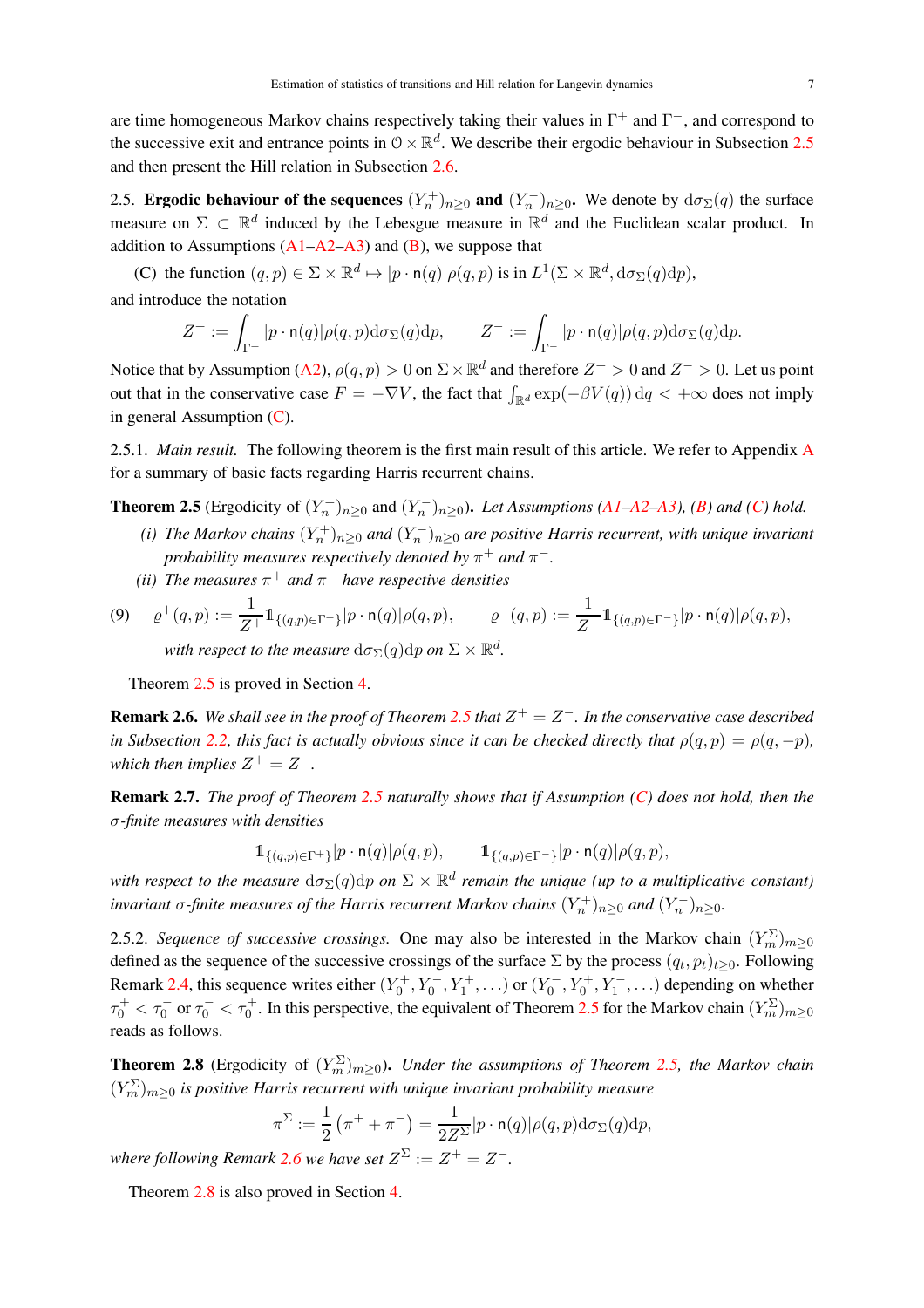2.5.3. *Sampling from*  $\pi^-$  *and*  $\pi^+$  *in the conservative case*. In the conservative case  $F = -\nabla V$ , we deduce from Theorem 2.5 that the probability measures  $\pi^{\pm}$  have a density proportional to

$$
[p \cdot \mathsf{n}(q)]_{\pm} e^{-\beta H(q,p)}, \qquad H(q,p) = V(q) + \frac{|p|^2}{2},
$$

with respect to the measure  $d\sigma_{\Sigma}(q)dp$ . From the numerical point of view, sampling from these measures can be achieved through the following two-step procedure:

- (i) draw q according to the probability measure with density proportional to  $e^{-\beta V(q)}$  with respect to the surface measure  $d\sigma_{\Sigma}(q)$  on  $\Sigma$ ;
- (ii) conditionally on  $n(q)$ , draw p according to the density proportional to  $[p \cdot n(q)]_{\pm} e^{-\beta |p|^2/2}$  with respect to the Lebesgue measure on  $\mathbb{R}^d$ .

Several methods are available to sample from densities on manifolds [DHS13, LRS19, LSZ] and may be employed to draw q in the first step. The second step only requires to draw  $d + 1$  independent standard Gaussian variables  $G_0, G_1, \ldots, G_d$ , and set

$$
p = \frac{1}{\sqrt{\beta}} \left( \pm \sqrt{G_0^2 + G_1^2} \mathsf{n}(q) + G_2 \mathsf{e}_2 + \dots + G_d \mathsf{e}_d \right),
$$

where  $(e_2,\ldots,e_d)$  is an orthonormal basis of  $n(q)^{\perp}$ , which is the tangent space of  $\Sigma$  at the point q. Then it is elementary to check that, conditionally on  $q$ , the vector  $p$  has the claimed distribution.

2.6. The Hill relation for the Langevin dynamics. In this subsection, we assume that  $\mathcal{O} = A \cup B$ , where A and B are nonempty open  $C^2$  subsets of  $\mathbb{R}^d$ , with  $\overline{A} \cap \overline{B} = \emptyset$ . Then Assumption (B) is satisfied, and we introduce the partition of  $\Gamma^-$  into the two sets

$$
\mathcal{A}^- := \Gamma^- \cap (\partial A \times \mathbb{R}^d), \qquad \mathcal{B}^- := \Gamma^- \cap (\partial B \times \mathbb{R}^d).
$$

2.6.1. *Hill relation*. Under the assumptions of Theorem 2.5, the Markov chain  $(Y_n^-)_{n\geq 0}$  visits infinitely often both sets  $\mathcal{A}^-$  and  $\mathcal{B}^-$ , which allows to define the sequences  $(\eta_{\mathcal{A}^-,k}^{\text{re}})_{k\geq 0}$  and  $(\eta_{\mathcal{B}^-,k}^{\text{re}})_{k\geq 0}$  as in (3). We then introduce the notation

$$
\forall k \geq 0, \qquad Y_{\mathcal{A}^-,k}^{\mathbf{re}} := Y_{\eta_{\mathcal{A}^-,k}^-}^-.
$$

Proposition 2.9 (Definition of the reactive entrance distribution). *Under the assumptions of Theorem 2.5* with  $\mathcal{O} = A \cup B$ , the sequence  $(Y_{\mathcal{A}^-,k}^{\text{re}})_{k \geq 0}$  is a positive Harris recurrent Markov chain. Its unique *invariant probability measure*  $v_{\mathcal{A}^-}^{\mathbf{re}}$  *is the so-called* reactive entrance distribution *in*  $\mathcal{A}^-$ *.* 

Notice that the term *reactive entrance distribution* has been in particular introduced in the framework of the *Transition Path Theory*, see [EVE06, EVE10, LN15].

We are now in position to present the second main result of this work: the Hill relation for the Langevin dynamics. Let us first state the Hill relation for the time-discrete dynamics  $(Y_n^-)_{n\geq 0}$ .

**Theorem 2.10** (Hill relation for the Langevin dynamics). *In the setting of Proposition* 2.9, let  $\pi_{A}$ - *refer to the conditional measure*  $\pi^{-}(\cdot | A^{-})$ *. For any*  $g \in L^{1}(A^{-}, \pi_{A^{-}})$ *, we have* 

$$
\mathbb{E}_{\nu_{\mathcal{A}^-}^{\mathbf{re}}} \left[ \sum_{n=0}^{\eta_{\mathcal{B}^-,\mathbf{0}^-}^{\mathbf{re}}-1} \left| g(Y_n^-) \right| \right] < +\infty,
$$

*and*

$$
\mathbb{E}_{\nu_{\mathcal{A}^-}^{\mathbf{re}}} \left[ \sum_{n=0}^{\eta_{\mathcal{B}^-,0}^{\mathbf{re}}-1} g(Y_n^-) \right] = \frac{\pi_{\mathcal{A}^-}(g)}{\mathbb{P}_{\pi_{\mathcal{A}^-}}(Y_1^- \in \mathcal{B}^-)}.
$$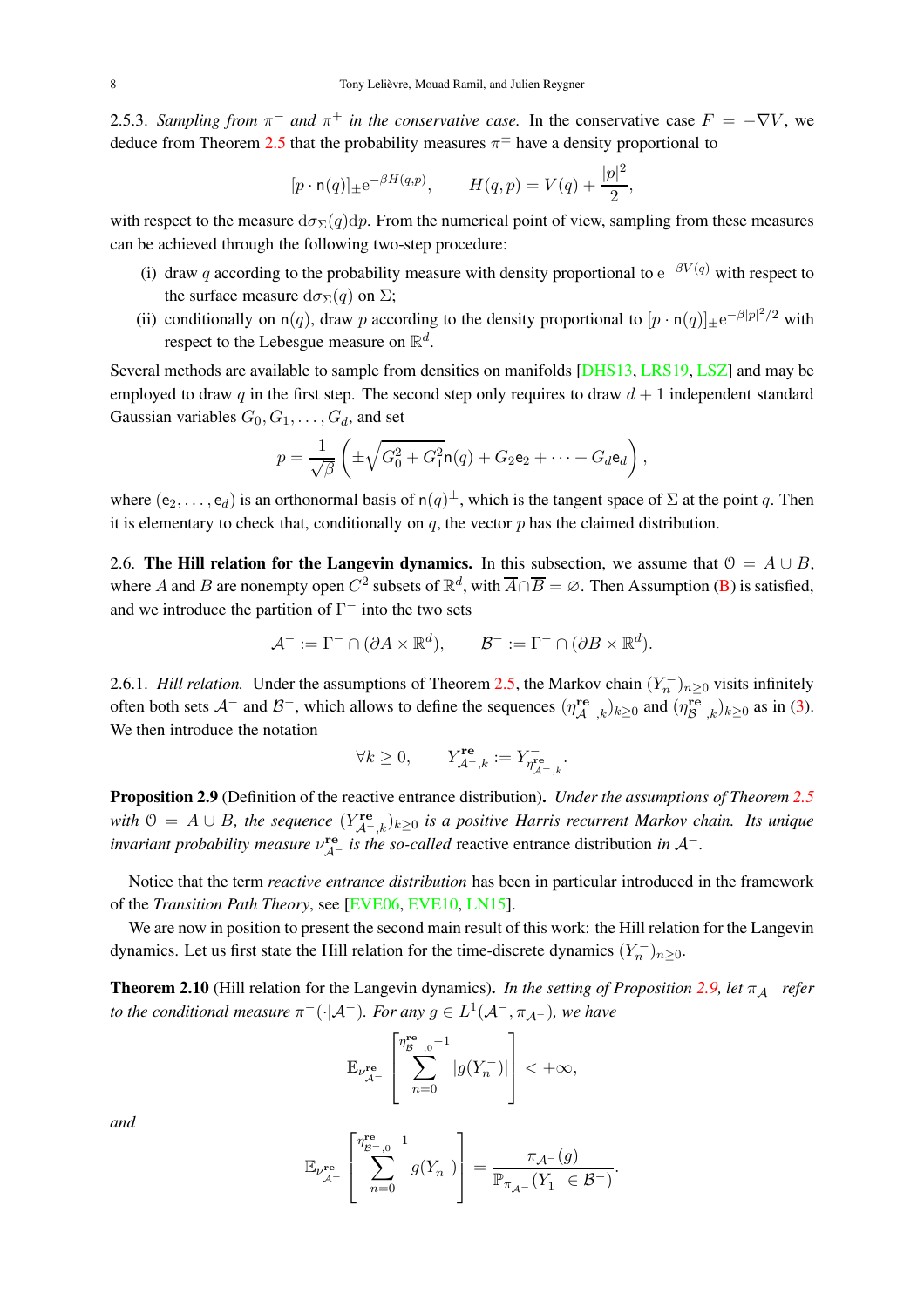The formula (6) for the mean transition time  $T_{AB}$  then comes as a corollary of Proposition 2.9 and Theorem 2.10, by considering as a test function  $g(y) = \mathbb{E}_y[\tau_1^-]$ , under the following supplementary assumption:

(D) in the setting of Theorem 2.5,  $\mathbb{E}_{\pi^-}[\tau_0^+] + \mathbb{E}_{\pi^+}[\tau_0^-] < +\infty$ .

This is stated in the next corollary, where we actually address more general *statistics of transitions*, of the form

$$
\lim_{\ell \to +\infty} \frac{1}{\ell} \sum_{k=0}^{\ell-1} \int_{\tau_{\mathcal{A}^{-},k}^{\mathbf{r}\mathbf{e}}}^{\tau_{\mathcal{B}^{-},k}^{\mathbf{r}\mathbf{e}}} G(q_s, p_s) \mathrm{d}s,
$$

for some function  $G : \mathbb{R}^d \times \mathbb{R}^d \to \mathbb{R}$ , by applying the results of Theorem 2.10 to the test function  $g(y) = \mathbb{E}_{y}[\int_{0}^{\tau_{1}^{-}} G(q_{s}, p_{s})ds].$ 

Corollary 2.11 (Hill relation for statistics of transitions). *In the setting of Proposition 2.9 and under the* supplementary Assumption (D), let  $G:\mathbb{R}^d\times\mathbb{R}^d\to\mathbb{R}$  be a bounded and measurable function. We have

(10) 
$$
\mathbb{E}_{\nu_{\mathcal{A}^-}^{\text{re}}}\left[\int_0^{\tau_{\mathcal{B}^-,\mathbf{0}}^{\text{re}}}|G(q_s,p_s)|\mathrm{d}s\right]<+\infty, \qquad \mathbb{E}_{\pi_{\mathcal{A}^-}}\left[\int_0^{\tau_1^-}|G(q_s,p_s)|\mathrm{d}s\right]<+\infty.
$$

*Besides, for any initial condition*  $(q_0, p_0)$ *,* 

(11) 
$$
\lim_{\ell \to +\infty} \frac{1}{\ell} \sum_{k=0}^{\ell-1} \int_{\tau_{\mathcal{A}^{-},k}^{\mathbf{re}}}^{\tau_{\mathcal{B}^{-},k}^{\mathbf{re}}} G(q_s, p_s) \mathrm{d}s = \mathbb{E}_{\nu_{\mathcal{A}^{-}}^{\mathbf{re}}} \left[ \int_{0}^{\tau_{\mathcal{B}^{-},0}^{\mathbf{re}}} G(q_s, p_s) \mathrm{d}s \right] \quad \text{almost surely,}
$$

*and the right-hand side satisfies the identity*

(12) 
$$
\mathbb{E}_{\nu_{\mathcal{A}^-}^{\mathbf{re}}} \left[ \int_0^{\tau_{\mathcal{B}^-,0}^{\mathbf{re}}} G(q_s, p_s) \mathrm{d}s \right] = \frac{\mathbb{E}_{\pi_{\mathcal{A}^-}} \left[ \int_0^{\tau_1^-} G(q_s, p_s) \mathrm{d}s \right]}{\mathbb{P}_{\pi_{\mathcal{A}^-}} (Y_1^- \in \mathcal{B}^-)}.
$$

In particular, taking  $G \equiv 1$ , we deduce that the limit (4) exists almost surely, and satisfies the identities  $(5)$  and  $(6)$ .

Proposition 2.9, Theorem 2.10 and Corollary 2.11 are proved in Section 5, where the potential theoretic interpretation of the Hill relation is also discussed. Assumption (D) is discussed in Appendix C, where we use results by Kopec  $\kappa$  [Kop15] to show that it holds for example if A and B are bounded, and  $F = -\nabla V$  where V is smooth and grows at least quadratically at infinity.

2.6.2. *Practical use in rare event algorithms.* Let the assumptions of Corollary 2.11 hold. Following the identity (8), to compute such an observable as  $T_{AB}$ , one has to estimate  $\mathbb{E}_{\pi_{A-}}[\tau_1^-|Y_1^- \in \mathcal{B}^-]$  and  $\mathbb{P}_{\pi_{\mathcal{A}^{-}}}(Y_1^{-} \in \mathcal{B}^{-})$ . To proceed, since under  $\pi_{\mathcal{A}^{-}}$ ,  $Y_1^{-} = (q_{\tau_1^{-}} , p_{\tau_1^{-}})$ , one may sample an initial condition  $(q_0, p_0)$  from  $\pi_{\mathcal{A}^-}$ , using the procedure described in § 2.5.3, and then use a rare event sampling algorithm to simulate a trajectory of  $(q_t, p_t)$  over  $[0, \tau_1^-]$ , conditionally on the event  $\{(q_{\tau_1^-}, p_{\tau_1^-}) \in \mathcal{B}^-\}$ . It is worth pointing out here that, by the strong Markov property and Proposition 4.3 below,

$$
\mathbb{P}_{\pi_{\mathcal{A}^-}}\left((q_{\tau_1^-},p_{\tau_1^-})\in\mathcal{B}^-\right)=\mathbb{P}_{\pi_{\mathcal{A}^+}}\left((q_{\tau_0^-},p_{\tau_0^-})\in\mathcal{B}^-\right),
$$

where the notation  $\pi_{A^+}$  refers to the restriction of  $\pi^+$  to  $A^+ := \Gamma^+ \cap (\partial A \times \mathbb{R}^d)$ . Therefore, to estimate the left-hand side, it is also possible to initialise the rare event algorithm directly under  $\pi_{A^+}$  (following again the procedure from § 2.5.3). When using this trick to estimate  $\mathbb{E}_{\pi_{\mathcal{A}^-}}[\tau_1^-|Y_1^- \in \mathcal{B}^-]$ , one has to take into account the time elapsed between 0 and  $\tau_0^+$  to get the correct expected time (this small correction is however often neglected in practice, see for example  $[AVTW09, Equation (6)],$  where the whole duration of the reactive path is neglected).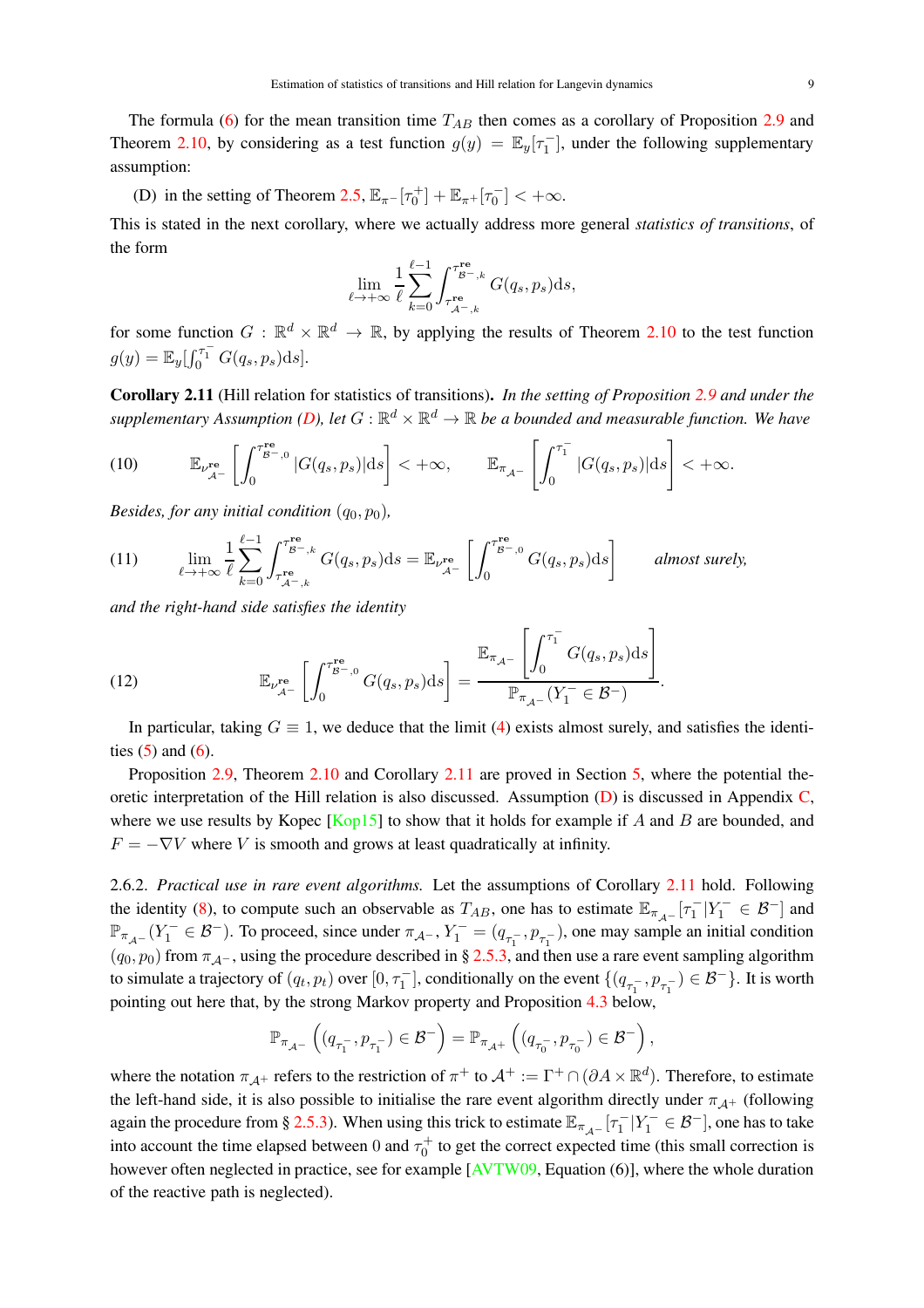#### 3. Proofs of Lemmas 2.2 and 2.3

The proofs of Lemmas 2.2 and 2.3 rely on the following nonattainability result for the set  $\Gamma^0$ , which is stated in [LRR22a, Proposition 2.7] in the case where  $\circ$  is bounded and F is globally bounded and Lipschitz continuous on  $\mathbb{R}^d$ .

**Lemma 3.1** (Nonattainability of  $\Gamma^0$ ). *Under the assumptions of Lemma 2.2, for any*  $(q, p) \in (\mathbb{R}^d \times \mathbb{R}^d) \setminus$ Γ 0 *,*

$$
\mathbb{P}_{(q,p)}\left(\exists t\geq 0:(q_t,p_t)\in \Gamma^0\right)=0.
$$

*Proof.* Let  $\tau^0 := \inf\{t > 0 : (q_t, p_t) \in \Gamma^0\}$ . It is sufficient to prove that for all  $T > 0$  and  $(q, p) \in$  $(\mathbb{R}^d \times \mathbb{R}^d) \setminus \Gamma^0$ 

$$
\mathbb{P}_{(q,p)}\left(\tau^0 \leq T\right) = 0.
$$

Let  $(F_k)_{k\geq 1}$  be a sequence of smooth compactly supported functions on  $\mathbb{R}^d$  such that  $F_k = F$  on  $B(0, k)$ . Let  $(\mathcal{O}_k)_{k\geq 1}$  be a sequence of open,  $C^2$  bounded sets of  $\mathbb{R}^d$  such that  $\mathcal{O}_k \cap B(0,k) = \mathcal{O} \cap B(0,k)$ . Let  $\Gamma_k^0 := \{(q, p) \in \partial \mathcal{O}_k \times \mathbb{R}^d : p \cdot \mathsf{n}_k(q) = 0\}$  where  $\mathsf{n}_k$  is the outward unitary vector to  $\mathcal{O}_k$ . Notice that  $\Gamma_k^0 \cap B(0,k) = \Gamma^0 \cap B(0,k).$ 

Fix  $(q, p) \in (\mathbb{R}^d \times \mathbb{R}^d) \setminus \Gamma^0$  and consider the process  $(q_{k,t}, p_{k,t})_{t \geq 0}$  defined as the unique strong solution to (1) with  $F_k$  instead of F, driven by the same Brownian motion as  $(q_t, p_t)_{t\geq0}$  and with the same initial condition  $(q, p)$ . It is then a standard result on strong solutions that  $(q_{k,t}, p_{k,t})$  and  $(q_t, p_t)$ coincide until the first time they exit  $B(0, k) \times \mathbb{R}^d$ . Let

$$
\tau_k^0 := \inf \{ t \ge 0 : (q_{k,t}, p_{k,t}) \in \Gamma_k^0 \}.
$$

By [LRR22a, Proposition 2.7], one has that for all  $T > 0$ ,  $\mathbb{P}_{(q,p)}(\tau_k^0 \le T) = 0$ , since  $\mathbb{O}_k$  is a  $C^2$  bounded set of  $\mathbb{R}^d$  and  $F_k$  is bounded and globally Lipschitz continuous.

Let  $T > 0$ . For  $k > 1$ ,

$$
\mathbb{P}_{(q,p)}\left(\tau^{0} \leq T\right) = \mathbb{P}_{(q,p)}\left(\tau^{0} \leq T, q_{\tau^{0}} \in B(0,k)\right) + \mathbb{P}_{(q,p)}\left(\tau^{0} \leq T, q_{\tau^{0}} \notin B(0,k)\right).
$$

On the one hand,  $\mathbb{P}_{(q,p)}(\tau^0 \leq T, q_{\tau^0} \in B(0,k)) \leq \mathbb{P}_{(q,p)}(\tau^0_k \leq T) = 0$ , since  $\Gamma_k^0 \cap B(0,k) =$  $\Gamma^0 \cap B(0, k)$ . On the other hand,

$$
\mathbb{P}_{(q,p)}\left(\tau^0 \leq T, q_{\tau^0} \notin \mathcal{B}(0,k)\right) \leq \mathbb{P}_{(q,p)}\left(\sup_{t \in [0,T]} |q_t| \geq k\right) \underset{k \to \infty}{\longrightarrow} 0,
$$

which completes the proof.  $\Box$ 

We may now present the proofs of Lemmas 2.2 and 2.3.

*Proof of Lemma* 2.2. To prove the first part of Lemma 2.2 on initial conditions  $(q, p) \in (\mathbb{R}^d \times \mathbb{R}^d) \setminus \Gamma^0$ , we concentrate on the case when  $q \in \mathbb{O}$  or  $(q, p) \in \Gamma^-$ : the case when  $q \in \mathbb{R}^d \setminus \overline{\mathbb{O}}$  or  $(q, p) \in \Gamma^+$  can be treated similarly using the exterior sphere property instead of the interior sphere property.

Let us first prove that  $\tau > 0$ . If  $q \in \mathcal{O}$ , this is obvious. If  $(q, p) \in \Gamma^-$ , this follows from the interior sphere property: Assumption (B) ensures that there exist  $r > 0$  and  $q_{int} \in \mathcal{O}$  such that  $B(q_{int}, r) \subset \mathcal{O}$ and  $\overline{B}(q_{int}, r) \cap (\mathbb{R}^d \setminus \mathcal{O}) = \{q\}$ . Then it is clear that  $q - q_{int} = rn(q)$ , therefore using the fact that  $q_t - q \sim tp$  when  $t \to 0$ , we get

$$
|q_t - q_{\rm int}|^2 = |q_t - q|^2 + 2(q_t - q) \cdot (q - q_{\rm int}) + |q - q_{\rm int}|^2 = r^2 + t(2rp \cdot n(q) + o(1)),
$$

which implies that  $q_t \in B(q_{\text{int}}, r)$  for  $t > 0$  small enough since  $p \cdot n(q) < 0$ , and therefore that  $\tau > 0$ .

Let us now conclude the proof of the first part of Lemma 2.2. It follows from Assumption (B) that  $\mathbb{R}^d\setminus\overline{0}$  has positive Lebesgue measure and thus, by Assumptions (A1–A2), it is a recurrent set. Therefore, almost surely, there exists  $t > 0$  such that  $q_t \in \mathbb{R}^d \setminus \overline{0}$ , which by continuity of the trajectory  $(q_t)_{t \geq 0}$ implies that  $\tau < +\infty$ . Moreover, by the differentiability of this trajectory, we have  $(q_\tau, p_\tau) \in \Gamma^+ \cup \Gamma^0$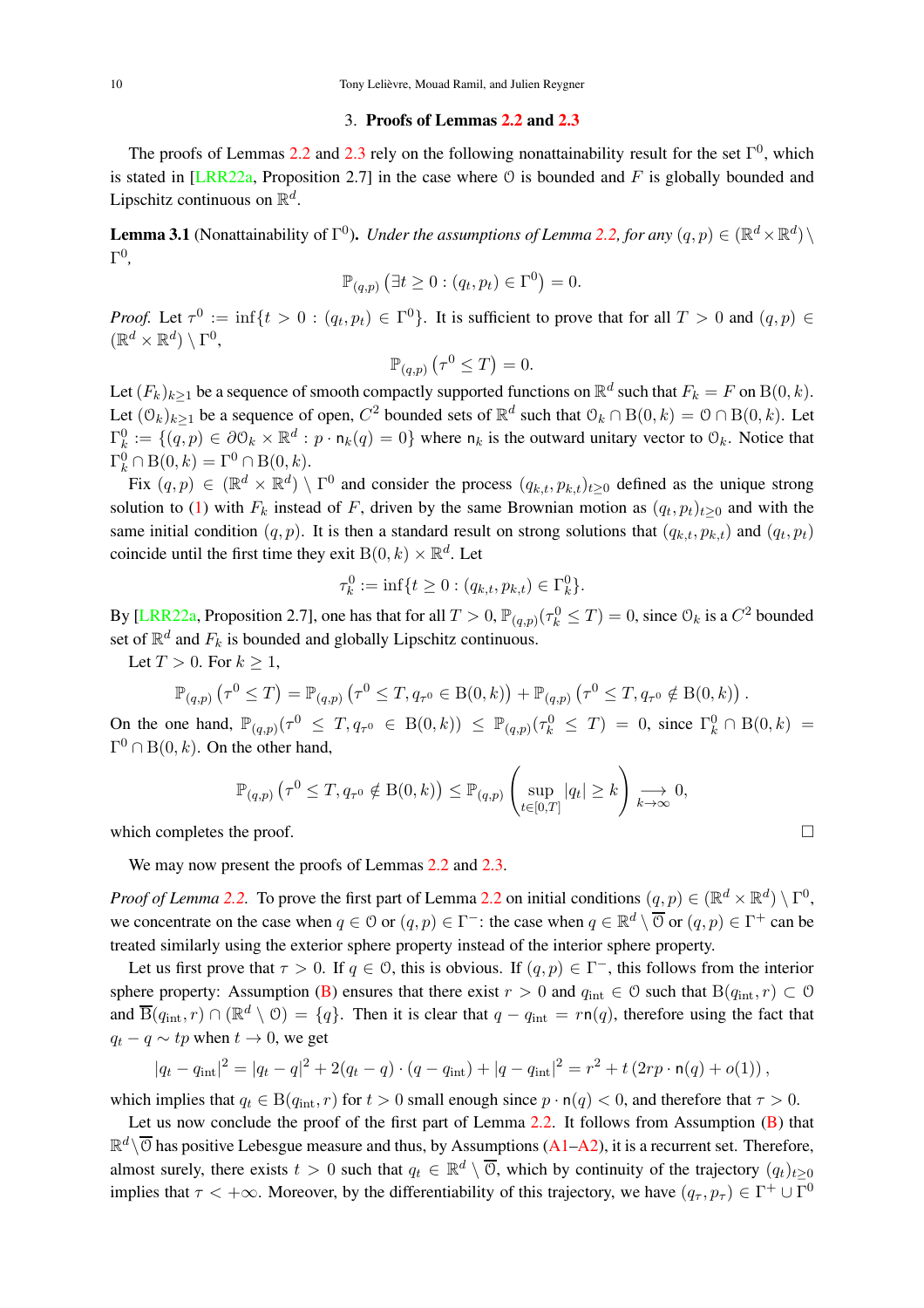and by Lemma 3.1, we conclude that  $(q_\tau, p_\tau) \in \Gamma^+$ . This concludes the proof of the first part of Lemma 2.2.

Let us now prove the second part of Lemma 2.2, concerning initial conditions  $(q, p) \in \Gamma^0$ . We will reuse the notation  $F_k$ ,  $\mathcal{O}_k$ ,  $(q_{k,t}, p_{k,t})$ ,  $\geq 0$  from the proof of Lemma 3.1, and let  $\mathcal{O}'_k$  be an open,  $C^2$  bounded set of  $\mathbb{R}^d$  such that  $\mathcal{O}'_k \cap B(0,k) = (\mathbb{R}^d \setminus \overline{\mathcal{O}}) \cap B(0,k)$ . For  $k > |q|$ , by [LRR22a, Proposition 2.8 (i)] we have, almost surely,

$$
\inf\{t \ge 0 : q_{k,t} \in \mathcal{O}_k\} = \inf\{t \ge 0 : q_{k,t} \in \mathcal{O}'_k\} = 0,
$$

which by the continuity of the sample paths of  $(q_{k,t})_{t\geq0}$  and Lemma 3.1 implies that, almost surely,

$$
\inf\{t\geq 0: (q_{k,t}, p_{k,t}) \in \Gamma_k^-\} = \inf\{t \geq 0: (q_{k,t}, p_{k,t}) \in \Gamma_k^+\} = 0.
$$

By the same localisation argument as at the end of the proof of Lemma 3.1, we conclude that the same property holds for  $(q_t, p_t)_{t\geq 0}$  in place of  $(q_{k,t}, p_{k,t})_{t\geq 0}$ .

*Proof of Lemma* 2.3. Let us argue by contradiction and assume that either  $\sup_{n\geq 0} \tau_n^+ = T < +\infty$  or  $\sup_{n\geq 0} \tau_n^- = T < +\infty$ . Then Remark 2.4 shows that both sequences accumulate at the same time T. By the continuity of the trajectory of  $(q_t, p_t)_{t \geq 0}$ , we deduce that

$$
\lim_{n \to +\infty} Y_n^+ = \lim_{n \to +\infty} Y_n^- = (q_T, p_T).
$$

Since, by Assumption (B), the mapping  $q \mapsto n(q)$  is continuous on  $\Sigma$ , we then obtain

$$
\lim_{n\rightarrow +\infty}p_{\tau_{n}^{+}}\cdot \mathsf{n}(q_{\tau_{n}^{+}})=\lim_{n\rightarrow +\infty}p_{\tau_{n}^{-}}\cdot \mathsf{n}(q_{\tau_{n}^{-}})=p_{T}\cdot \mathsf{n}(q_{T}).
$$

But since  $p_{\tau_n^+} \cdot n(q_{\tau_n^+}) > 0$  while  $p_{\tau_n^-} \cdot n(q_{\tau_n^-}) < 0$ , one gets as a consequence that  $p_T \cdot n(q_T) = 0$ . In other words, there exists  $T < +\infty$  such that  $(q_T, p_T) \in \Gamma^0$ , which by Lemma 3.1 has probability 0 under  $\mathbb{P}_{(q,p)},$  for any  $(q,p)\in (\mathbb{R}^d\times\mathbb{R}^d)\setminus\Gamma^0$ .

# 4. Proofs of Theorems 2.5 and 2.8

This section is organised as follows. In Subsection 4.1, we first show that the probability measures  $\pi^+$ and  $\pi^-$  defined in Theorem 2.5 are invariant for the Markov chains  $(Y_n^+)_{n\geq 0}$  and  $(Y_n^-)_{n\geq 0}$ , respectively. In Subsection 4.2, we show that the Markov chain  $(Y_m^{\Sigma})_{m\geq 0}$  defined in Theorem 2.8 is Harris recurrent. These two results essentially yield all the necessary ingredients to complete the proofs of Theorems 2.5 and 2.8, which is carried out in Subsection 4.3.

4.1. Existence and identification of the invariant measure. Let  $\mathcal L$  be the infinitesimal generator of the solution to (1), which is defined on smooth functions  $\phi : \mathbb{R}^d \times \mathbb{R}^d \to \mathbb{R}$  by

$$
\mathcal{L}\phi = p \cdot \nabla_q \phi + F(q) \cdot \nabla_p \phi - \gamma p \cdot \nabla_p \phi + \gamma \beta^{-1} \Delta_p \phi.
$$

The building block of the identification of  $\pi^+$  and  $\pi^-$  as invariant measures for  $(Y_n^+)_{n\geq 0}$  and  $(Y_n^-)_{n\geq 0}$ is the probabilistic interpretation of the Dirichlet problem associated with  $\mathcal{L}$ , presented in Proposition 4.1 below. While similar statements are standard for elliptic diffusions, we were not able to find a proof of it in the litterature which covers the case which we consider, namely with the degenerate operator  $\mathcal L$  and the unbounded domain  $0 \times \mathbb{R}^d$  in the phase space. Therefore we provide a complete proof, partially based on our previous results [LRR22a] on the kinetic Fokker–Planck equation, in Appendix B.

In the next statement, we extend the definition of the stopping times  $\tau_0^-$  and  $\tau_0^+$  for initial conditions  $(q, p) \in \Gamma^0$  by letting in this case  $\tau_0^- = \tau_0^+ = 0$ . According to the second part of Lemma 2.2, it remains true that  $\tau_0^- = \inf\{t \ge 0 : (q_t, p_t) \in \Gamma^-\}$  and  $\tau_0^+ = \inf\{t \ge 0 : (q_t, p_t) \in \Gamma^+\}$ .

Proposition 4.1 (Dirichlet problem). *Let the assumptions of Theorem 2.5 hold.*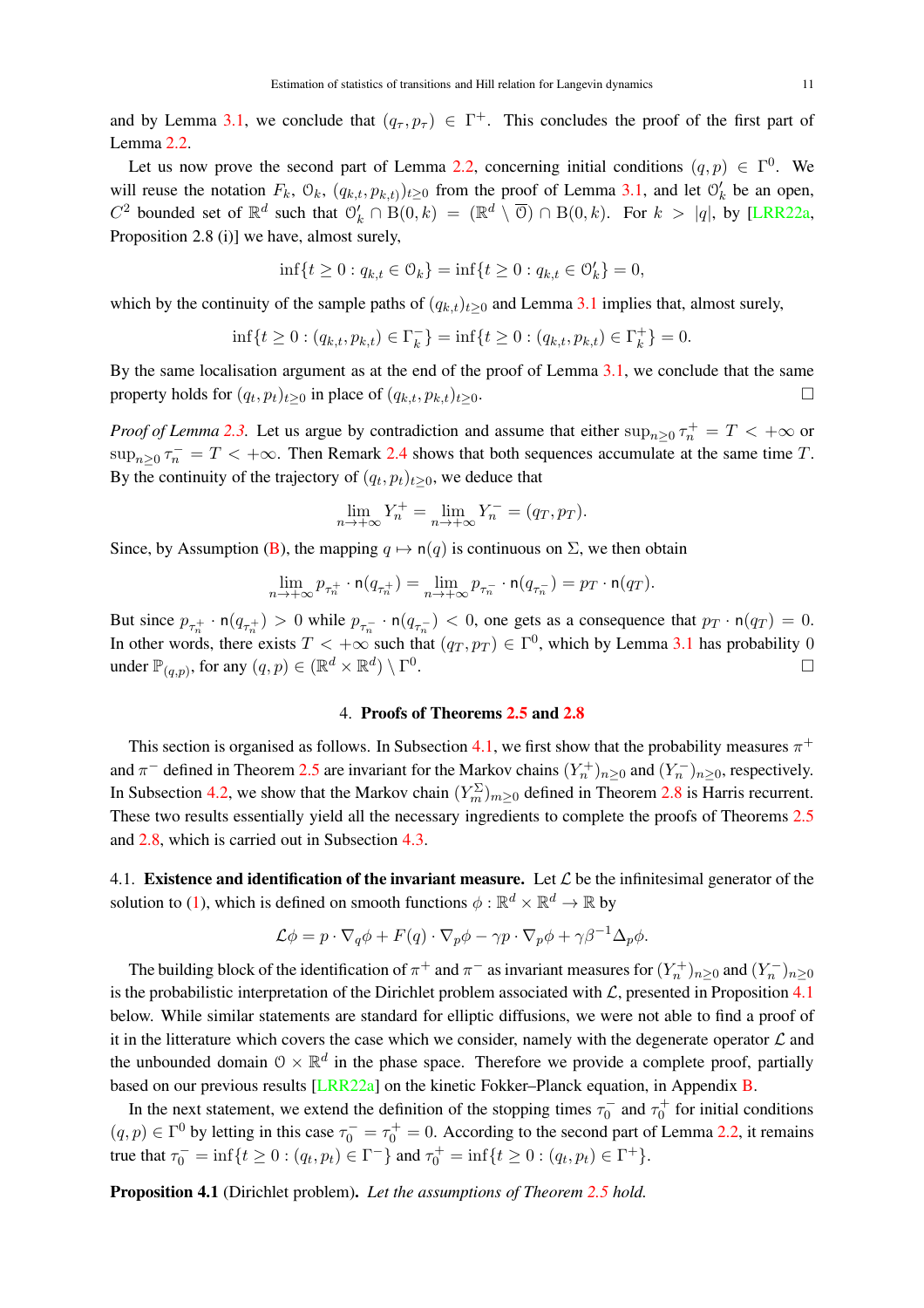(*i*) Let  $f^-$  :  $\Gamma^-$  ∪  $\Gamma^0$  →  $\mathbb R$  *be continuous and bounded, and* 

$$
u^-:(q,p)\in\mathbb{R}^d\times\mathbb{R}^d\mapsto\mathbb{E}_{(q,p)}\left[f^-(q_{\tau_0^-},p_{\tau_0^-})\right].
$$

The function  $u^-$  is continuous on the closed set  $(\R^d\setminus\mathcal{O})\times\R^d$ ,  $C^\infty$  on the open set  $(\R^d\setminus\overline{\mathcal{O}})\times\R^d$ *and it satisfies*

(13) 
$$
\begin{cases} \mathcal{L}u^{-} = 0 & \text{in } (\mathbb{R}^{d} \setminus \overline{\mathbb{O}}) \times \mathbb{R}^{d}, \\ u^{-} = f^{-} & \text{on } \Gamma^{-} \cup \Gamma^{0}. \end{cases}
$$

(*ii*) Let  $f^+ : \Gamma^+ \cup \Gamma^0 \to \mathbb{R}$  be continuous and bounded, and

$$
u^+:(q,p)\in\mathbb{R}^d\times\mathbb{R}^d\mapsto\mathbb{E}_{(q,p)}\left[f^+(q_{\tau_0^+},p_{\tau_0^+})\right].
$$

The function  $u^+$  is continuous on the closed set  $\overline{0} \times \mathbb{R}^d$ ,  $C^\infty$  on the open set  $0 \times \mathbb{R}^d$  and it *satisfies*

(14) 
$$
\begin{cases} \mathcal{L}u^+ = 0 & \text{in } \mathbb{O} \times \mathbb{R}^d, \\ u^+ = f^+ & \text{on } \Gamma^+ \cup \Gamma^0. \end{cases}
$$

Remark 4.2 (Uniqueness for the Dirichlet problem). *Converse statements to Proposition 4.1 also hold.*  $\noindent\textit{Namely, if } u^- \textit{ is bounded, continuous on } ((\mathbb{R}^d \setminus \overline{\mathbb{O}}) \times \mathbb{R}^d) \cup \Gamma^-, C^2 \textit{ on } (\mathbb{R}^d \setminus \overline{\mathbb{O}}) \times \mathbb{R}^d, \textit{ and satisfies the }$ *Dirichlet problem*

$$
\begin{cases}\n\mathcal{L}u^- = 0 & \text{in } (\mathbb{R}^d \setminus \overline{\mathbb{O}}) \times \mathbb{R}^d, \\
u^- = f^- & \text{on } \Gamma^-, \n\end{cases}
$$

then for any  $(q, p) \in ((\mathbb{R}^d \setminus \overline{O}) \times \mathbb{R}^d) \cup \Gamma^-$ , we have  $u^-(q,p) = \mathbb{E}_{(q,p)}[f^-(q_{\tau_0^-}, p_{\tau_0^-})]$ . This statement *is obvious for*  $(q, p) \in \Gamma^-$ *. If*  $(q, p) \in (\mathbb{R}^d \setminus \overline{O}) \times \mathbb{R}^d$ *, then by Itô's formula, we have for any*  $t \ge 0$ *,* 

$$
u^{-}\left(q_{t\wedge\tau_{0}^{-}},p_{t\wedge\tau_{0}^{-}}\right) = u^{-}(q,p) + \sqrt{2\gamma\beta^{-1}} \int_{0}^{t\wedge\tau_{0}^{-}} \nabla_{p} u^{-}(q_{s},p_{s}) \cdot dW_{s},
$$

*and then*

$$
u^-(q,p) = \mathbb{E}_{(q,p)}\left[u^-\left(q_{t\wedge\tau_0^-},p_{t\wedge\tau_0^-}\right)\right],
$$

*see* [LRR22a, Section 3.1] *for details. The conclusion then follows from the dominated convergence theorem, letting*  $t \to +\infty$  *and using the fact that by Lemma 2.2,*  $\tau_0^- < +\infty$  *and*  $(q_{\tau_0^-}, p_{\tau_0^-}) \in \Gamma^-$ , *almost surely.*

*Of course, a similar statement holds for the Dirichlet problem* (14)*.*

Using Proposition 4.1, one can show the following result concerning the invariance of the probability measures  $\pi^+$  and  $\pi^-$ .

**Proposition 4.3** (Invariance of  $\pi^+$  and  $\pi^-$ ). Let the assumptions of Theorem 2.5 hold, and let  $\pi^+$  and  $\pi^$ *be the probability measures defined there.*

(i) If 
$$
(q_0, p_0) \sim \pi^+
$$
, then  $(q_{\tau_0^-}, p_{\tau_0^-}) \sim \pi^-$ .

(*ii*) If 
$$
(q_0, p_0) \sim \pi^-
$$
, then  $(q_{\tau_0^+}, p_{\tau_0^+}) \sim \pi^+$ .

Combined with Lemma 2.2 and the strong Markov property, Proposition 4.3 entails that the probability measures  $\pi^+$  and  $\pi^-$  are invariant for  $(Y_n^+)_{n\geq 0}$  and  $(Y_n^-)_{n\geq 0}$ , respectively.

*Proof.* We only prove the first point, the proof of the second point follows from symmetric arguments. We thus assume that  $(q_0, p_0) \sim \pi^+$ , fix  $f^- : \Gamma^- \cup \Gamma^0 \to \mathbb{R}$  continuous and bounded, and define the function  $u^-$  on  $\mathbb{R}^d \times \mathbb{R}^d$  as in Proposition 4.1. Recall that  $\pi^+$  and  $\pi^-$  respectively have densities  $\varrho^+$ and  $\varrho$ <sup>-</sup> (defined in (9)) with respect to the measure  $d\sigma_{\Sigma}(q)dp$ .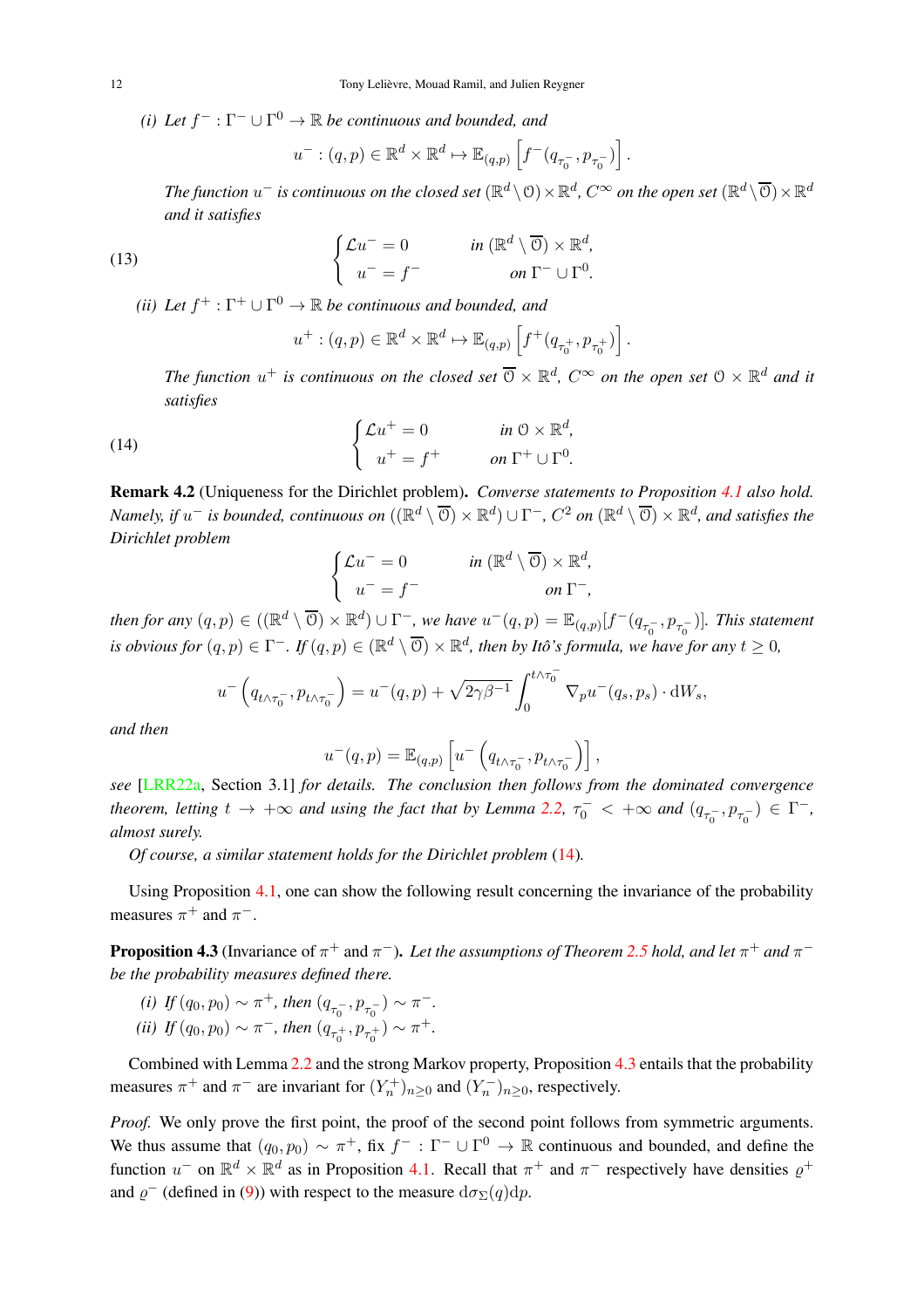*Sketch of the argument.* The idea of the proof relies on the following integration by parts formula

(15) 
$$
\int_{(\mathbb{R}^d \setminus \overline{\mathbb{O}}) \times \mathbb{R}^d} \mathcal{L}u^-(q,p)\rho(q,p) \mathrm{d}q \mathrm{d}p = \int_{\Sigma \times \mathbb{R}^d} p \cdot (-\mathsf{n}(q))u^-(q,p)\rho(q,p) \mathrm{d}\sigma_{\Sigma}(q) \mathrm{d}p + \int_{(\mathbb{R}^d \setminus \overline{\mathbb{O}}) \times \mathbb{R}^d} u^-(q,p) \mathcal{L}^*\rho(q,p) \mathrm{d}q \mathrm{d}p,
$$

where the differential operator  $\mathcal{L}^*$  is the formal  $L^2(\mathbb{R}^d \times \mathbb{R}^d, dqdp)$  adjoint of  $\mathcal L$  defined by

(16) 
$$
\mathcal{L}^*\psi = -p \cdot \nabla_q \psi - \nabla_p \cdot (F(q)\psi) + \gamma \nabla_p \cdot (p\psi) + \gamma \beta^{-1} \Delta_p \psi,
$$

for smooth functions  $\psi : \mathbb{R}^d \times \mathbb{R}^d \to \mathbb{R}$ . Now, Proposition 4.1 shows that  $\mathcal{L}u^- = 0$  on  $(\mathbb{R}^d \setminus \overline{O}) \times \mathbb{R}^d$ , while by Assumption (A2),  $\mathcal{L}^*\rho = 0$  everywhere. Therefore, we deduce that

(17)  
\n
$$
0 = \int_{\Sigma \times \mathbb{R}^d} p \cdot \mathsf{n}(q) u^-(q, p) \rho(q, p) \mathrm{d}\sigma_{\Sigma}(q) \mathrm{d}p
$$
\n
$$
= \int_{\Gamma^-} p \cdot \mathsf{n}(q) u^-(q, p) \rho(q, p) \mathrm{d}\sigma_{\Sigma}(q) \mathrm{d}p + \int_{\Gamma^+} p \cdot \mathsf{n}(q) u^-(q, p) \rho(q, p) \mathrm{d}\sigma_{\Sigma}(q) \mathrm{d}p.
$$

We will show below that (17) implies the result. However, since the domain of integration  $(\mathbb{R}^d \setminus \overline{O}) \times \mathbb{R}^d$ is not bounded, and the derivatives of  $u^-$  may blow up when q approaches  $\Sigma$ , the integration by parts formula (15) requires some care. Thus, a detailed proof of (17) is provided below.

*Proof of Proposition 4.3 under the assumption that* (17) *holds.* Let us first conclude the proof taking (17) for granted. By the definition of  $u^-, \pi^+$  and  $\Gamma^+,$  we have

(18)  

$$
\mathbb{E}_{\pi^+}\left[f^{-}\left(q_{\tau_0^-}, p_{\tau_0^-}\right)\right] = \int_{\Sigma \times \mathbb{R}^d} \mathbb{E}_{(q,p)}\left[f^{-}\left(q_{\tau_0^-}, p_{\tau_0^-}\right)\right] \pi^+(\text{d}q\text{d}p)
$$

$$
= \frac{1}{Z^+} \int_{\Gamma^+} p \cdot \mathsf{n}(q) u^{-}(q,p) \rho(q,p) \text{d}\sigma_{\Sigma}(q) \text{d}p.
$$

Using  $(17)$ , we then have

$$
Z^+\mathbb{E}_{\pi^+}\left[f^-\left(q_{\tau_0^-},p_{\tau_0^-}\right)\right]=-\int_{\Gamma^-}p\cdot\mathsf{n}(q)u^-(q,p)\rho(q,p)\mathrm{d}\sigma_\Sigma(q)\mathrm{d}p,
$$

while by Proposition 4.1,

$$
\int_{\Gamma^-} p \cdot \mathsf{n}(q) u^-(q, p) \rho(q, p) \mathrm{d}\sigma_{\Sigma}(q) \mathrm{d}p = \int_{\Gamma^-} p \cdot \mathsf{n}(q) f^-(q, p) \rho(q, p) \mathrm{d}\sigma_{\Sigma}(q) \mathrm{d}p
$$
\n
$$
= -Z^- \int_{\Sigma \times \mathbb{R}^d} f^-(q, p) \pi^-(\mathrm{d}q \mathrm{d}p).
$$

Letting  $f^- \equiv 1$  shows that  $Z^- = Z^+$ , and we finally conclude that

$$
\mathbb{E}_{\pi^+}\left[f^{-}\left(q_{\tau_0^{-}}, p_{\tau_0^{-}}\right)\right] = \int_{\Sigma \times \mathbb{R}^d} f^{-}(q, p)\pi^{-}(\mathrm{d}q\mathrm{d}p),
$$

which implies that, under  $\mathbb{P}_{\pi^+}$ ,  $(q_{\tau_0^-}, p_{\tau_0^-}) \sim \pi^-$ .

*Proof of* (17). Let  $M \ge 0$  and  $\mathfrak{U}_M$  be a bounded,  $C^2$  and open subset of  $\mathbb{R}^d$  such that  $\mathfrak{U}_M \cap \mathrm{B}(0,M+1) = 0$  $(\mathbb{R}^d \setminus \overline{O}) \cap B(0, M + 1)$ . Notice that in particular,  $\Sigma_M := \partial \mathcal{U}_M$  and  $\Sigma$  coincide on  $B(0, M + 1)$ , and on this ball, the normal vector  $n_M(q)$  to  $\Sigma_M$  pointing toward the interior of  $\mathfrak{U}_M$  coincides with  $n(q)$ .

By [GT01, Lemma 14.16, p. 355], there exists  $\alpha_0 > 0$ , which depends on M, such that the Euclidean distance function to  $\Sigma_M$ , wich we denote by  $d_{\Sigma_M}$ , is  $C^2$  on the set  $\{q \in \overline{\mathcal{U}}_M : d_{\Sigma_M}(q) < \alpha_0\}$ , and it satisfies the eikonal equation  $|\nabla \mathsf{d}_{\Sigma_M}(q)| = 1$  there. For any  $\alpha \in (0, \alpha_0)$ , let

$$
\mathfrak{U}_{M,\alpha}:=\{q\in\mathfrak{U}_M:\mathsf{d}_{\Sigma_M}(q)>\alpha\}.
$$

The set  $\mathcal{U}_{M,\alpha}$  is open, bounded and by the implicit function theorem, its boundary is  $C^2$ .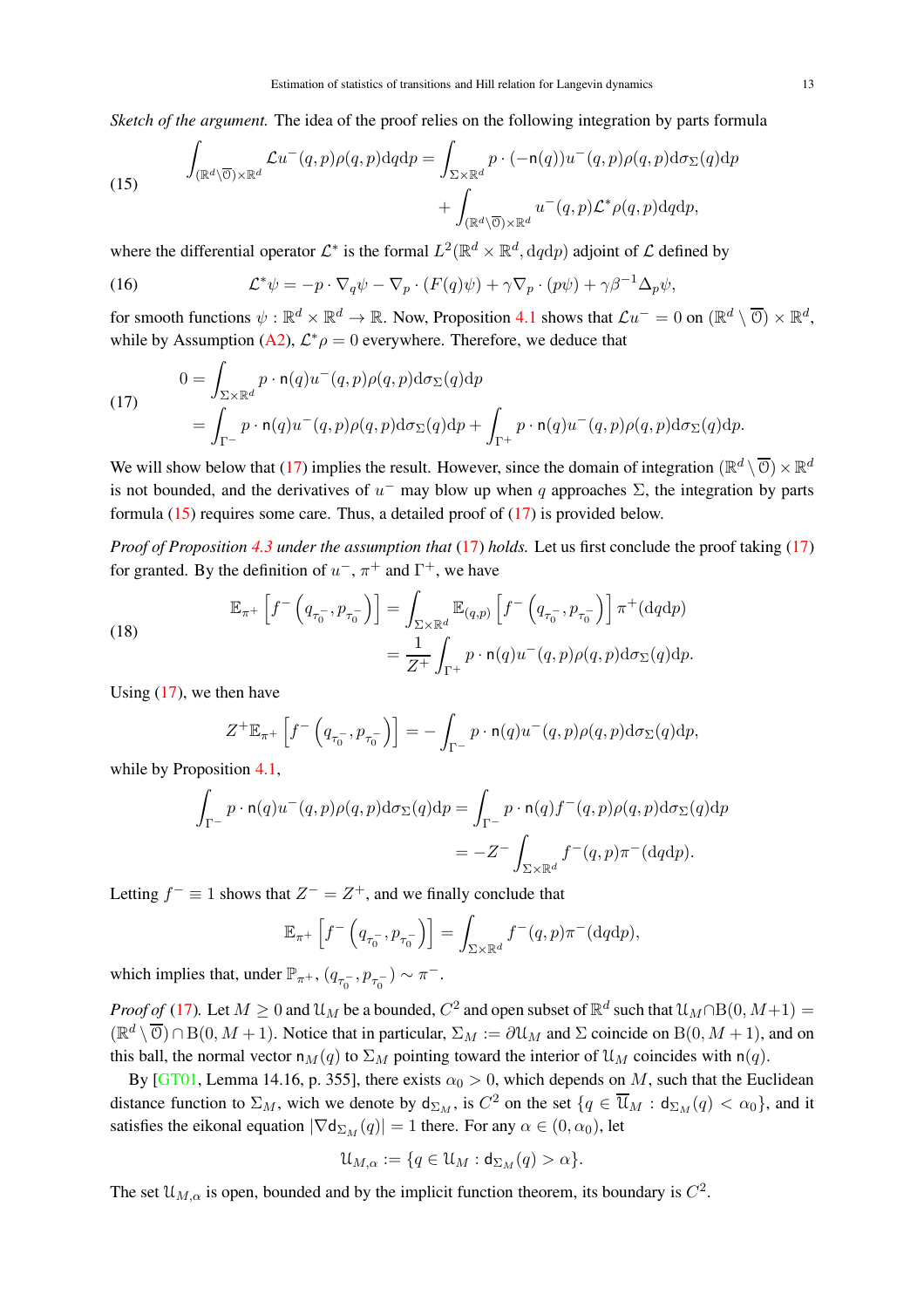Let  $\iota_M : \mathbb{R}^d \times \mathbb{R}^d \to [0, 1]$  be a  $C^\infty$  function such that

$$
\iota_M(q,p) = \begin{cases} 1 & \text{if } (q,p) \in B(0,M) \times B(0,M), \\ 0 & \text{if } (q,p) \notin B(0,M+1) \times B(0,M+1), \end{cases}
$$

and such that  $\nabla_q \iota_M$ ,  $\nabla_p \iota_M$  and  $\Delta_q \iota_M$  are bounded on  $\mathbb{R}^d \times \mathbb{R}^d$ , uniformly in  $M$ .

For any  $(q, p) \in \mathcal{U}_{M, \alpha} \times \mathbb{R}^d$ , we obviously have

$$
\iota_M(q,p)\rho(q,p)\mathcal{L}u^-(q,p)=0,
$$

by Proposition 4.1 and the construction of  $\iota_M$ . Since, by Proposition 4.1 again and the construction of the set  $\mathcal{U}_{M,\alpha}$ ,  $u^-$  is  $C^{\infty}$  on the closure of the bounded set  $\mathcal{U}_{M,\alpha} \times B(0, M + 1)$ , all differential terms in  $\mathcal{L}u^-$  can be integrated by parts on  $\mathcal{U}_{M,\alpha}\times\mathbb{R}^d$  to yield the identity

(19) 
$$
0 = \int_{\mathcal{U}_{M,\alpha} \times \mathbb{R}^d} \iota_M(q,p) \rho(q,p) \mathcal{L}u^-(q,p) dq dp = I + II + III + IV,
$$

with

$$
I := \int_{\Sigma_{M,\alpha} \times \mathbb{R}^d} \iota_M(q,p) \rho(q,p) u^-(q,p) (-p \cdot \mathbf{n}_{M,\alpha}(q)) d\sigma_{\Sigma_{M,\alpha}}(q) dp,
$$
  
\n
$$
II := \int_{\mathcal{U}_{M,\alpha} \times \mathbb{R}^d} \iota_M(q,p) u^-(q,p) \mathcal{L}^* \rho(q,p) dq dp,
$$
  
\n
$$
III := \int_{\mathcal{U}_{M,\alpha} \times \mathbb{R}^d} u^-(q,p) \rho(q,p) \{-p \cdot \nabla_q \iota_M - (F(q) - \gamma p) \cdot \nabla_p \iota_M + \gamma \beta^{-1} \Delta_p \iota_M \} dq dp,
$$
  
\n
$$
IV := 2\gamma \beta^{-1} \int_{\mathcal{U}_{M,\alpha} \times \mathbb{R}^d} u^-(q,p) \nabla_p \rho(q,p) \cdot \nabla_p \iota_M(q,p) dq dp,
$$

where, in I,  $n_{M,\alpha}(q)$  is the normal vector to  $\Sigma_{M,\alpha} := \partial \mathfrak{U}_{M,\alpha}$  pointing toward the interior of  $\mathfrak{U}_{M,\alpha}$  while  $d\sigma_{\Sigma_{M}Q}(q)$  is the surface measure thereon.

Since  $\rho$  is the invariant measure,  $\mathcal{L}^*\rho = 0$  and thus II = 0. Since the integrand in III and IV is bounded in  $\mathcal{U}_M \times \mathbb{R}^d$  and vanishes outside a bounded set, it follows from the dominated convergence theorem that

$$
\lim_{\alpha \downarrow 0} III = \int_{\mathcal{U}_M \times \mathbb{R}^d} u^-(q, p) \rho(q, p) \{-p \cdot \nabla_q \iota_M - (F(q) - \gamma p) \cdot \nabla_p \iota_M + \gamma \beta^{-1} \Delta_p \iota_M \} \, dq dp,
$$
\n
$$
\lim_{\alpha \downarrow 0} IV = 2\gamma \beta^{-1} \int_{\mathcal{U}_M \times \mathbb{R}^d} u^-(q, p) \nabla_p \rho(q, p) \cdot \nabla_p \iota_M(q, p) dq dp.
$$

To complete the proof, we now show that

(21) 
$$
\lim_{\alpha \downarrow 0} I = \int_{\Sigma_M \times \mathbb{R}^d} \iota_M(q, p) \rho(q, p) u^-(q, p) (-p \cdot \mathsf{n}_M(q)) \mathrm{d} \sigma_{\Sigma_M}(q) \mathrm{d} p,
$$

and then conclude by letting  $M \to +\infty$ .

*Proof of* (21). Since  $u^-$  is continuous and bounded on the closed set  $(\mathbb{R}^d \setminus \mathcal{O}) \times \mathbb{R}^d$ , it may be extended to a continuous and bounded function on  $\mathbb{R}^d \times \mathbb{R}^d$ , which we still denote by  $u^-$ . The resulting function g defined on  $\mathbb{R}^d \times \mathbb{R}^d$  by

$$
g(q,p) = \iota_M(q,p)\rho(q,p)u^-(q,p)
$$

is then continuous and compactly supported. In particular, it is bounded and uniformly continuous on  $\mathbb{R}^d \times \mathbb{R}^d$ . As a consequence, it can be mollified so as to construct a family  $g_\epsilon$  of  $C^\infty$  functions with compact support, which converge to q uniformly when  $\epsilon \to 0$ .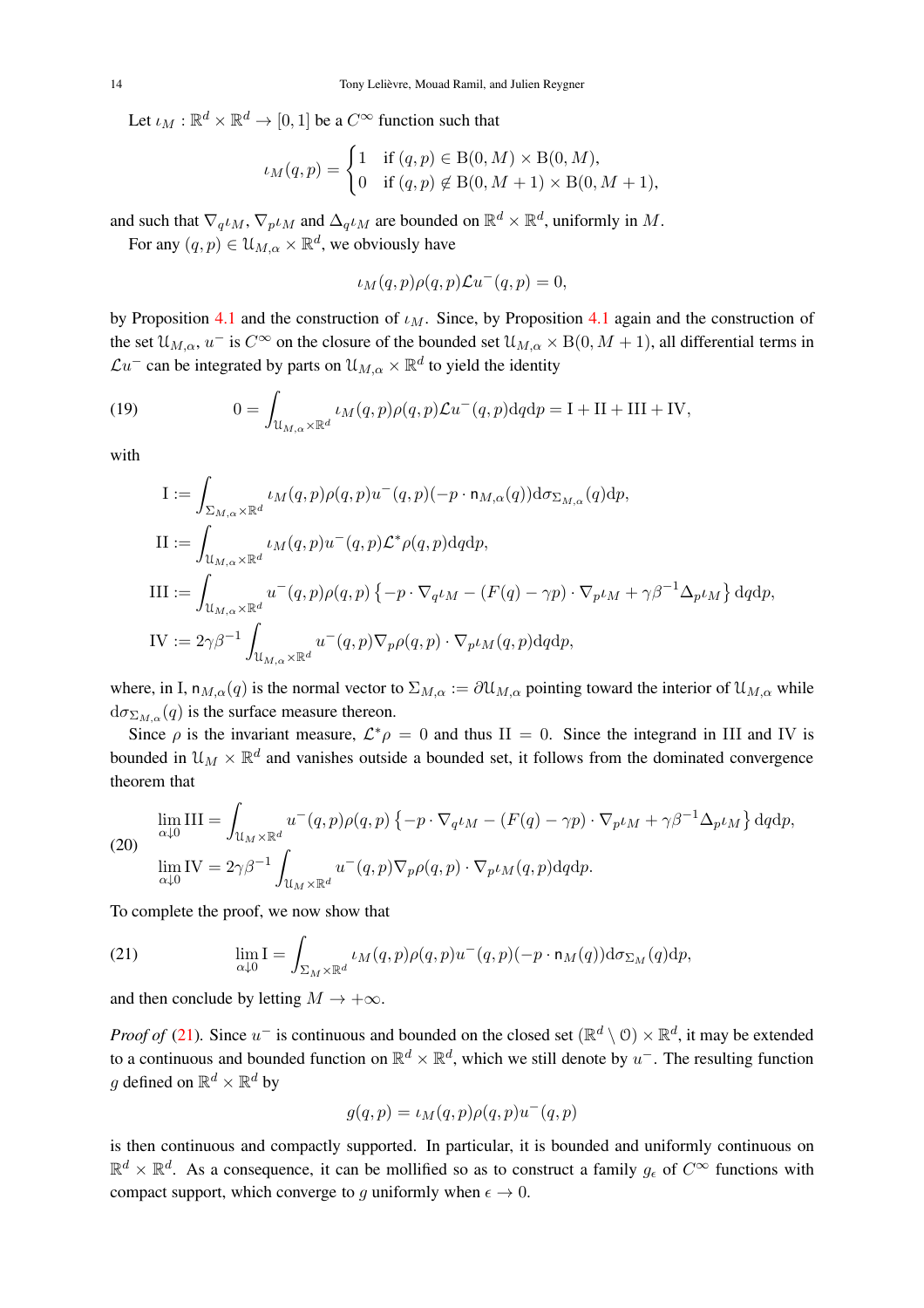For  $\epsilon > 0$ , by the divergence theorem,

$$
\begin{aligned} \int_{\Sigma_{M,\alpha}\times\mathbb{R}^d}g_\epsilon(q,p)p\cdot\mathbf{n}_{M,\alpha}(q)\mathrm{d}\sigma_{\Sigma_{M,\alpha}}(q)\mathrm{d}p &=\int_{\mathcal{U}_{M,\alpha}\times\mathbb{R}^d}p\cdot\nabla_qg_\epsilon(q,p)\mathrm{d}q\mathrm{d}p\\ &=\int_{\mathcal{U}_M\times\mathbb{R}^d}\mathbbm{1}_{\{\mathsf{d}_{\Sigma_M}(q)>\alpha\}}p\cdot\nabla_qg_\epsilon(q,p)\mathrm{d}q\mathrm{d}p, \end{aligned}
$$

and since  $\nabla_q g_\epsilon$  is globally bounded and compactly supported, by the dominated convergence theorem, the right-hand side converges to

$$
\int_{\mathcal{U}_M \times \mathbb{R}^d} p \cdot \nabla_q g_\epsilon(q,p) \mathrm{d} q \mathrm{d} p = \int_{\Sigma_M \times \mathbb{R}^d} g_\epsilon(q,p) p \cdot \mathsf{n}_M(q) \mathrm{d} \sigma_{\Sigma_M}(q) \mathrm{d} p
$$

when  $\alpha \downarrow 0$ . As a consequence, for any  $\epsilon > 0$ , we have

$$
\limsup_{\alpha \downarrow 0} \left| \int_{\Sigma_{M,\alpha} \times \mathbb{R}^d} g(q,p) p \cdot \mathbf{n}_{M,\alpha}(q) d\sigma_{\Sigma_{M,\alpha}}(q) dp - \int_{\Sigma_{M} \times \mathbb{R}^d} g_{\epsilon}(q,p) p \cdot \mathbf{n}_{M}(q) d\sigma_{\Sigma_{M}}(q) dp \right|
$$
  

$$
\leq \limsup_{\alpha \downarrow 0} ||g - g_{\epsilon}||_{\infty} \left( \sigma_{\Sigma_{M,\alpha}}(\mathbb{R}^d) + \sigma_{\Sigma_{M}}(\mathbb{R}^d) \right) \int_{B(0,M+1)} |p| dp.
$$

Therefore, to complete the proof of (21), it remains to check that  $\limsup_{\alpha\downarrow 0} \sigma_{\Sigma_{M,\alpha}}(\mathbb{R}^d) < +\infty$ . In fact, we shall prove the more precise result that

$$
\lim_{\alpha \downarrow 0} \sigma_{\Sigma_{M,\alpha}}(\mathbb{R}^d) = \sigma_{\Sigma_M}(\mathbb{R}^d).
$$

To do so, we observe that the proof of [GT01, Lemma 14.16, p. 355] entails the identity

$$
\mathsf{n}_{M,\alpha}(q)=\nabla \mathsf{d}_{\Sigma_M}(q)
$$

for any  $\alpha < \alpha_0$  and  $q \in \Sigma_{M,\alpha}$ . As a consequence, letting  $C_{M,\alpha} := \mathcal{U}_M \setminus \mathcal{U}_{M,\alpha}$ , we get

$$
\sigma_{\Sigma_{M,\alpha}}(\mathbb{R}^d) - \sigma_{\Sigma_M}(\mathbb{R}^d) = \int_{\Sigma_{M,\alpha}} \nabla d_{\Sigma_M}(q) \cdot \mathbf{n}_{M,\alpha}(q) d\sigma_{\Sigma_{M,\alpha}}(q) - \int_{\Sigma_M} \nabla d_{\Sigma_M}(q) \cdot \mathbf{n}_M(q) d\sigma_{\Sigma_M}(q)
$$

$$
= \int_{C_{M,\alpha}} \Delta d_{\Sigma_M}(q) dq,
$$

and the right-hand side vanishes when  $\alpha \downarrow 0$ , because  $\Delta d_{\Sigma_M}(q)$  is bounded on  $\{d_{\Sigma_M}(q) < \alpha_0\}$ . This completes the proof of (21).

*Conclusion of the proof of* (17). Putting together (19), (20) and (21), we obtain the identity

$$
\begin{aligned} &\int_{\Sigma_{M}\times\mathbb{R}^{d}}\iota_{M}(q,p)\rho(q,p)u^{-}(q,p)p\cdot\mathbf{n}_{M}(q)\mathrm{d}\sigma_{\Sigma_{M}}(q)\mathrm{d}p\\ &=\int_{\mathfrak{U}_{M}\times\mathbb{R}^{d}}u^{-}(q,p)\rho(q,p)\left\{-p\cdot\nabla_{q}\iota_{M}-(F(q)-\gamma p)\cdot\nabla_{p}\iota_{M}+\gamma\beta^{-1}\Delta_{p}\iota_{M}\right\}\mathrm{d}q\mathrm{d}p\\ &+2\gamma\beta^{-1}\int_{\mathfrak{U}_{M}\times\mathbb{R}^{d}}u^{-}(q,p)\nabla_{p}\rho(q,p)\cdot\nabla_{p}\iota_{M}(q,p)\mathrm{d}q\mathrm{d}p, \end{aligned}
$$

which, by the properties of the set  $\mathfrak{U}_M$  and of the function  $\iota_M$ , rewrites

$$
\int_{\Sigma \times \mathbb{R}^d} \iota_M(q, p) \rho(q, p) u^-(q, p) p \cdot \mathsf{n}(q) \mathrm{d} \sigma_{\Sigma}(q) \mathrm{d} p
$$
\n
$$
= \int_{(\mathbb{R}^d \backslash \overline{\mathbb{O}}) \times \mathbb{R}^d} u^-(q, p) \rho(q, p) \{-p \cdot \nabla_q \iota_M - (F(q) - \gamma p) \cdot \nabla_p \iota_M + \gamma \beta^{-1} \Delta_p \iota_M \} \mathrm{d} q \mathrm{d} p
$$
\n
$$
+ 2\gamma \beta^{-1} \int_{(\mathbb{R}^d \backslash \overline{\mathbb{O}}) \times \mathbb{R}^d} u^-(q, p) \nabla_p \rho(q, p) \cdot \nabla_p \iota_M(q, p) \mathrm{d} q \mathrm{d} p.
$$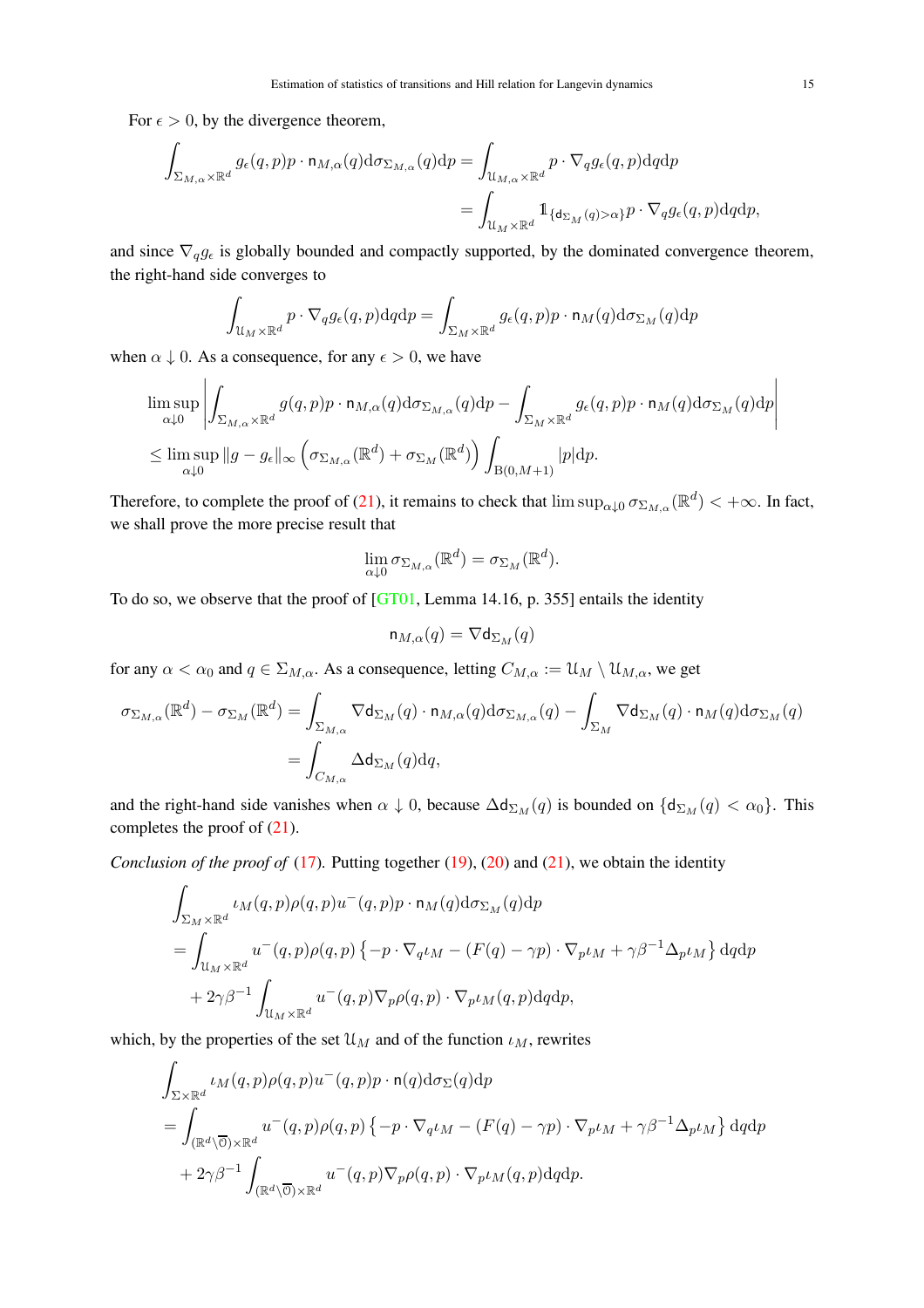Since  $u^-$  is bounded, it follows from Assumption (C) and the dominated convergence theorem that the left-hand side converges to

$$
\int_{\Sigma\times{\mathbb R}^d}\rho(q,p)u^-(q,p)p\cdot{\mathsf n}(q){\rm d}\sigma_\Sigma(q){\rm d} p
$$

when  $M \to +\infty$ . Besides, all terms  $\nabla_q \iota_M$ ,  $\nabla_p \iota_M$  and  $\Delta_p \iota_M$  converge pointwise to 0 while remaining bounded uniformly in M. Therefore, by Assumption  $(A3)$ , the boundedness of  $u^-$  and the dominated convergence theorem again, the right-hand side converges to 0 when  $M \to +\infty$ . This completes the proof of (17), and thus of Proposition 4.3.

4.2. **Harris recurrence of the chain**  $(Y_m^{\Sigma})_{m \geq 0}$ . In this subsection, we prove the following result.

**Proposition 4.4** (Harris recurrence of the chain  $(Y_m^{\Sigma})_{m\geq 0}$ ). *Under the assumptions of Theorem 2.5, the*  $M$ arkov chain  $(Y_m^{\Sigma})_{m\geq 0}$  defined in Theorem 2.8 is Harris recurrent.

By Lemma 2.2, the chain  $(Y_m^{\Sigma})_{m \geq 0}$  takes its values in the set

$$
\mathcal{S} := (\Sigma \times \mathbb{R}^d) \setminus \Gamma^0 = \Gamma^+ \cup \Gamma^-.
$$

This set is endowed with the trace on S of the Borel  $\sigma$ -algebra of  $\mathbb{R}^d \times \mathbb{R}^d$ , which makes it a separable measurable space (see Appendix A). To prove Proposition 4.4, we construct a subset of S which is a *regeneration set*, in the sense of Definition A.2, for this chain.

To proceed, we first fix  $q^* \in \Sigma$ . By Assumption (B), the exterior sphere property ensures that there exist  $q_{ext} \in \mathbb{R}^d$  and  $r^* > 0$  such that  $B(q_{ext}, r^*) \subset (\mathbb{R}^d \setminus \overline{0})$  and  $\overline{B}(q_{ext}, r^*) \cap \overline{0} = \{q^*\}$ . We set  $p^* = q_{ext} - q^*$  and remark that  $p^* = r^* \cdot n(q^*)$ , so that  $(q^*, p^*) \in \Gamma^+$ . For any  $\delta_q > 0$  and  $\delta_p > 0$ , we now set

$$
\mathcal{R}_{\delta_q,\delta_p}:=\{(q,p)\in\Gamma^+: |q^*-q|\leq \delta_q, |p^*-p|\leq \delta_p\}.
$$

Proposition 4.4 simply follows from the combination of Lemmas 4.5 and 4.6.

**Lemma 4.5** (Minorisation condition). *Under the assumptions of Proposition 4.4, there exist*  $\delta_q > 0$ ,  $\delta_p > 0$ ,  $\epsilon > 0$  and a probability measure  $\lambda$  on S such that, for any  $(q, p) \in \mathcal{R}_{\delta_q, \delta_p}$ ,  $\mathbb{P}_{(q, p)}(Y_1^{\Sigma} \in \cdot) \geq$  $\epsilon \lambda(\cdot)$ .

*Proof.* By Lemma 2.2, for any  $(q, p) \in \Gamma^+$ , we have  $Y_1^{\Sigma} \in \Gamma^-$ ,  $\mathbb{P}_{(q,p)}$ -almost surely. Therefore, by a monotone class argument, it is enough to prove the existence of  $\delta_q$ ,  $\delta_p$ ,  $\epsilon$  and  $\lambda$  such that, for any continuous and bounded function  $f^- : \Gamma^- \cup \Gamma^0 \to [0, +\infty)$ ,

$$
\forall (q,p) \in \mathcal{R}_{\delta_q, \delta_p}, \qquad u^-(q,p) := \mathbb{E}_{(q,p)} \left[ f^-(Y_1^{\Sigma}) \right] \ge \epsilon \lambda(f^-).
$$

Such a statement typically follows from Harnack inequalities associated with the operator  $\mathcal{L}$ . Indeed, by Proposition 4.1, the function  $u^-$  satisfies  $\mathcal{L}u^- = 0$  on  $(\mathbb{R}^d \setminus \overline{0}) \times \mathbb{R}^d$ . Besides, the Harnack inequality stated in [LRR22a, Theorem 2.15], which is based on previous results for kinetic equations from [GIMV19], asserts that if  $\mathcal{L}u^- = 0$  on some subset  $\mathcal{O}' \times \mathbb{R}^d$  of  $\mathbb{R}^d \times \mathbb{R}^d$ , with  $\mathcal{O}'$  a bounded, connected,  $C^2$  open subset of  $\mathbb{R}^d$ , then for any compact subset K of  $\mathcal{O}' \times \mathbb{R}^d$  there exists a constant  $\epsilon > 0$ , which does not depend on  $f^-$ , such that

$$
\inf_{(q,p)\in K} u^-(q,p) \ge \epsilon \sup_{(q,p)\in K} u^-(q,p),
$$

and thus one may take  $\lambda(\cdot) = \mathbb{P}_{(q,p)}(Y_1^{\Sigma} \in \cdot)$  for any choice of a fixed  $(q, p) \in K$ .

However, this result cannot be applied directly here, because one would want to take for  $K$  the set  $\mathcal{R}_{\delta_q,\delta_p}$ , which is a subset of  $\Sigma\times\mathbb{R}^d$ . But since the identity  $\mathcal{L}u^- = 0$  is only satisfied on  $(\mathbb{R}^d\setminus\overline{\mathcal{O}})\times\mathbb{R}^d$ , it does not hold on cylindrical sets of the form  $\mathcal{O}' \times \mathbb{R}^d$  with  $\mathcal{O}' \cap \Sigma \neq \emptyset$ . Therefore, before applying the Harnack inequality, a preliminary work is needed to show that, starting from  $\mathcal{R}_{\delta_q, \delta_p}$ ,  $(q_t, p_t)$  reaches a compact subset  $K \subset \mathcal{O}' \times \mathbb{R}^d$ , with  $\mathcal{O}' \subset \mathbb{R}^d \setminus \overline{\mathcal{O}}$ , before returning to  $\mathcal{O} \times \mathbb{R}^d$  (and thus to  $\Sigma \times \mathbb{R}^d$ ),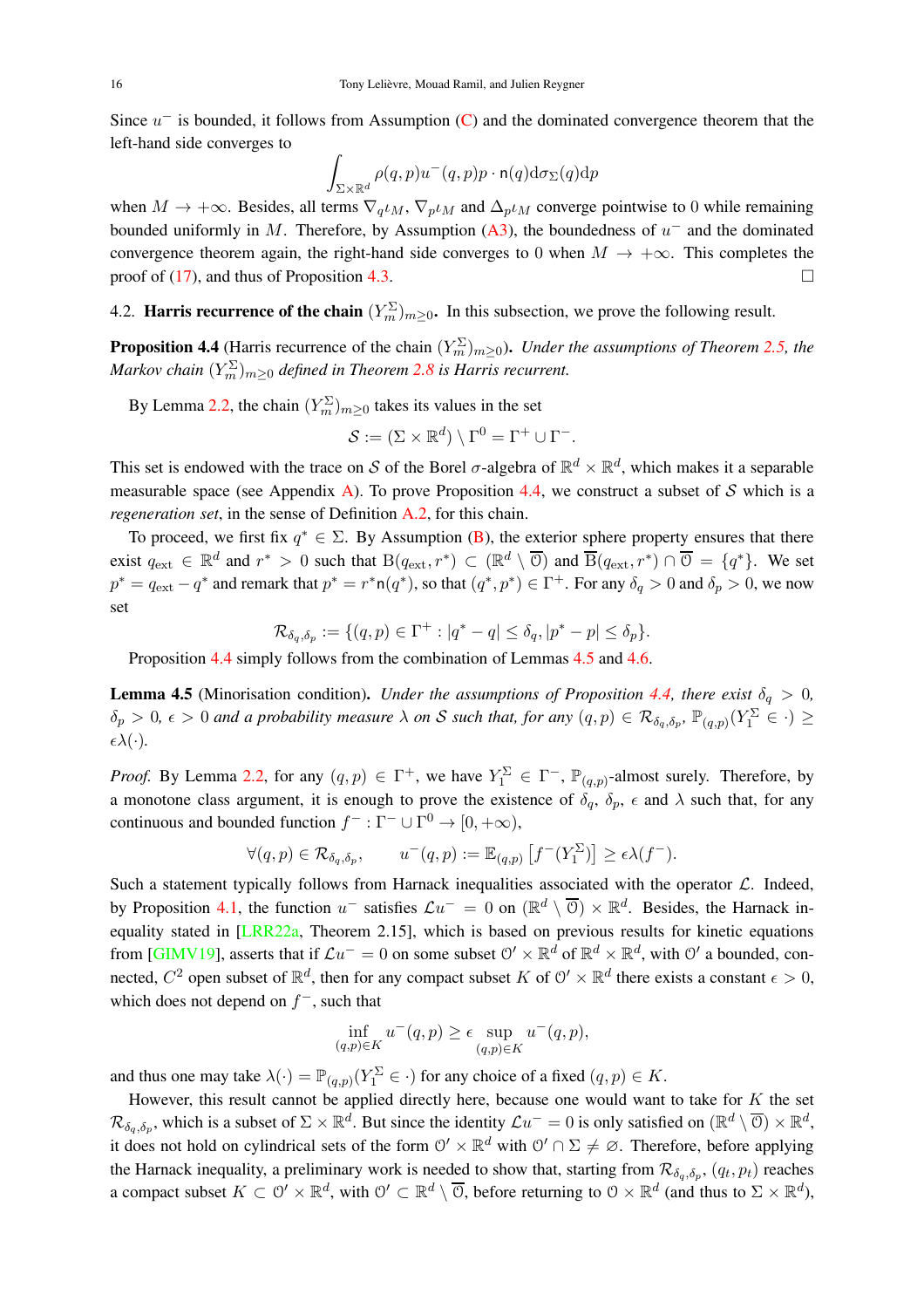

FIGURE 2. Schematic representation of the objects introduced in the proofs of the Harris recurrence of the chain  $(Y_m^{\Sigma})_{m \geq 0}$ . Here,  $\Pi_q(q, p) = q$  denotes the projection on the position space. Typically, a trajectory starting in  $\mathcal{R}_{\delta_q, \delta_p}$  (dashed red line) goes through K before crossing  $\Sigma$ .

with a probability which is uniformly bounded from below. This work is carried out in Steps 1 and 2. The conclusion of the proof, with the application of the Harnack inequality, is detailed in Step 3.

*Preparatory material.* Let us denote by  $d_{\Sigma}$  the signed distance function to  $\Sigma$  in  $\mathbb{R}^d$ , with the convention that  $d_{\Sigma}(q) > 0$  if  $q \in \mathbb{O}$  and  $d_{\Sigma}(q) < 0$  if  $q \in \mathbb{R}^d \setminus \overline{\mathbb{O}}$ . We recall that by Assumption (B), there is a neighbourhood of  $\Sigma$  on which  $d_{\Sigma}$  is  $C^2$ , and for any  $q \in \Sigma$  we have the identity  $n(q) = -\nabla d_{\Sigma}(q)$ . As a consequence, there exist  $\delta'_q > 0$  and  $\delta'_p > 0$  such that

$$
\forall (q,p) \in \overline{\mathcal{B}}(q^*,\delta_q') \times \overline{\mathcal{B}}(p^*,\delta_p'), \qquad p \cdot (-\nabla \mathsf{d}_{\Sigma}(q)) > 0.
$$

We now fix the following positive quantities:

t

$$
f^* := 1 \wedge \frac{2\delta_q'}{3r^*}, \qquad \delta_q := \frac{t^*r^*}{6}, \qquad \delta_p := \frac{r^*}{6} \wedge \frac{\delta_p'}{2}, \qquad \delta'' := \frac{t^*r^*}{6} \wedge \frac{\delta_p'}{2},
$$

and set

$$
K := \overline{\mathcal{B}}\left(q^* + t^*p^*, \frac{t^*r^*}{2}\right) \times \overline{\mathcal{B}}\left(p^*, \delta_p'\right).
$$

Notice that, thanks to the definitions of  $(t^*, \delta_q, \delta_p, \delta'')$ , one has  $K \subset \overline{\text{B}}(q^*, \delta'_q) \times \overline{\text{B}}(p^*, \delta'_p)$  and  $\mathcal{R}_{\delta_q, \delta_p} \subset \overline{\text{B}}(q^*, \delta'_q)$  $(\overline{B}(q^*, \delta'_q) \times \overline{B}(p^*, \delta'_p)) \cap (\Sigma \times \mathbb{R}^d)$ . We refer to Figure 2 for a schematic representation of the geometric setting in the position space.

*Step 1.* We prove in Steps 1 and 2 that there exists  $\alpha > 0$  such that

(22) 
$$
\forall (q,p) \in \mathcal{R}_{\delta_q, \delta_p}, \qquad \mathbb{P}_{(q,p)}((q_{t^*}, p_{t^*}) \in K, \tau_0^- > t^*) \ge \alpha.
$$

To proceed, we first let  $\widehat{F} : \mathbb{R}^d \to \mathbb{R}^d$  be a  $C^\infty$ , bounded and globally Lipschitz continuous function such that  $F(q) = \widehat{F}(q)$  for any  $q \in \overline{B}(q^*, \delta'_q)$ . We denote by  $(\widehat{q}_t, \widehat{p}_t)_{t \geq 0}$  the unique strong solution to (1) with  $\widehat{F}$  in place of F; driven by the same Brownian motion  $(W_t)_{t>0}$  and started with the same initial condition  $(q, p) \in \mathcal{R}_{\delta_q, \delta_p}$  as  $(q_t, p_t)_{t \geq 0}$ , so that  $(q_t, p_t)$  and  $(\widehat{q}_t, \widehat{p}_t)$  coincide until they leave the set  $\overline{B}(q^*, \delta'_q) \times \mathbb{R}^d$ .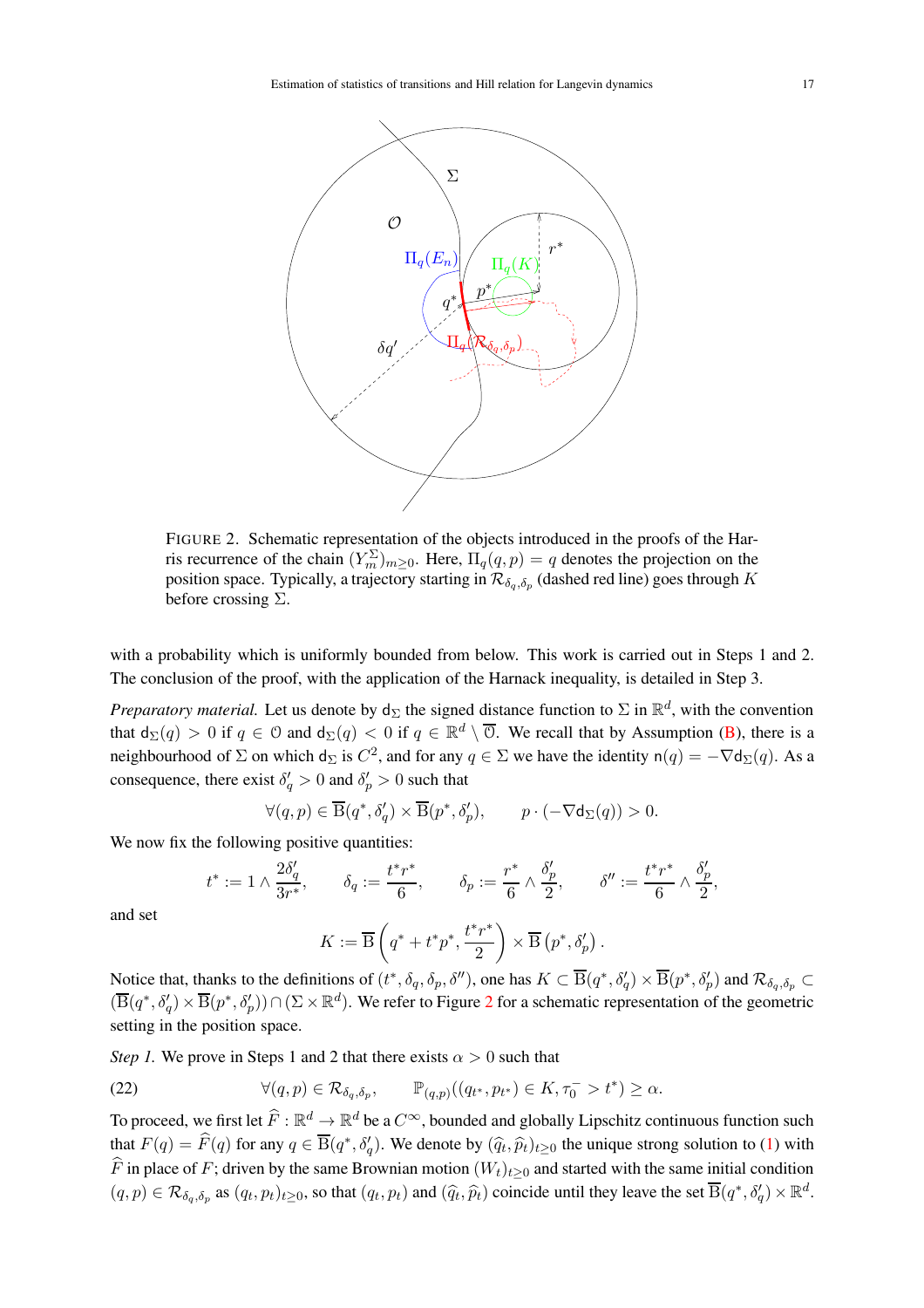For any  $t \in [0, t^*]$ ,

$$
|\widehat{q}_t - (q+tp)| + |\widehat{p}_t - p| = \left| \int_0^t (\widehat{p}_s - p) ds \right| + \left| \int_0^t (\widehat{F}(\widehat{q}_s) - \gamma \widehat{p}_s) ds + \sqrt{2\gamma\beta^{-1}} W_t \right|
$$
  

$$
\leq C \int_0^t (|\widehat{q}_s - (q+sp)| + |\widehat{p}_s - p|) ds + S_{q,p},
$$

where the constant  $C \ge 0$  depends on  $\gamma$  and the Lipschitz constant of  $\widehat{F}$ , and

$$
S_{q,p} := \sup_{t \in [0,t^*]} \left| \int_0^t \left( \widehat{F}(q+sp) - \gamma p \right) ds + \sqrt{2\gamma \beta^{-1}} W_t \right|.
$$

We deduce from the Gronwall lemma that

$$
\sup_{t \in [0,t^*]} \{ |\widehat{q}_t - (q + tp)| + |\widehat{p}_t - p| \} \le S_{q,p} e^{Ct^*}.
$$

On the event  $\{S_{q,p} \leq \delta'' e^{-Ct^*}\}\$ , we therefore have for any  $t \in [0, t^*]$  (since  $|p| \leq r^* + \delta_p$ ),

$$
|\hat{q}_t - q^*| \le |\hat{q}_t - (q + tp)| + |q + tp - q^*| \le \delta'' + \delta_q + t^*(r^* + \delta_p) \le \delta'_q,
$$
  

$$
|\hat{p}_t - p^*| \le |\hat{p}_t - p| + |p - p^*| \le \delta'' + \delta_p \le \delta'_p,
$$

which ensures that  $\hat{q}_t = q_t$ ,  $\hat{p}_t = p_t$ , and  $p_t \cdot (-\nabla d_{\Sigma}(q_t)) > 0$  for  $t \in [0, t^*]$ , so that  $\tau_0^- > t^*$ . Furthermore,

$$
|q_{t^*} - (q^* + t^*p^*)| \le |\widehat{q}_{t^*} - (q + t^*p)| + |(q + t^*p) - (q^* + t^*p^*)| \le \delta'' + \delta_q + t^*\delta_p \le \frac{t^*r^*}{2},
$$

which implies that  $(q_{t^*}, p_{t^*}) \in K$ . As a consequence, the estimate (22) follows from the fact that

(23) 
$$
\alpha := \inf_{(q,p)\in\mathcal{R}_{\delta_q,\delta_p}} \mathbb{P}\left(S_{q,p} \leq \delta'' e^{-Ct^*}\right) > 0,
$$

which is proved in Step 2.

*Step 2.* We now prove the estimate (23). In this step we simply write

$$
\delta := \delta'' e^{-Ct^*}, \qquad h_t := \frac{1}{\sqrt{2\gamma\beta^{-1}}} (\widehat{F}(q+tp) - \gamma p) \in \mathbb{R}^d,
$$

and remark that, since  $\widehat{F}$  is globally bounded, there exists  $\overline{h} \ge 0$  such that, for any  $t \in [0, t^*]$  and  $(q,p) \in \mathcal{R}_{\delta_q, \delta_p}, |h_t| \leq \overline{h}.$ 

By the Cameron–Martin formula, for any  $(q, p) \in \mathcal{R}_{\delta_q, \delta_p}$  we have

$$
\mathbb{P}\left(S_{q,p} \leq \delta\right) = \mathbb{E}\left[\mathbb{1}_{\{\sup_{t\in[0,t^*]}\left|\sqrt{2\gamma\beta^{-1}}W_t\right| \leq \delta\}}M_{q,p}\right],
$$
  

$$
M_{q,p} := \exp\left(\int_0^{t^*} h_t \cdot \mathrm{d}W_t - \frac{1}{2}\int_0^{t^*} |h_t|^2 \mathrm{d}t\right).
$$

We therefore deduce from the Cauchy–Schwarz inequality that

$$
\mathbb{P}\left(S_{q,p}\leq \delta\right) \geq \frac{\mathbb{P}\left(\sup_{t\in[0,t^*]}|\sqrt{2\gamma\beta^{-1}}W_t|\leq \delta\right)^2}{\mathbb{E}\left[M_{q,p}^{-1}\right]}.
$$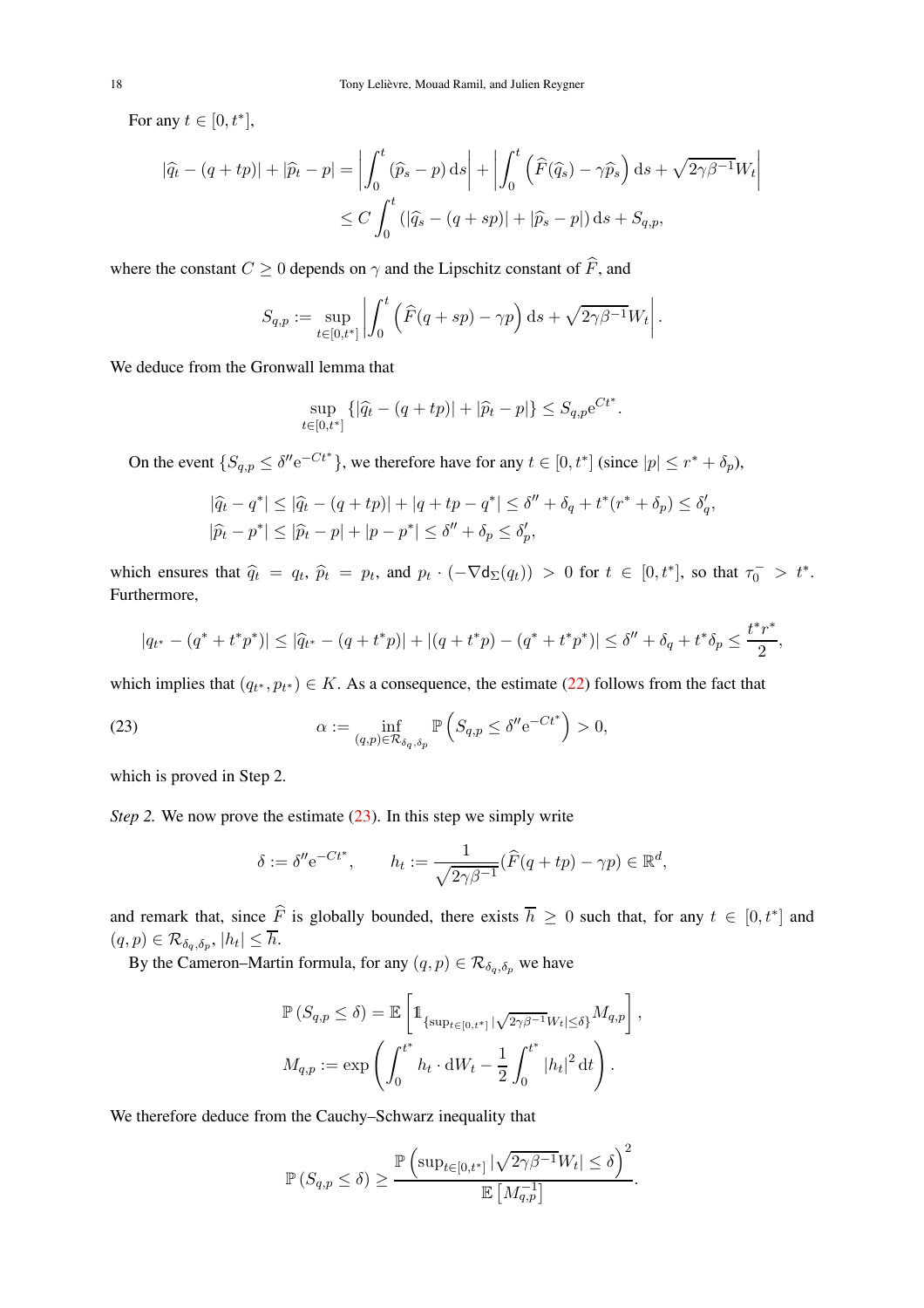The numerator in the right-hand side is positive for any value of  $\delta$ , and does not depend on  $(q, p)$ . The denominator satisfies

$$
\mathbb{E}\left[M_{q,p}^{-1}\right] = \mathbb{E}\left[\exp\left(-\int_0^{t^*} h_t \cdot \mathrm{d}W_t + \frac{1}{2} \int_0^{t^*} |h_t|^2 \, \mathrm{d}t\right)\right]
$$
  
\n
$$
= \mathbb{E}\left[\exp\left(-\int_0^{t^*} h_t \cdot \mathrm{d}W_t - \frac{1}{2} \int_0^{t^*} |h_t|^2 \, \mathrm{d}t\right)\right] \exp\left(\int_0^{t^*} |h_t|^2 \, \mathrm{d}t\right)
$$
  
\n
$$
\leq \exp\left(t^*\overline{h}^2\right),
$$

therefore (23) holds with

$$
\alpha := \mathbb{P}\left(\sup_{t \in [0,t^*]} |\sqrt{2\gamma\beta^{-1}}W_t| \le \delta\right)^2 \exp\left(-t^*\overline{h}^2\right).
$$

*Step 3.* We may now complete the proof. Following the discussion in the introduction of this proof, we fix a continuous and bounded function  $f^- : \Gamma^- \cup \Gamma^0 \to [0, +\infty)$ . For any  $(q, p) \in \mathcal{R}_{\delta_q, \delta_p}$ , we deduce from (22) and the Markov property for  $(q_t, p_t)_{t \geq 0}$  that

$$
\mathbb{E}_{(q,p)} [f^{-}(Y_1^{\Sigma})] = \mathbb{E}_{(q,p)} [f^{-}(q_{\tau_0^{-}}, p_{\tau_0^{-}})]
$$
  
\n
$$
\geq \mathbb{E}_{(q,p)} [1_{\{\tau_0^{-}>t^*, (q_{t^*}, p_{t^*}) \in K\}} f^{-}(q_{\tau_0^{-}}, p_{\tau_0^{-}})]
$$
  
\n
$$
\geq \alpha \inf_{(q,p) \in K} u^{-}(q,p),
$$

with  $u^-(q, p)$  defined as in Proposition 4.1. From the definition of K,  $t^*$  and  $p^*$ , we deduce that for any  $(q, p) \in K$ ,

$$
|q - q_{\text{ext}}| \le |q - (q^* + t^* p^*)| + |(q^* + t^* p^*) - q_{\text{ext}}| \le \frac{t^* r^*}{2} + (1 - t^*)|p^*| = \left(1 - \frac{t^*}{2}\right)r^* < r^*,
$$

which by the exterior sphere property implies that  $K \subset (\mathbb{R}^d \setminus \overline{O}) \times \mathbb{R}^d$ . Therefore there exists an open, bounded,  $C^2$  and connected set  $\mathcal{O}'$  such that

$$
K\subset \Theta'\times \mathbb{R}^d\subset (\mathbb{R}^d\setminus\overline{\Theta})\times \mathbb{R}^d.
$$

Hence, by Proposition 4.1,  $\mathcal{L}u^{-} = 0$  on  $\mathcal{O}' \times \mathbb{R}^{d}$ . Therefore, the Harnack inequality from [LRR22a, Theorem 2.15] applies and shows that there exists  $\epsilon' > 0$ , which does not depend on the choice of  $f^-,$ such that

$$
\inf_{(q,p)\in K} u^-(q,p) \ge \epsilon' \sup_{(q,p)\in K} u^-(q,p) \ge \epsilon' u^-(q^* + t^*p^*, p^*).
$$

We finally complete the proof by letting  $\lambda(\cdot) := \mathbb{P}_{(q^*+ t^* p^*, p^*)}((q_{\tau_0^-}, p_{\tau_0^-}) \in \cdot)$  and  $\epsilon := \alpha \epsilon'$  $\Box$ 

**Lemma 4.6** (Recurrence of  $\mathcal{R}_{\delta_q,\delta_p}$ ). *Under the assumptions of Proposition 4.4, for any*  $\delta_q > 0$ ,  $\delta_p > 0$  $and (q, p) \in S$ ,  $\mathbb{P}_{(q,p)}(\exists m \geq 1 : Y_m^{\Sigma} \in \mathcal{R}_{\delta_q, \delta_p}) = 1$ .

*Proof.* For the sake of legibility, throughout the proof we fix  $\delta_q$  and  $\delta_p$  and simply denote  $\mathcal{R} = \mathcal{R}_{\delta_q, \delta_p}$ . Let  $(q, p) \in S$  and let  $\tau_{\mathcal{R}} := \inf\{t > 0 : (q_t, p_t) \in \mathcal{R}\}\$ . Since, by Lemma 2.3, the sequences  $(\tau_n^+)_{n \ge 0}$ and  $(\tau_n^{-})_{n\geq 0}$  do not accumulate, it is sufficient to prove that

(24) 
$$
\mathbb{P}_{(q,p)}(\tau_{\mathcal{R}} = +\infty) = 0.
$$

For  $n \geq 1$ , let us define the set  $E_n$  by (see Figure 2)

$$
E_n := \left\{ (q, p) \in \mathcal{O} \times \mathbb{R}^d : |q - q^*| \leq \frac{1}{n}, |p - p^*| \leq \frac{1}{n} \right\},\
$$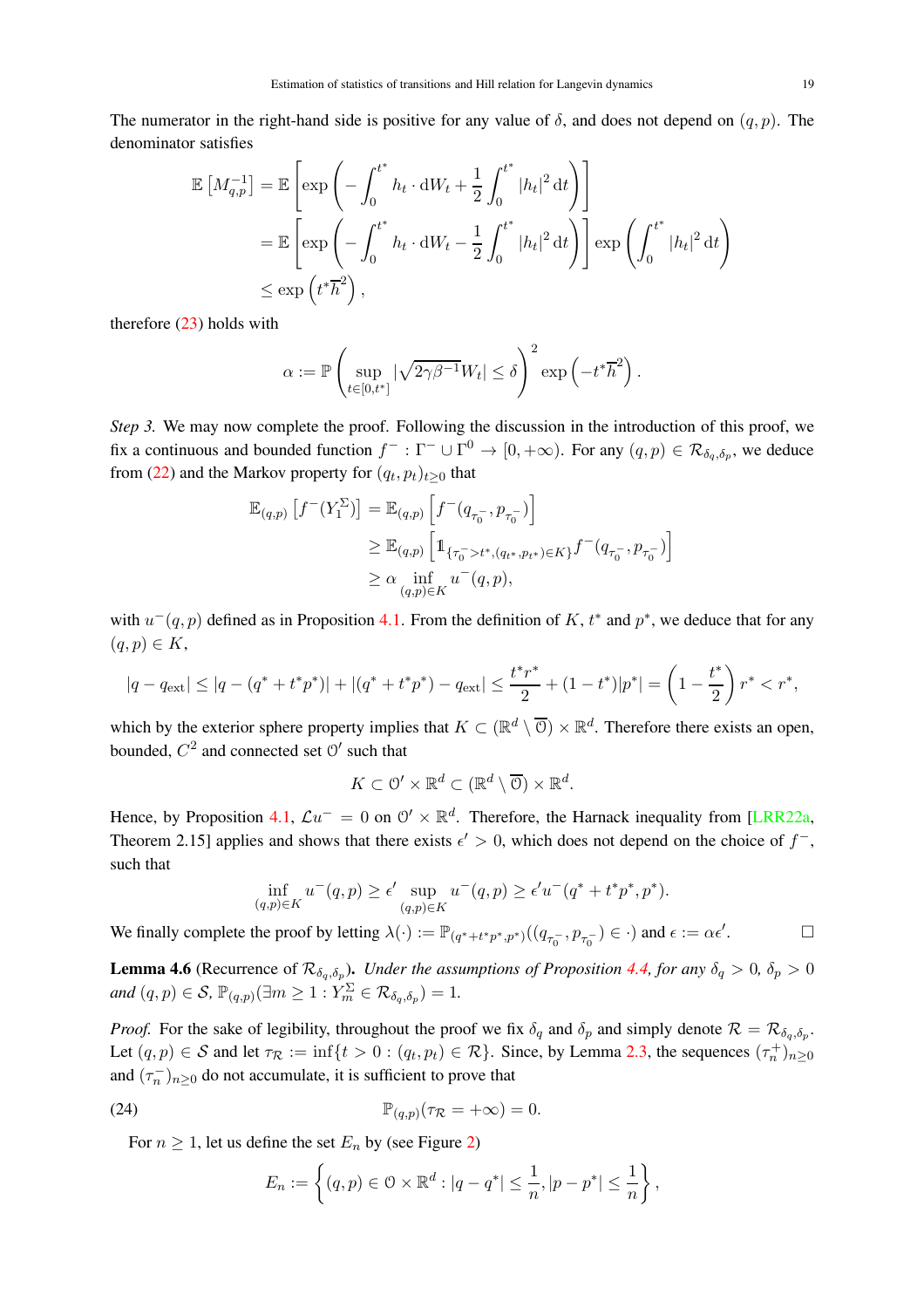and set  $\tau_{E_n} := \inf\{t > 0 : (q_t, p_t) \in E_n\}$ . Since the process  $(q_t, p_t)_{t \geq 0}$  is ergodic and  $E_n$  has positive Lebesgue measure, then for all  $n \geq 1$ ,  $\mathbb{P}_{(q,p)}(\tau_{E_n} < +\infty) = 1$ . Therefore,

$$
\mathbb{P}_{(q,p)}\left(\bigcap_{n\geq 1} \{\tau_{E_n} < +\infty\}\right) = 1,
$$

and the condition  $(24)$  is equivalent to the equality

$$
0 = \mathbb{P}_{(q,p)}\left(\bigcap_{n\geq 1} \{\tau_{E_n} < +\infty, \tau_{\mathcal{R}} = +\infty\}\right) = \lim_{n\to+\infty} \mathbb{P}_{(q,p)}\left(\tau_{E_n} < +\infty, \tau_{\mathcal{R}} = +\infty\right).
$$

For  $n \geq 1$ , the strong Markov property at the stopping time  $\tau_{E_n}$  ensures that

$$
\mathbb{P}_{(q,p)}\left(\tau_{E_n} < +\infty, \tau_{\mathcal{R}} = +\infty\right) = \mathbb{E}_{(q,p)}\left[\mathbb{1}_{\{\tau_{E_n} < +\infty\}}\mathbb{P}_{(q_{\tau_{E_n}}, p_{\tau_{E_n}})}\left(\tau_{\mathcal{R}} = +\infty\right)\right].
$$

Therefore, if one proves that

$$
\lim_{n \to +\infty} \sup_{(q,p) \in \overline{E_n}} \mathbb{P}_{(q,p)} (\tau_{\mathcal{R}} = +\infty) = 0,
$$

the claimed result easily follows from the application of the dominated convergence theorem. Let  $\alpha \in$  $(0, 1/2)$  and  $t_n := n^{-1/(1+\alpha)} \leq 1$ . We prove here the stronger convergence

$$
\lim_{n \to +\infty} \sup_{(q,p)\in \overline{E_n}} \mathbb{P}_{(q,p)} (\tau_{\mathcal{R}} > t_n) = 0.
$$

Let  $n \geq 1$ ,  $(q, p) \in \overline{E_n}$ , and

$$
\sigma := \inf \left\{ t > 0 : (q_t, p_t) \notin \overline{B}(q^*, \delta_q) \times \overline{B}(p^*, \delta_p) \right\}.
$$

We first prove in Step 1 that, for *n* sufficiently large, if the process remains in  $\overline{B}(q^*, \delta_q) \times \overline{B}(p^*, \delta_p)$ until the time  $t_n$  (i.e.  $\sigma > t_n$ ), then necessarily,  $\tau_R \leq t_n$ . Then we conclude in Step 2 by showing that the process necessarily leaves  $\overline{B}(q^*, \delta_q) \times \overline{B}(p^*, \delta_p)$  before the time  $t_n$ , uniformly in the initial condition  $(q, p)$ .

*Step 1*. On the event  $\{\sigma > t_n\}$ , for any  $t \in [0, t_n]$ , we have  $|p_t - p| \leq c_1 t + c_2 t^{\alpha}$ , where

$$
c_1 := \sup \left\{ |F(q') - \gamma p'|, (q', p') \in \overline{B}(q^*, \delta_q) \times \overline{B}(p^*, \delta_p) \right\}, \qquad c_2 := \sup_{0 < t \leq 1} \sqrt{2\gamma \beta^{-1}} \frac{|W_t|}{t^{\alpha}}.
$$

 $|T(T)|$ 

Notice that since  $\alpha < 1/2$ , the random variable  $c_2$  is finite, almost surely. As a result,

$$
|q_{t_n} - (q^* + t_n p^*)| = \left| q - q^* + \int_0^{t_n} (p_t - p^*) dt \right|
$$
  
\n
$$
\leq |q - q^*| + t_n |p - p^*| + \int_0^{t_n} |c_1 t + c_2 t^{\alpha}| dt
$$
  
\n
$$
\leq \frac{1 + t_n}{n} + \frac{c_1 t_n^2}{2} + \frac{c_2 t_n^{\alpha+1}}{\alpha + 1}.
$$

We now recall the notation  $r^* = p^* \cdot n(q^*) = |p^*| > 0$ . By the expression of  $t_n$ , there exists a deterministic index  $n_0 \geq 1$  such that for all  $n \geq n_0$ ,

$$
\frac{1+t_n}{n} + \frac{c_1t_n^2}{2} \le \frac{r^*}{6}t_n.
$$

Let  $n > n_0$ . On the event

$$
A_n := \left\{ \sigma > t_n, \frac{c_2 t_n^{\alpha+1}}{\alpha+1} \le \frac{r^*}{6} t_n \right\},\,
$$

one has

(25) 
$$
|q_{t_n} - q^*| \le \left(\frac{r^*}{3} + |p^*|\right) t_n = \frac{4r^*}{3} t_n.
$$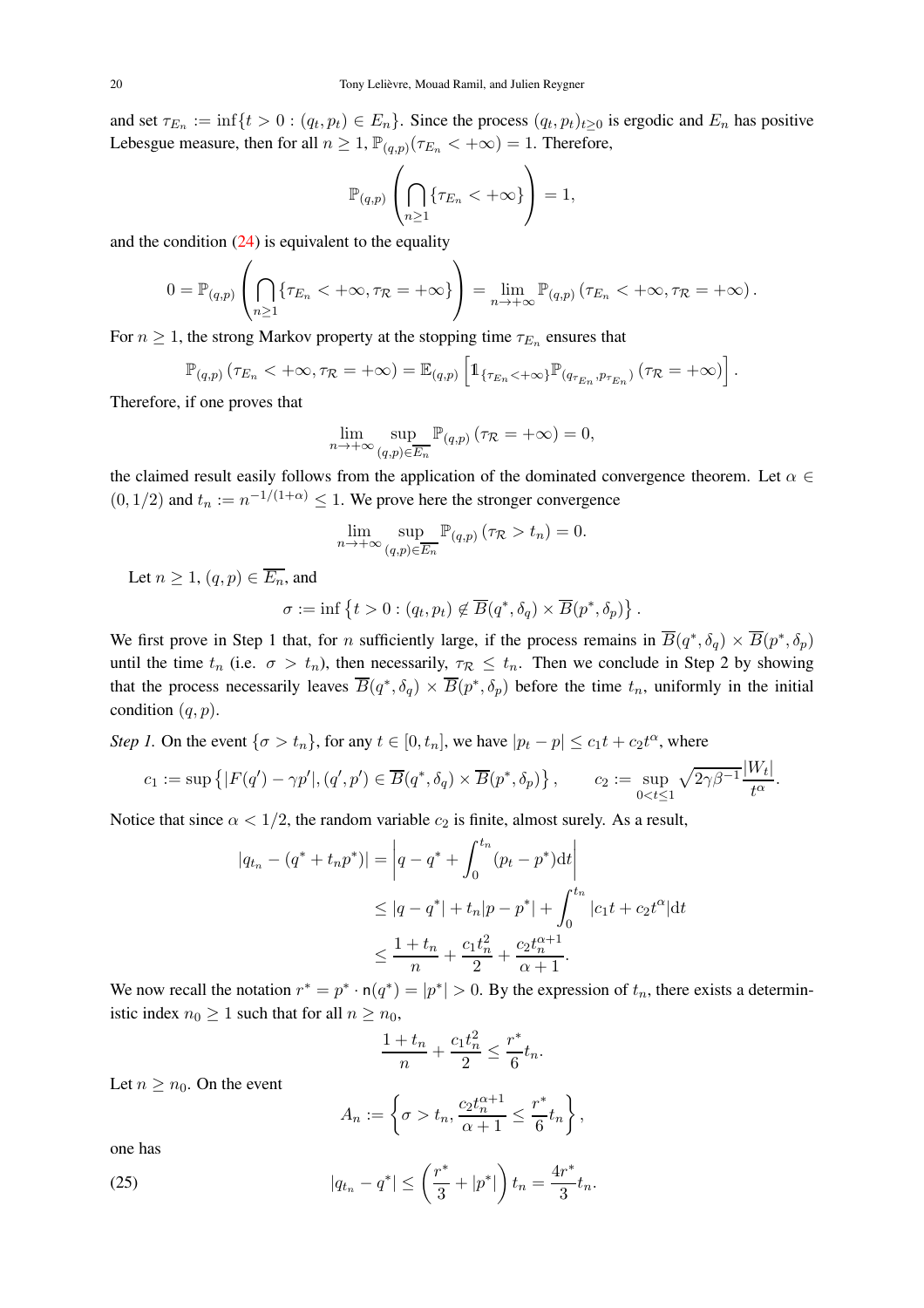In addition, using the Cauchy–Schwarz inequality, one has also that

$$
(q_{t_n} - q^* - t_n p^*) \cdot \mathsf{n}(q^*) \ge -\frac{r^*}{3} t_n.
$$

As a result, either  $q_{t_n} = q^*$  or

$$
\frac{(q_{t_n}-q^*)\cdot \mathsf{n}(q^*)}{|q_{t_n}-q^*|}=\frac{(q_{t_n}-q^*-t_np^*)\cdot \mathsf{n}(q^*)+t_np^*\cdot \mathsf{n}(q^*)}{|q_{t_n}-q^*|}\geq \frac{1}{2}.
$$

We deduce from this estimate that, on the event  $A_n$ ,

$$
|q_{t_n} - q_{\text{ext}}|^2 = |q_{t_n} - q^*|^2 + 2(q_{t_n} - q^*) \cdot (q^* - q_{\text{ext}}) + |q^* - q_{\text{ext}}|^2
$$
  
=  $|q_{t_n} - q^*|^2 - 2r^*(q_{t_n} - q^*) \cdot n(q^*) + (r^*)^2$   

$$
\leq |q_{t_n} - q^*|^2 - r^*|q_{t_n} - q^*| + (r^*)^2.
$$

Let  $n_1$  be a deterministic index chosen large enough for the identity  $t_n < 3/4$  to hold for  $n \ge n_1$ . Then by (25), if  $n \ge n_0 \vee n_1$  then either  $q_{t_n} = q^*$  or  $|q_{t_n} - q^*|^2 - r^* |q_{t_n} - q^*| < 0$ . Thus, in both cases, by the exterior sphere property,  $q_{t_n} \notin \mathcal{O}$ , and since we place ourselves on the event  $\{\sigma > t_n\}$ , then necessarily  $\tau_{\mathcal{R}} \leq t_n$ .

As a result, for  $n \ge n_0 \vee n_1$  and  $(q, p) \in \overline{E_n}$ ,

$$
\mathbb{P}_{(q,p)}(\tau_{\mathcal{R}} > t_n) = \mathbb{P}_{(q,p)}(\tau_{\mathcal{R}} > t_n, A_n^c) \leq \mathbb{P}_{(q,p)}(\sigma \leq t_n) + \mathbb{P}\left(\frac{c_2 t_n^{\alpha+1}}{\alpha+1} > \frac{r^*}{6} t_n\right),
$$

where  $A_n^c$  denotes the complement of the event  $A_n$ . Since  $c_2$  is almost surely finite and  $t_n$  vanishes when  $n \to +\infty$ , we first note that

$$
\lim_{n \to +\infty} \mathbb{P}\left(\frac{c_2 t_n^{\alpha+1}}{\alpha+1} > \frac{r^*}{6} t_n\right) = 0,
$$

and the limit is uniform in the initial condition  $(q, p)$ . Therefore, to complete the proof, it remains to show that

$$
\lim_{n \to +\infty} \sup_{(q,p)\in \overline{E_n}} \mathbb{P}_{(q,p)}\left(\sigma \le t_n\right) = 0,
$$

which is the objective of the last step of the proof.

*Step 2.* For *n* large enough,  $\overline{E}_n \subset \overline{B} := \overline{B}(q^*, \delta_q/2) \times \overline{B}(p^*, \delta_p/2)$ , so that

$$
\sup_{(q,p)\in\overline{E_n}}\mathbb{P}_{(q,p)}\left(\sigma\leq t_n\right)\leq \sup_{(q,p)\in\overline{B}}\mathbb{P}_{(q,p)}\left(\sigma\leq t_n\right).
$$

Let us define

$$
\overline{c} := \sup_{(q,p)\in \overline{B}(q^*,\delta_q)\times \overline{B}(p^*,\delta_p)} \{ |p| \vee |F(q) - \gamma p| \}.
$$

Then for any  $(q, p) \in \overline{B}$ ,

$$
\mathbb{P}_{(q,p)}(\sigma \leq t_n) = \mathbb{P}_{(q,p)}\left(\sup_{t \leq t_n} |q_{t \wedge \sigma} - q^*| > \delta_q \text{ or } \sup_{t \leq t_n} |p_{t \wedge \sigma} - p^*| > \delta_p\right)
$$
  

$$
\leq \mathbb{P}_{(q,p)}\left(\sup_{t \leq t_n} \left|\int_0^{t \wedge \sigma} p_s \, ds\right| > \frac{\delta_q}{2}\right)
$$
  

$$
+ \mathbb{P}_{(q,p)}\left(\sup_{t \leq t_n} \left|\int_0^{t \wedge \sigma} (F(q_s) - \gamma p_s) \, ds + \sqrt{2\gamma\beta^{-1}} W_{t \wedge \sigma}\right| > \frac{\delta_p}{2}\right).
$$

On the one hand,

$$
\sup_{t\leq t_n}\left|\int_0^{t\wedge\sigma}p_s\mathrm{d}s\right|\leq \sup_{t\leq t_n}\overline{c}(t\wedge\sigma)\leq \overline{c}t_n;
$$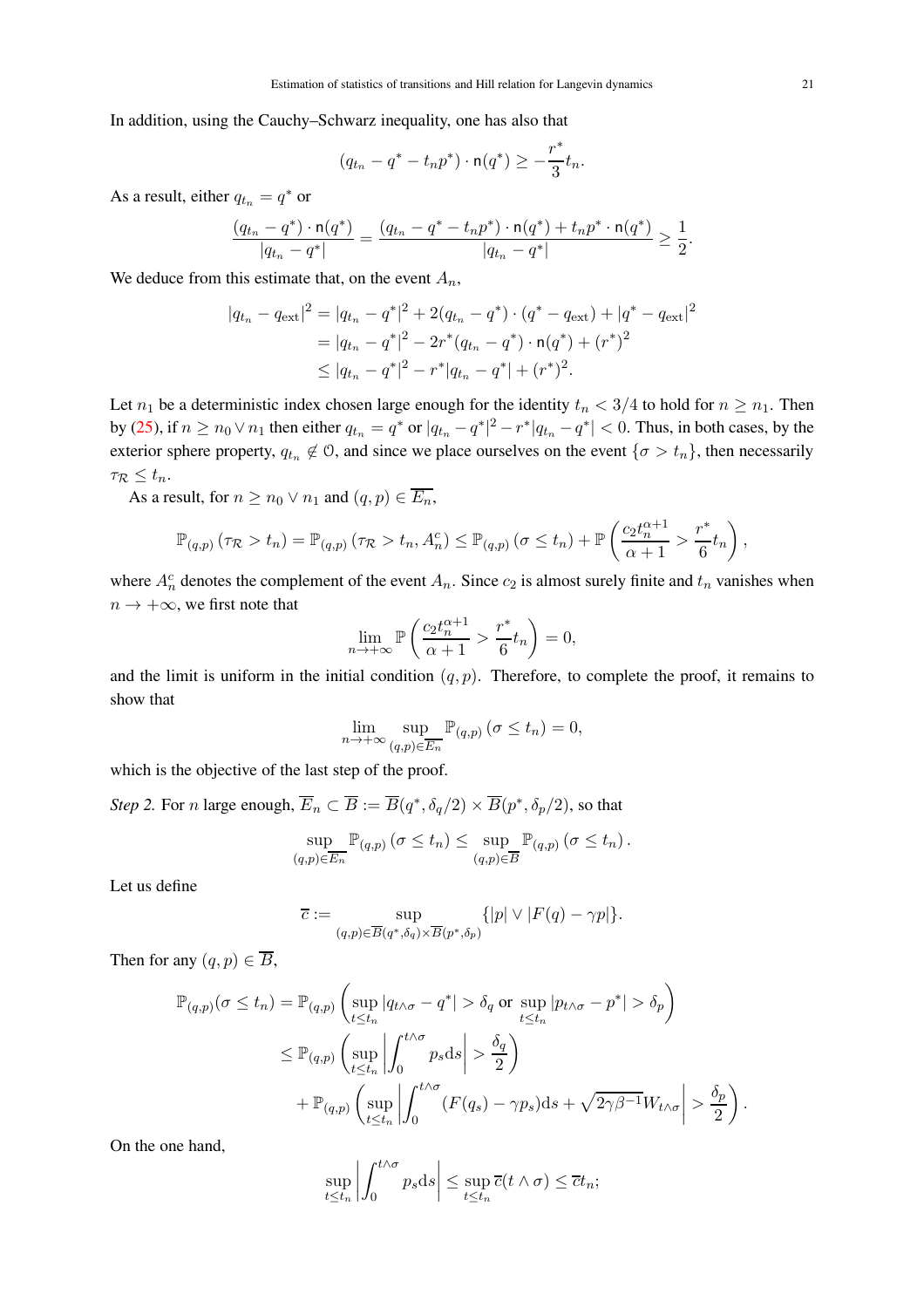on the other hand,

$$
\sup_{t \le t_n} \left| \int_0^{t \wedge \sigma} (F(q_s) - \gamma p_s) \mathrm{d}s + \sqrt{2\gamma \beta^{-1}} W_{t \wedge \sigma} \right| \le \sup_{t \le t_n} \left| \int_0^{t \wedge \sigma} (F(q_s) - \gamma p_s) \mathrm{d}s \right| + \sup_{t \le t_n} \sqrt{2\gamma \beta^{-1}} |W_{t \wedge \sigma}|
$$
  

$$
\le \overline{c} t_n + \sup_{t \le t_n} \sqrt{2\gamma \beta^{-1}} |W_t|.
$$

Therefore,

$$
\mathbb{P}_{(q,p)}(\sigma \leq t_n) \leq \mathbb{1}_{\{\overline{c}t_n > \delta_q/2\}} + \mathbb{P}\left(\overline{c}t_n + \sup_{t \leq t_n} \sqrt{2\gamma\beta^{-1}}|W_t| > \frac{\delta_p}{2}\right).
$$

The right-hand side no longer depends on  $(q, p)$  and vanishes when  $n \to +\infty$ , which completes the proof.  $\Box$ 

4.3. Completion of the proofs of Theorems 2.5 and 2.8. We have proved in Subsection 4.1 that the probability measures  $\pi^+$  and  $\pi^-$  defined in Theorem 2.5 are invariant for the Markov chains  $(Y_n^+)_{n\geq 0}$ and  $(Y_n^-)_{n\geq 0}$ , and in Subsection 4.2 that the Markov chain  $(Y_m^{\Sigma})_{m\geq 0}$  defined in Theorem 2.8 is Harris recurrent.

We first complete the proof of Theorem 2.8 by checking that the probability measure  $\pi^{\Sigma}$  defined there is invariant for the Markov chain  $(Y_m^{\Sigma})_{m\geq 0}$ . To do so, we let  $f : \mathcal{S} \to \mathbb{R}$  be measurable and bounded. From the definition of  $\pi^{\Sigma}$  and Proposition 4.3, we get

$$
\mathbb{E}_{\pi^{\Sigma}}[f(Y_1^{\Sigma})] = \frac{1}{2} \int_{\Gamma^+} \mathbb{E}_{(q,p)} \left[ f(q_{\tau_0^-}, p_{\tau_0^-}) \right] \pi^+ (\text{d}q \text{d}p) + \frac{1}{2} \int_{\Gamma^-} \mathbb{E}_{(q,p)} \left[ f(q_{\tau_0^+}, p_{\tau_0^+}) \right] \pi^- (\text{d}q \text{d}p)
$$
  
=  $\frac{1}{2} \pi^- (f) + \frac{1}{2} \pi^+ (f) = \pi^{\Sigma}(f),$ 

which is the expected result.

It now remains to complete the proof of Theorem 2.5 by checking that the Markov chains  $(Y_n^+)_{n\geq 0}$ and  $(Y_n^-)_{n\geq 0}$  are Harris recurrent. But since these chains are the traces of  $(Y_m^{\Sigma})_{m\geq 0}$  on  $\Gamma^+$  and  $\Gamma^-$ , respectively, this statement immediately follows from the combination of Theorem 2.8 and Lemma A.6.

# 5. Proofs of Proposition 2.9, Theorem 2.10 and Corollary 2.11

This section is divided into three subsections. In Subsections 5.1 and 5.2, we temporarily leave the Langevin dynamics (1) aside and consider an arbitrary Markov chain  $(Y_n)_{n>0}$ , with transition kernel denoted by  $P$ , which takes its values in a separable measurable space  $S$ . We work under the following general setting for the Markov chain  $(Y_n)_{n\geq 0}$  (we recall that generalities on Harris recurrent chains are gathered in Appendix A):

- (E1) The chain  $(Y_n)_{n>0}$  is positive Harris recurrent on S. Its unique stationary probability distribution is denoted by  $\pi$ .
- (E2) There exist two measurable sets  $A, B \subset S$  such that  $S = A \cup B, A \cap B = \emptyset$ , and  $\pi(A)\pi(B) > 0$ .

Under Assumptions (E1–E2), we establish general versions of Proposition 2.9 and Theorem 2.10. Then we check in Subsection 5.3 that Assumptions (E1–E2) are satisfied by the sequence  $(Y_n^-)_{n\geq 0}$  in the setting of Subsection 2.6, which proves Proposition 2.9 and Theorem 2.10. We also prove Corollary 2.11 there.

5.1. Reactive entrance and exit distributions. Under Assumptions (E1–E2), the chain  $(Y_n)_{n>0}$  is recurrent in both  $A$  and  $B$ , which allows to define the increasing sequence of finite random times

$$
\begin{array}{ll}\n\eta_{\mathcal{A},0}^{\mathbf{re}} := \min\{n \ge 0 : Y_n \in \mathcal{A}\}, & \eta_{\mathcal{B},0}^{\mathbf{re}} := \min\{n \ge \eta_{\mathcal{A},0}^{\mathbf{re}} : Y_n \in \mathcal{B}\}, \\
\eta_{\mathcal{A},k+1}^{\mathbf{re}} := \min\{n \ge \eta_{\mathcal{B},k}^{\mathbf{re}} : Y_n \in \mathcal{A}\}, & \eta_{\mathcal{B},k+1}^{\mathbf{re}} := \min\{n \ge \eta_{\mathcal{A},k+1}^{\mathbf{re}} : Y_n \in \mathcal{B}\}, & k \ge 0.\n\end{array}
$$

Both  $(\eta_{\mathcal{A},k}^{\text{re}})_{k\geq0}$  and  $(\eta_{\mathcal{B},k}^{\text{re}})_{k\geq0}$  are sequences of stopping times for the natural filtration of  $(Y_n)_{n\geq0}$ . Obviously, they respectively refer to the successive return times of the chain in  $A$  after a visit in  $B$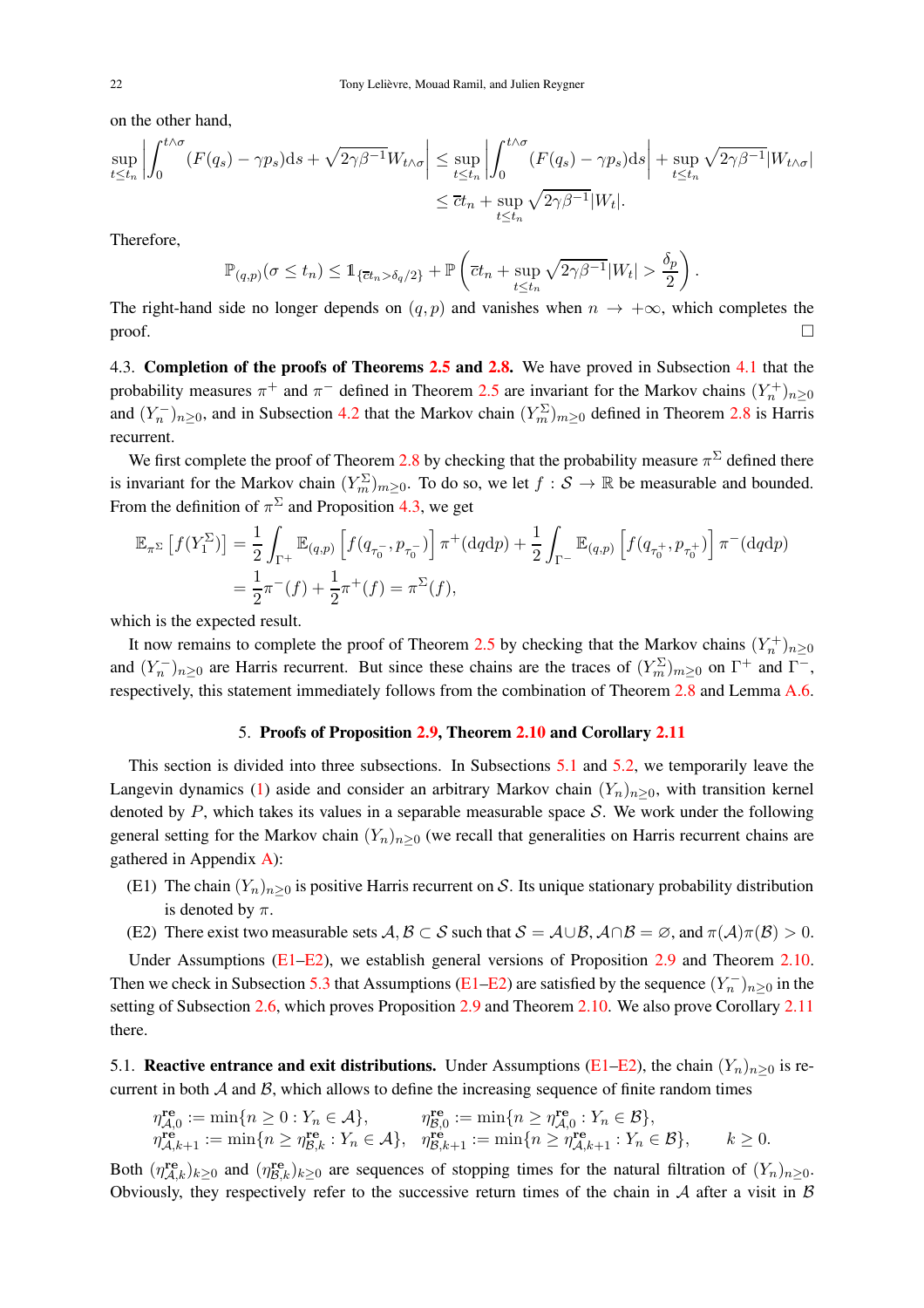(and conversely), with the convention that these times are counted from the first visit of the chain in A. Therefore we always have

$$
0 \leq \eta_{\mathcal{A},0}^{\mathbf{re}} < \eta_{\mathcal{B},0}^{\mathbf{re}} < \eta_{\mathcal{A},1}^{\mathbf{re}} < \eta_{\mathcal{B},1}^{\mathbf{re}} < \cdots.
$$

In the sequel it shall be convenient to denote by

$$
\eta_{\mathcal{A},k}^{\mathbf{ex}} := \eta_{\mathcal{B},k}^{\mathbf{re}} - 1, \qquad \eta_{\mathcal{B},k}^{\mathbf{ex}} := \eta_{\mathcal{A},k+1}^{\mathbf{re}} - 1, \qquad k \ge 0,
$$

the respective reactive exit times from A and B. In words,  $\eta_{A,k}^{\text{ex}}$  (resp.  $\eta_{B,k}^{\text{ex}}$ ) is the time of the last visit in A (resp.  $\beta$ ) before the k-th entry in B (resp.  $\mathcal{A}$ ). Notice that in general, these times are *not* stopping times.

For any  $k \geq 0$ , we set

$$
Y_{\mathcal{A},k}^{\mathbf{re}}:=Y_{\eta_{\mathcal{A},k}^{\mathbf{re}}},\qquad Y_{\mathcal{A},k}^{\mathbf{ex}}:=Y_{\eta_{\mathcal{A},k}^{\mathbf{ex}}},
$$

and following [LN15], for all  $\ell \geq 1$  we define the *empirical reactive entrance distribution* in A by

$$
\nu^{\mathrm{re}}_{\mathcal{A}, \ell} := \frac{1}{\ell} \sum_{k=0}^{\ell-1} \delta_{Y_{\mathcal{A},k}^{\mathrm{re}}},
$$

and the *empirical reactive exit distribution* from A by

$$
\nu^{\mathbf{ex}}_{\mathcal{A}, \ell} := \frac{1}{\ell} \sum_{k=0}^{\ell-1} \delta_{Y_{\mathcal{A},k}^{\mathbf{ex}}}.
$$

Proposition 5.1 (Reactive entrance and exit distributions). *Under Assumptions (E1–E2), let us define the probability measures*

$$
\nu_{\mathcal{A}}^{\mathbf{re}}(\mathrm{d}y) := \frac{\mathbb{P}_{\pi}(Y_0 \in \mathcal{B}, Y_1 \in \mathrm{d}y)}{\mathbb{P}_{\pi}(Y_0 \in \mathcal{B}, Y_1 \in \mathcal{A})}, \qquad \nu_{\mathcal{A}}^{\mathbf{ex}}(\mathrm{d}y) := \frac{\mathbb{P}_{\pi}(Y_0 \in \mathrm{d}y, Y_1 \in \mathcal{B})}{\mathbb{P}_{\pi}(Y_0 \in \mathcal{A}, Y_1 \in \mathcal{B})}, \qquad on \ \mathcal{A}.
$$

*For any*  $f \in L^1(\mathcal{A}, \nu_{\mathcal{A}}^{\mathbf{re}})$ *,* 

$$
\lim_{\ell \to +\infty} \nu_{\mathcal{A},\ell}^{\mathbf{re}}(f) = \nu_{\mathcal{A}}^{\mathbf{re}}(f), \qquad \text{almost surely,}
$$

*and for any*  $f \in L^1(\mathcal{A}, \nu_{\mathcal{A}}^{\mathbf{ex}})$ *,* 

$$
\lim_{\ell \to +\infty} \nu_{\mathcal{A},\ell}^{\mathbf{ex}}(f) = \nu_{\mathcal{A}}^{\mathbf{ex}}(f), \qquad \text{almost surely.}
$$

*Proof.* The starting point is the elementary observation that the sequences of pairs  $(Y_{\eta_{A,k}}^{\text{ex}}, Y_{\eta_{B,k}}^{\text{re}})_{k\geq 0}$  and  $(Y_{\eta_{\mathcal{B},k}}^{\text{ex}}, Y_{\eta_{\mathcal{A},k+1}}^{\text{re}})_{k\geq 0}$ , which respectively represent the transitions of the chain  $(Y_n)_{n\geq \eta_{\mathcal{A},0}^{\text{re}}}$  from A to B and from B to A, are the respective traces of the chain  $(Y_n, Y_{n+1})_{n \ge \eta_{\mathcal{A},0}^{\mathbf{re}}}$  on  $\mathcal{A} \times \mathcal{B}$  and  $\mathcal{B} \times \mathcal{A}$ . We thus deduce from Lemmas A.8 and A.6 that these sequences are positive Harris recurrent chains on  $S \times S$ , with respective stationary distributions

$$
\pi \otimes P(\mathrm{d}y_0 \mathrm{d}y_1 | \mathcal{A} \times \mathcal{B}) = \frac{\mathbb{P}_{\pi}(Y_0 \in \mathrm{d}y_0, Y_1 \in \mathrm{d}y_1)}{\mathbb{P}_{\pi}(Y_0 \in \mathcal{A}, Y_1 \in \mathcal{B})} \quad \text{on } \mathcal{A} \times \mathcal{B},
$$

and

$$
\pi \otimes P(\mathrm{d}y_0 \mathrm{d}y_1 | \mathcal{B} \times \mathcal{A}) = \frac{\mathbb{P}_{\pi}(Y_0 \in \mathrm{d}y_0, Y_1 \in \mathrm{d}y_1)}{\mathbb{P}_{\pi}(Y_0 \in \mathcal{B}, Y_1 \in \mathcal{A})} \quad \text{on } \mathcal{B} \times \mathcal{A}.
$$

Therefore, applying Proposition A.4 to these chains, we deduce that  $\nu_{\mathcal{A},\ell}^{\mathbf{re}}(f)$  converges to  $\nu_{\mathcal{A}}^{\mathbf{re}}(f)$ , where  $\nu_A^{\text{re}}$  is the second marginal of the stationary distribution of  $(Y_{\eta_{\mathcal{B},k}}^{\text{ex}}, Y_{\eta_{\mathcal{A},k+1}}^{\text{re}})_{k\geq 0}$ , and similarly  $\nu_{\mathcal{A},\ell}^{\text{ex}}(f)$ converges to  $\nu_A^{\mathbf{ex}}(f)$ , where  $\nu_A^{\mathbf{ex}}$  is the first marginal of the stationary distribution of  $(Y_{\eta_{\mathcal{A},k}}^{\text{ex}}, Y_{\eta_{\mathcal{B},k}^{\mathbf{re}}})_{k\geq 0}$ .  $\Box$ 

We respectively call  $v_A^{\text{re}}$  and  $v_A^{\text{ex}}$  the *reactive entrance* and *reactive exit distributions*. For a trajectory  $(Y_n)_{n\geq 0}$  starting under the stationary state  $(Y_0 \sim \pi)$ ,  $\nu_A^{\text{re}}$  is the law of  $Y_1$  conditionally to  $(Y_0, Y_1) \in$  $\mathcal{B} \times \overline{\mathcal{A}}$  and  $\nu_{\mathcal{A}}^{\mathbf{ex}}$  is the law of  $Y_0$  conditionally to  $(Y_0, Y_1) \in \mathcal{A} \times \mathcal{B}$ . In a potential theoretic setting they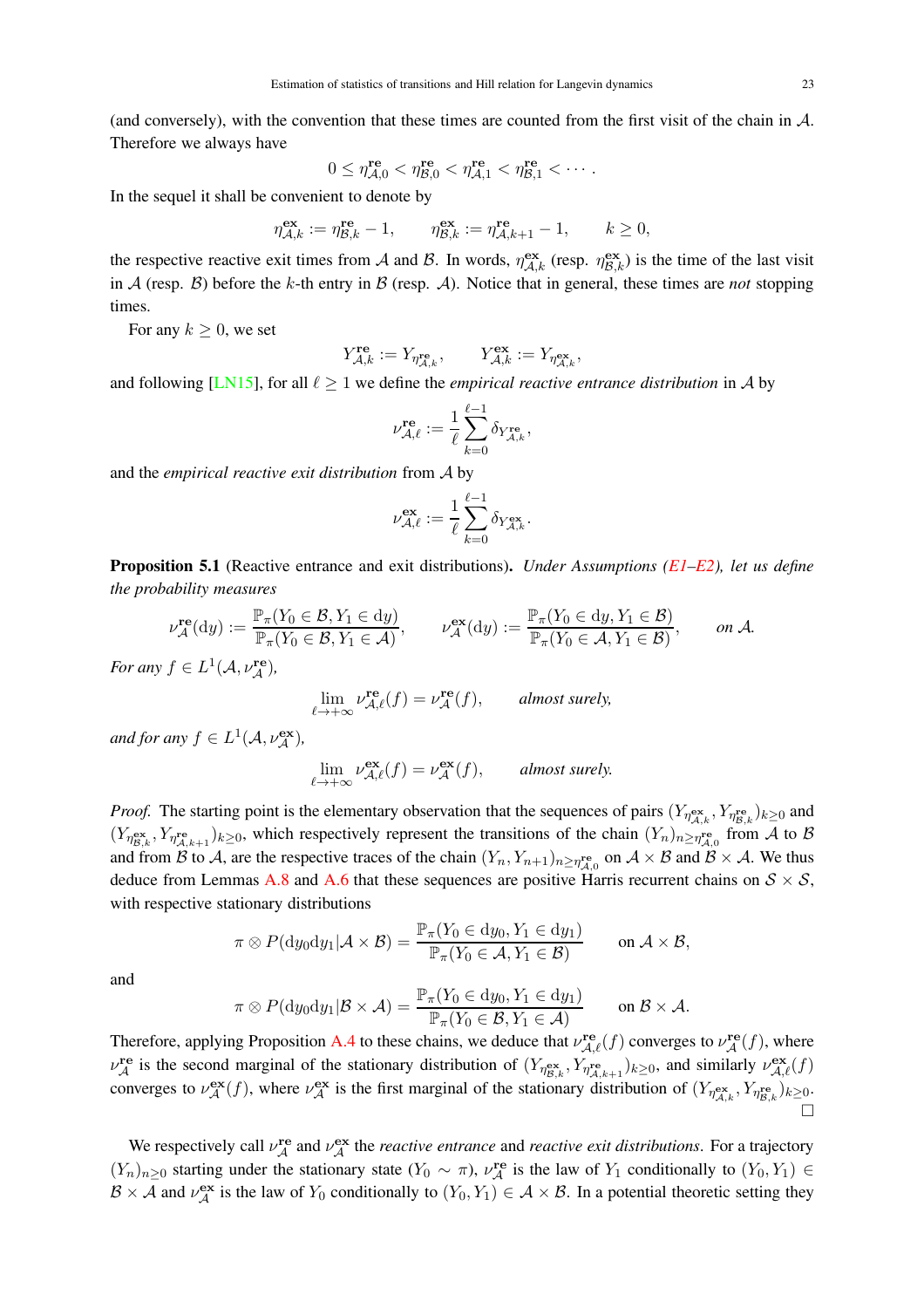might also be called *first-entrance* and *last-exit biased distributions* [BdH15, Theorem 7.10]. Clearly, similar distributions can be defined on B using the sequences  $(Y_{\eta_{\mathcal{B},k}}^{\text{re}})_{k\geq 0}$  and  $(Y_{\eta_{\mathcal{B},k}}^{\text{ex}})_{k\geq 0}$ .

**Remark 5.2** (Reversibility and capacity). *If the chain*  $(Y_n)_{n\geq 0}$  *is reversible with respect to*  $\pi$ *, then it is clear that*  $\nu_A^{\text{re}} = \nu_A^{\text{ex}}$  (see also Proposition 5.7 for a related discussion for the Langevin dynamics). In *this case and under Assumptions (E1–E2), the normalisation factor*

(26) 
$$
\mathbb{P}_{\pi}(Y_0 \in \mathcal{A}, Y_1 \in \mathcal{B}) = \mathbb{P}_{\pi}(Y_0 \in \mathcal{B}, Y_1 \in \mathcal{A})
$$

*is usually called the* capacity *between* A *and* B [BdH15, Theorem 7.10] *and denoted by* cap(A,B)*. In the* non-reversible case, the measures  $\nu_A^{\text{re}}$  and  $\nu_A^{\text{ex}}$  need not coincide, however under Assumptions (E1–E2), *the identity* (26) *remains true. Indeed, it is obvious that*

$$
\pi(\mathcal{A}) = \mathbb{P}_{\pi}(Y_0 \in \mathcal{A}) = \mathbb{P}_{\pi}(Y_0 \in \mathcal{A}, Y_1 \in \mathcal{A}) + \mathbb{P}_{\pi}(Y_0 \in \mathcal{A}, Y_1 \in \mathcal{B}),
$$

*but since* π *is stationary we also have*

$$
\pi(\mathcal{A})=\mathbb{P}_{\pi}(Y_1\in\mathcal{A})=\mathbb{P}_{\pi}(Y_0\in\mathcal{A},Y_1\in\mathcal{A})+\mathbb{P}_{\pi}(Y_0\in\mathcal{B},Y_1\in\mathcal{A}),
$$

*which yields the claimed identity.*

As far as the reactive entrance distribution is concerned, the statement of Proposition 5.1 can be strengthened as follows.

Proposition 5.3 (Markov property for entrance points). *Under Assumptions (E1–E2), the sequence*  $(Y_{\mathcal{A},k}^{\text{re}})_{k\geq 0}$  *is a positive Harris recurrent chain in A, with stationary probability distribution*  $\nu_{\mathcal{A}}^{\text{re}}$ .

*Proof.* It follows from the strong Markov property that  $(Y_{\mathcal{A},k}^{\text{re}})_{k\geq 0}$  is indeed a Markov chain, because  $(\eta_{A,k}^{\text{re}})_{k\geq0}$  is a sequence of stopping times, and the recursive construction of these times makes time homogeneity clear. Now Proposition 5.1 shows that  $\nu_A^{\text{re}}$  is invariant for this chain, and thus by Proposition A.4 the latter is positive Harris recurrent.

5.2. The Hill relation. We may now write the Hill relation in the setting of Assumptions ( $E1-E2$ ). In the next statement, we use the notation  $\pi_{\mathcal{A}}(\cdot) := \pi(\cdot | \mathcal{A})$ .

Theorem 5.4 (Hill relation). *Under Assumptions (E1–E2) and with the notation of Proposition 5.1, we have for any*  $g \in L^1(\mathcal{A}, \pi_{\mathcal{A}})$ ,

(27) 
$$
\mathbb{E}_{\nu_{\mathcal{A}}^{\text{re}}} \left[ \sum_{n=0}^{\eta_{\mathcal{B},0}^{\text{re}}-1} |g(Y_n)| \right] < +\infty,
$$

*and*

(28) 
$$
\mathbb{E}_{\nu_{\mathcal{A}}^{\text{re}}}\left[\sum_{n=0}^{\eta_{\mathcal{B},0}^{\text{re}}-1}g(Y_n)\right]=\frac{\pi_{\mathcal{A}}(g)}{\mathbb{P}_{\pi_{\mathcal{A}}}(Y_1\in\mathcal{B})}.
$$

Extending g to S by letting  $g(y) = 0$  on B and dropping the normalisation by  $\pi(\mathcal{A})$ , the right-hand side of (28) rewrites  $\pi(q)/\text{cap}(\mathcal{A}, \mathcal{B})$ , where we recall from Remark 5.2 that

$$
cap(\mathcal{A}, \mathcal{B}) = \mathbb{P}_{\pi}(Y_0 \in \mathcal{A}, Y_1 \in \mathcal{B}) = \mathbb{P}_{\pi}(Y_0 \in \mathcal{B}, Y_1 \in \mathcal{A}).
$$

Besides, the left-hand side rewrites  $\nu_A^{\text{re}}(f)$ , where f is the solution to the Dirichlet problem

(29) 
$$
\begin{cases}\n-(P-I)f(y) = g(y), & y \in \mathcal{A}, \\
f(y) = 0, & y \in \mathcal{B}.\n\end{cases}
$$

Therefore the Hill relation (28) establishes a link between this Dirichlet problem (and its associated Green kernel, which maps g to f), the reactive entrance distribution  $\nu_A^{\text{re}}$ , the invariant measure  $\pi$  and the capacity  $cap(A, B)$ . This relation is proved in [BdH15, Theorem 7.10, Eq. (7.1.37)] for a reversible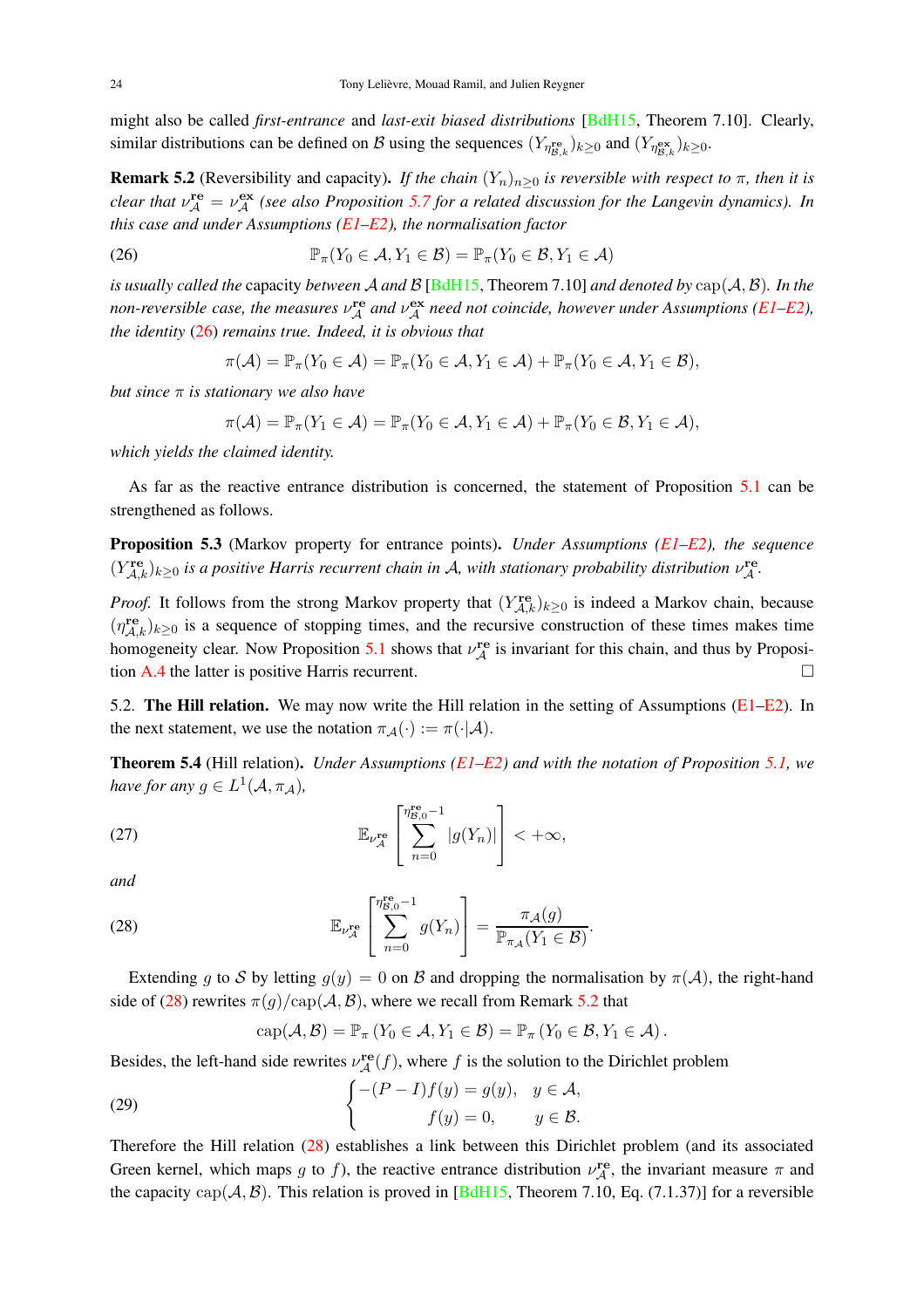Markov chain in a discrete state space<sup>2</sup> and in [BGL, Corollary 4.3] for a Feller chain in a compact state space. Both references are based on a potential theoretic approach, in the sense that they crucially exploit the representation of the left-hand side of (28) in terms of the Dirichlet problem (29). In contrast, our argument starts with the remark, already made in the proof of Proposition 5.1, that  $\nu_A^{\text{re}}$  is the second marginal of the invariant measure of the trace of the pair chain  $(\overline{Y}_n)_{n>0} = (Y_n, Y_{n+1})_{n>0}$  on  $\mathcal{B} \times \mathcal{A}$ . This allows us to deduce (28) from the application of a standard representation formula, which is recalled in Proposition A.7, for the invariant measure of this chain.

*Proof of Theorem* 5.4. Let us take  $g \in L^1(\mathcal{A}, \pi_\mathcal{A})$  and set  $g(y) = 0$  for any  $y \in \mathcal{B}$ . Then the function  $\overline{g}$ defined on  $S \times S$  by  $\overline{g}(y_0, y_1) := g(y_1)$  is in  $L^1(S \times S, \overline{\pi})$ , where we denote by  $\overline{\pi} = \pi \otimes P$  the invariant measure of the pair chain  $(\overline{Y}_n)_{n>0}$ . We may therefore apply Proposition A.7 to this chain, with the set  $B \times A$ . This yields

(30) 
$$
\mathbb{E}_{\overline{\pi}_{\mathcal{B}\times\mathcal{A}}}\left[\sum_{n=0}^{\overline{\eta}-1}|\overline{g}(\overline{Y}_n)|\right]<+\infty, \qquad \mathbb{E}_{\overline{\pi}_{\mathcal{B}\times\mathcal{A}}}\left[\sum_{n=0}^{\overline{\eta}-1}\overline{g}(\overline{Y}_n)\right]=\frac{\overline{\pi}(\overline{g})}{\overline{\pi}(\mathcal{B}\times\mathcal{A})},
$$

with  $\overline{\eta} := \inf\{n \geq 1 : \overline{Y}_n \in \mathcal{B} \times \mathcal{A}\}.$ 

If  $\overline{Y}_0 = (Y_0, Y_1) \sim \overline{\pi}_{\mathcal{B} \times \mathcal{A}}$ , then  $\eta_{\mathcal{A},0}^{\mathbf{re}} = 1$  and  $\eta_{\mathcal{A},1}^{\mathbf{re}} = \overline{\eta} + 1$ . Therefore

$$
\sum_{n=0}^{\overline{\eta}-1} |\overline{g}(\overline{Y}_n)| = \sum_{n=0}^{n_{\mathcal{A},1}^{\text{re}}-2} |g(Y_{n+1})| = \sum_{n=1}^{n_{\mathcal{A},1}^{\text{re}}-1} |g(Y_n)| = \sum_{n=\eta_{\mathcal{A},0}^{\text{re}}}^{\eta_{\mathcal{B},0}^{\text{re}}-1} |g(Y_n)|,
$$

where we have used the fact that g vanishes on B for the last equality. Furthermore, if  $\overline{Y}_0 \sim \overline{\pi}_{\mathcal{B} \times \mathcal{A}}$ , then  $Y_1 \sim \nu_A^{\text{re}}$  and by the Markov property, the sequence  $(Y_n)_{n \geq 1}$  has the same law as  $(Y_n)_{n \geq 0}$  under  $\mathbb{P}_{\nu_A^{\text{re}}}$ , for which  $\eta_{\mathcal{A},0}^{\text{re}} = 0$ . Therefore,

$$
\mathbb{E}_{\overline{\pi}_{\mathcal{B}\times\mathcal{A}}}\left[\sum_{n=0}^{\overline{\eta}-1}|\overline{g}(\overline{Y}_n)|\right] = \mathbb{E}_{\overline{\pi}_{\mathcal{B}\times\mathcal{A}}}\left[\sum_{n=\eta_{\mathcal{A},0}^{\mathbf{r}_{\mathcal{B},0}^{\mathbf{r}}-1}}^{\eta_{\mathcal{B},0}^{\mathbf{r}_{\mathcal{B},0}^{\mathbf{r}}-1}}|g(Y_n)|\right] = \mathbb{E}_{\nu_{\mathcal{A}}^{\mathbf{r}_{\mathcal{B}}^{\mathbf{r}}}}\left[\sum_{n=0}^{\eta_{\mathcal{B},0}^{\mathbf{r}_{\mathcal{B},0}^{\mathbf{r}}-1}}|g(Y_n)|\right],
$$

so that the first part of (30) yields (27). Replacing  $|\overline{g}|$  with  $\overline{g}$  in the argument, we then deduce from the second part of (30) that

$$
\mathbb{E}_{\nu_{\mathcal{A}}^{\text{re}}}\left[\sum_{n=0}^{\eta_{\mathcal{B},0}^{\text{re}}-1}g(Y_n)\right]=\frac{\overline{\pi}(\overline{g})}{\overline{\pi}(\mathcal{B}\times\mathcal{A})}.
$$

On the one hand,

$$
\overline{\pi}(\overline{g}) = \int_{y_0, y_1 \in \mathcal{S}} g(y_1) \pi(\mathrm{d}y_0) P(y_0, \mathrm{d}y_1) = \pi(g)
$$

since  $\pi P = \pi$ ; on the other hand,

$$
\overline{\pi}(\mathcal{B}\times\mathcal{A})=\pi\otimes P(\mathcal{B}\times\mathcal{A})=\mathbb{P}_{\pi}(Y_0\in\mathcal{B},Y_1\in\mathcal{A}).
$$

Following the discussion preceding this proof, this shows  $(28)$ .

5.3. Proofs of Proposition 2.9, Theorem 2.10 and Corollary 2.11. Under the assumptions of Theorem 2.5 with  $\theta = A \cup B$  as in Subsection 2.6, the sequence  $(Y_n^-)_{n \geq 0}$  satisfies Assumptions (E1–E2) and therefore Proposition 2.9 and Theorem 2.10 immediately follow from Proposition 5.3 and Theorem 5.4, respectively.

The proof of Corollary 2.11 requires more work. We start by stating the following result.

**Lemma 5.5** (Integrability of  $\tau_1^-$  under  $\pi_{\mathcal{A}^-}$ ). With the assumptions of Proposition 2.9,  $\mathbb{E}_{\pi_{\mathcal{A}^-}}[\tau_1^-] < +\infty$ .

<sup>&</sup>lt;sup>2</sup>In this reference, the relation involves the reactive exit distribution  $\nu_A^{\text{ex}}$  rather that the reactive entrance distribution  $\nu_A^{\text{re}}$ . Since the chain is assumed there to be reversible with respect to  $\pi$ , following Remark 5.2 both measures coincide.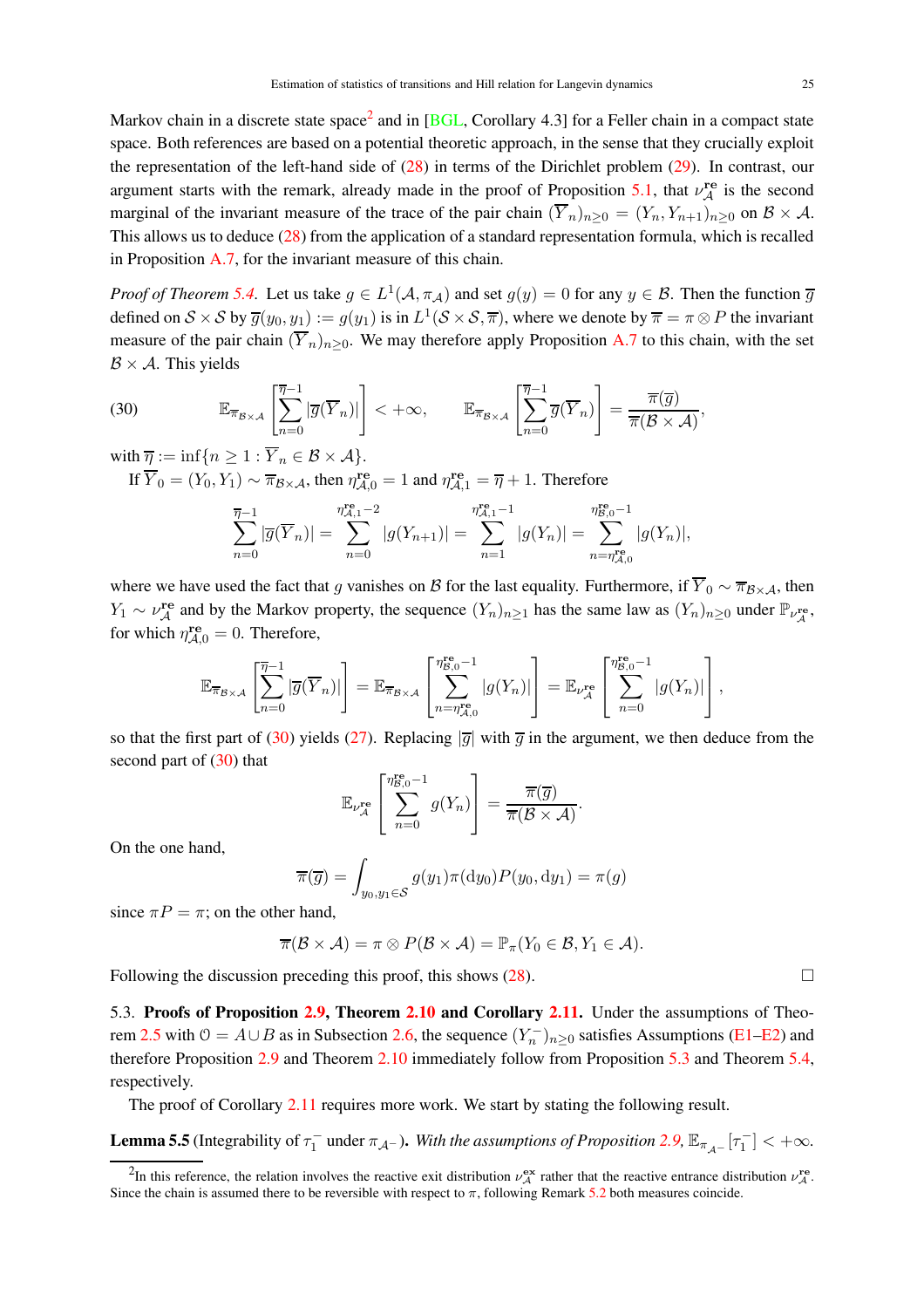*Proof.* Since, starting from any  $(q_0, p_0) \in \Gamma^-$ , we have  $0 = \tau_0^- < \tau_0^+ < \tau_1^-$ , by Proposition 4.3 and the strong Markov property we have the identity

$$
\mathbb{E}_{\pi^-}[\tau_1^-] = \mathbb{E}_{\pi^-}[\tau_0^+] + \mathbb{E}_{\pi^+}[\tau_0^-].
$$

We thus deduce from Assumption (D) that  $\mathbb{E}_{\pi^-}[\tau_1^-] < +\infty$ , which implies that  $\mathbb{E}_{\pi_{\mathcal{A}^-}}[\tau_1^-] < +\infty$ .  $\square$ 

We prove Corollary 2.11 assuming that  $G \geq 0$ . The general statement then follows by applying the result to  $[G]_+$  and  $[G]_+$ , separately. By the Fubini–Tonelli theorem,

$$
\mathbb{E}_{\nu_{\mathcal{A}^-}^{\mathbf{re}}} \left[ \int_0^{\tau_{\mathcal{B}^-,0}^{\mathbf{re}}} G(q_s, p_s) \mathrm{d}s \right] = \mathbb{E}_{\nu_{\mathcal{A}^-}^{\mathbf{re}}} \left[ \sum_{n=0}^{\eta_{\mathcal{B}^-,0}^{\mathbf{re}}-1} \int_{\tau_n^-}^{\tau_{n+1}^-} G(q_s, p_s) \mathrm{d}s \right]
$$
  

$$
= \sum_{n=0}^{+\infty} \mathbb{E}_{\nu_{\mathcal{A}^-}^{\mathbf{re}}} \left[ \mathbb{E}_{\nu_{\mathcal{A}^-}^{\mathbf{re}}} \left[ \mathbb{1}_{\{n < \eta_{\mathcal{B}^-,0}^{\mathbf{re}}\}} \int_{\tau_n^-}^{\tau_{n+1}^-} G(q_s, p_s) \mathrm{d}s \right] \mathcal{F}_{\tau_n^-} \right].
$$

For any  $n \ge 0$ , the event  $\{n < \eta_{\mathcal{B}^-,0}^{\text{re}}\}$  is in  $\mathcal{F}_{\tau_n^-}$ , while by the strong Markov property for  $(q_t, p_t)_{t \ge 0}$ , we have

$$
\mathbb{E}_{\nu_{\mathcal{A}^-}^{\text{re}}}\left[\int_{\tau_n^-}^{\tau_{n+1}^-} G(q_s, p_s) \mathrm{d} s \middle| \mathcal{F}_{\tau_n^-}\right] = g^-\left(Y_n^-\right),
$$

where

$$
\forall y \in \mathcal{A}^-,\qquad g^-(y) := \mathbb{E}_y \left[ \int_0^{\tau_1^-} G(q_s, p_s) \mathrm{d}s \right].
$$

Therefore we deduce that

(31) 
$$
\mathbb{E}_{\nu_{\mathcal{A}^{-}}^{\mathbf{re}}} \left[ \int_{0}^{\tau_{\mathcal{B}^{-},0}^{\mathbf{re}}} G(q_s, p_s) \mathrm{d}s \right] = \mathbb{E}_{\nu_{\mathcal{A}^{-}}^{\mathbf{re}}} \left[ \sum_{n=0}^{\eta_{\mathcal{B}^{-},0}^{\mathbf{re}}-1} g^{-}(Y_n^{-}) \right].
$$

Lemma 5.5 combined with the boundedness of G ensures that the function  $g^-$  defined above is in  $L^1(\mathcal{A}^-,\pi_{\mathcal{A}^-})$ . Thus, (10) and (12) in Corollary 2.11 follow from (31) and Theorem 2.10. To complete the proof of Corollary  $2.11$ , it therefore remains to show  $(11)$ , which we rewrite

(32) 
$$
\lim_{\ell \to +\infty} \frac{1}{\ell} \sum_{k=0}^{\ell-1} Z_{AB,k}^{\mathbf{re}} = \mathbb{E}_{\nu_{\mathcal{A}^-}^{\mathbf{re}}} \left[ Z_{AB,0}^{\mathbf{re}} \right], \text{ almost surely,}
$$

where we have set

$$
Z_{AB,k}^{\mathbf{re}} := \int_{\tau_{A^-,k}^{\mathbf{re}}}^{\tau_{B^-,k}^{\mathbf{re}}} G(q_s, p_s) \mathrm{d}s.
$$

In this purpose, we first remark that the sequence  $(Y_{\mathcal{A}^-,k}^{re}, Z_{AB,k}^{re})_{k\geq 0}$  is a time homogeneous Markov chain in  $A^{-} \times [0, +\infty)$ , with transition kernel

$$
\mathbf{P}_{AB}^{\mathbf{re}}((y_0, z_0), \mathrm{d}y\mathrm{d}z) = P_{\mathcal{A}^-}^{\mathbf{re}}(y_0, \mathrm{d}y) Q_{AB}^{\mathbf{re}}(y, \mathrm{d}z),
$$

where  $P_{A^-}^{\text{re}}(y_0, dy)$  denotes the transition kernel of the chain  $(Y_{A^-}, k)_{k \geq 0}$ , while for any  $y \in A^-$ ,  $Q_{AB}^{\text{re}}(y, dz)$  is the law of  $Z_{AB}^{\text{re}}$  $A_{AB,0}^{T\text{e}}$  under  $\mathbb{P}_y$ . The fact that  $\mathbf{P}_{AB}^{T\text{e}}((y_0, z_0), dydz)$  does not depend on  $z_0$  expresses the fact that conditionally on  $(Y_{\mathcal{A}^{-},k}^{\text{re}})_{k\geq 0}$ , the variables  $Z_{AB,k}^{\text{re}}$  are independent and respectively depend only on  $Y^{\text{re}}_{A^-,k}$ , a fact which is reminiscent of the notion of *Markov renewal process* [Asm03, Section VII.4].

**Proposition 5.6** (Positive Harris recurrence of  $(Y_{\mathcal{A}^{-},k}^{re}, Z_{AB,k}^{re})_{k\geq0}$ ). *Under the assumptions of Proposition* 2.9, the Markov chain  $(Y_{\mathcal{A}^-,k}^{re}, Z_{AB,k}^{re})_{k\geq0}$  is positive Harris recurrent, and its invariant probability *measure writes*

$$
\nu_{AB}^{\mathbf{re}}(\mathrm{d}y\mathrm{d}z) := \nu_{\mathcal{A}^-}^{\mathbf{re}}(\mathrm{d}y)Q_{AB}^{\mathbf{re}}(y,\mathrm{d}z),
$$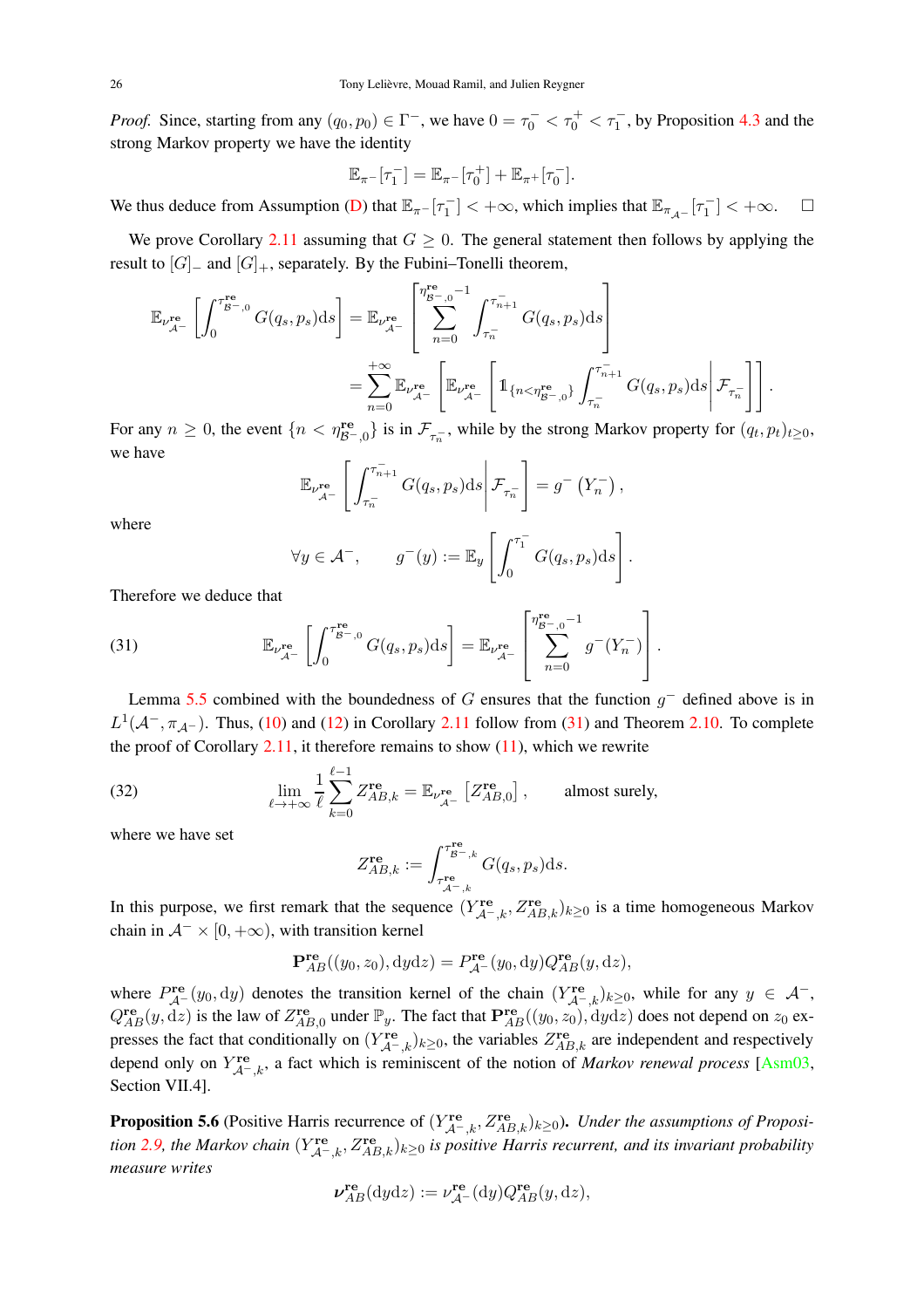where we recall from Proposition 2.9 that  $v_{\mathcal{A}^-}^{\mathbf{re}}$  is the invariant measure of  $(Y_{\mathcal{A}^-,k}^{\mathbf{re}})_{k\geq 0}$ .

*Proof.* We first check that the probability measure  $v_{AB}^{re}$  is invariant for the Markov kernel  $P_{AB}^{re}$ . We have

$$
\nu_{AB}^{\mathbf{re}} \mathbf{P}_{AB}^{\mathbf{re}}(\mathrm{d}y\mathrm{d}z) = \int_{(y_0, z_0) \in \mathcal{A}^{-} \times [0, +\infty)} \nu_{AB}^{\mathbf{re}}(\mathrm{d}y_0\mathrm{d}z_0) \mathbf{P}_{AB}^{\mathbf{re}}((y_0, z_0), \mathrm{d}y\mathrm{d}z)
$$
  
\n
$$
= \int_{(y_0, z_0) \in \mathcal{A}^{-} \times [0, +\infty)} \nu_{\mathcal{A}^{-}}^{\mathbf{re}}(\mathrm{d}y_0) Q_{AB}^{\mathbf{re}}(y_0, \mathrm{d}z_0) P_{\mathcal{A}^{-}}^{\mathbf{re}}(y_0, \mathrm{d}y) Q_{AB}^{\mathbf{re}}(y, \mathrm{d}z)
$$
  
\n
$$
= \int_{y_0 \in \mathcal{A}^{-}} \left( \int_{z_0 \in [0, +\infty)} Q_{AB}^{\mathbf{re}}(y_0, \mathrm{d}z_0) \right) \nu_{\mathcal{A}^{-}}^{\mathbf{re}}(\mathrm{d}y_0) P_{\mathcal{A}^{-}}^{\mathbf{re}}(y_0, \mathrm{d}y) Q_{AB}^{\mathbf{re}}(y, \mathrm{d}z)
$$
  
\n
$$
= \nu_{\mathcal{A}^{-}}^{\mathbf{re}}(\mathrm{d}y) Q_{AB}^{\mathbf{re}}(y, \mathrm{d}z) = \nu_{AB}^{\mathbf{re}}(\mathrm{d}y\mathrm{d}z),
$$

where we have used the facts that  $Q_{AB}^{\text{re}}(y_0, \cdot)$  is a probability measure on  $[0, +\infty)$  and that  $\nu_{\mathcal{A}^-}^{\text{re}}P_{\mathcal{A}^-}^{\text{re}}$  $\nu_{\mathcal{A}^-}^{\text{re}}$  at the fourth line.

It now remains to show that the chain  $(Y_{\mathcal{A}^-,\mathcal{k}}^{\text{re}}, Z_{AB,\mathcal{k}}^{\text{re}})_{\mathcal{k}\geq 0}$  is Harris recurrent. Since  $(Y_{\mathcal{A}^-,\mathcal{k}}^{\text{re}})_{\mathcal{k}\geq 0}$  is positive Harris recurrent, it admits a regeneration set R. Let  $\epsilon$ , r and  $\lambda$  be associated with R in Definition A.2. We check that  $\mathcal{R} \times [0, +\infty)$  defines a regeneration set for  $(Y_{\mathcal{A}^-,k}^{\text{re}}, Z_{AB,k}^{\text{re}})_{k \geq 0}$ . It is obvious that the second point of Definition  $A.2$  is satisfied. In order to address the first point, we note that the conditional structure of  $(Y_{A^-k}^{re}, Z_{AB,k}^{re})_{k\geq 0}$  implies that the *r*-th iterate of the Markov kernel  $P_{AB}^{re}$  writes

$$
(\mathbf{P}_{AB}^{\mathbf{re}})^r ((y_0,z_0),\mathrm{d}y\mathrm{d}z) = (P_{\mathcal{A}^-}^{\mathbf{re}})^r (y_0,\mathrm{d}y) Q_{AB}^{\mathbf{re}}(y,\mathrm{d}z).
$$

This is checked by a direct computation. Therefore, for any  $(y_0, z_0) \in \mathcal{R} \times [0, +\infty)$ ,

$$
(\mathbf{P}_{AB}^{\mathbf{re}})^r ((y_0, z_0), \mathrm{d}y\mathrm{d}z) = (P_{\mathcal{A}^-}^{\mathbf{re}})^r (y_0, \mathrm{d}y) Q_{AB}^{\mathbf{re}}(y, \mathrm{d}z) \ge \epsilon \lambda(\mathrm{d}y) Q_{AB}^{\mathbf{re}}(y, \mathrm{d}z),
$$

so that the first point of Definition A.2 is satisfied with  $\lambda(dydz) := \lambda(dy)Q_{AB}^{re}(y, dz)$ .

As a consequence of Proposition 5.6, one may apply Proposition A.4 to the positive Harris recurrent chain  $(Y_{\mathcal{A}^-,k}^{\text{re}}, Z_{AB,k}^{\text{re}})_{k\geq 0}$  with the function  $f(y, z) = z$  so as to obtain (32). This completes the proof of Corollary 2.11.

Let us conclude this section by complementary results which may be of interest to better understand the links between the probability measures we have introduced, in the conservative case (namely when  $F = -\nabla V$ ). Until now, we considered in this section the process  $(Y_n^-)_{n \geq 0}$  with values in  $\mathcal{A}^- \cup \mathcal{B}^-$ , and the associated probability measures  $\pi^-$ ,  $\nu_{\mathcal{A}^-/\mathcal{B}^-}^{\mathbf{re}}$  and  $\nu_{\mathcal{A}^-/\mathcal{B}^-}^{\mathbf{ex}}$ , which respectively correspond to the stationary measures of the successive entry points in  $A \cup B$ , of the first entrance in  $A/B$  coming from  $B/A$ , and of the last entrance in  $A/B$  before going to  $B/A$ . Likewise, one can consider, with obvious notation, the process  $(Y_n^+)_{n\geq 0}$  with values in  $\mathcal{A}^+\cup\mathcal{B}^+$ , and the associated probability measures  $\pi^+$ ,  $v_{A^+/B^+}^{\text{re}}$  and  $v_{A^+/B^+}^{\text{ex}}$ , which respectively correspond to the stationary measures of the successive exit points from  $A \cup B$ , of the first exit from  $A/B$  coming from  $B/A$ , and of the last exit from  $A/B$  before going to  $B/A$ . In the conservative case, if  $(q_0, p_0)$  is distributed according to the stationary Boltzmann– Gibbs measure (2), it is known that for any  $T > 0$ , the following equality in law holds

$$
(q_t, p_t)_{0 \leq t \leq T} \stackrel{\mathcal{L}}{=} (q_{T-t}, -p_{T-t})_{0 \leq t \leq T}.
$$

This property of the Langevin dynamics is sometimes called the reversibility up to momentum reversal [LRS10]. A direct consequence of this property is the following proposition.

Proposition 5.7 (Links between reactive exit and entrance distributions in the conservative case). *In the setting of Proposition* 2.9, assume that  $F = -\nabla V$ , and let us denote by R the momentum reversal *operator: for any*  $(q, p) \in \mathbb{R}^d \times \mathbb{R}^d$ ,  $R(q, p) = (q, -p)$ . Then one has the following identities:

$$
\nu_{\mathcal{A}^-}^{\mathbf{ex}} = \nu_{\mathcal{A}^+}^{\mathbf{re}} \circ R^{-1} \text{ and } \nu_{\mathcal{A}^+}^{\mathbf{ex}} = \nu_{\mathcal{A}^-}^{\mathbf{re}} \circ R^{-1},
$$
  

$$
\nu_{\mathcal{B}^-}^{\mathbf{re}} = \nu_{\mathcal{B}^+}^{\mathbf{ex}} \circ R^{-1} \text{ and } \nu_{\mathcal{B}^+}^{\mathbf{re}} = \nu_{\mathcal{B}^-}^{\mathbf{ex}} \circ R^{-1},
$$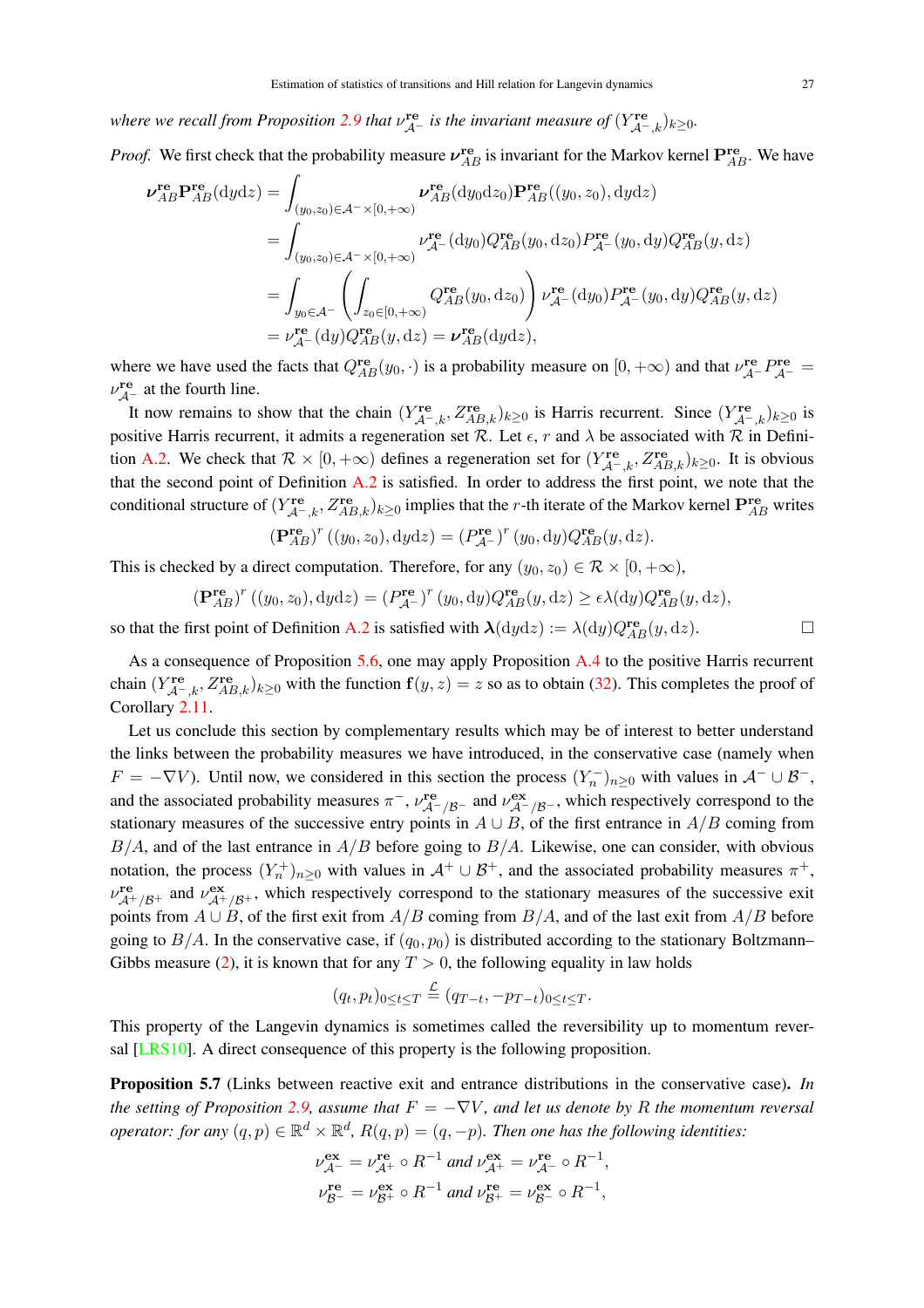

FIGURE 3. Schematic representation of a reactive trajectory from  $B$  to  $A$  (in blue), and of a reactive trajectory from  $A$  to  $B$  (in red). At stationarity and in the conservative case, the law of a reactive trajectory from  $B$  to  $A$ , reversed in time and after momentum reversal, is the same as the law of a reactive trajectory from A to B.

where, for a probability measure  $\nu$ ,  $\nu \circ R^{-1}$  is the pushforward measure of  $\nu$  by  $R$ .

The proof is a simple consequence of the fact that, by the reversibility up to momentum reversal property of the Langevin dynamics, at stationarity, the reactive trajectory  $(Y_0^-, Y_0^+, Y_1^-, Y_1^+)$  when  $Y_0^- \sim$  $\nu_{\mathcal{A}^-}^{\text{ex}}$  (so that  $Y_0^+ \sim \nu_{\mathcal{A}^+}^{\text{ex}}, Y_1^- \sim \nu_{\mathcal{B}^-}^{\text{re}}$  and  $Y_1^+ \sim \nu_{\mathcal{B}^+}^{\text{re}}$ ) has the same law as  $(R(Y_1^+), R(Y_1^-), R(Y_0^+), R(Y_0^-))$ when  $Y_0^- \sim \nu_{\beta}^{\text{ex}}$  (so that  $Y_0^+ \sim \nu_{\beta+}^{\text{ex}}, Y_1^- \sim \nu_{\beta-}^{\text{re}}$  and  $Y_1^+ \sim \nu_{\beta+}^{\text{re}}$ ). See Figure 3 for an illustration.

## Appendix A. Generalities on Harris recurrent chains

In this appendix we gather various definitions and facts related with the notion of *Harris recurrent chain*. Most statements are taken from [Asm03, Section VII.3] and [HLL03, Chapter 4]. We also refer to [MT09] and [DMPS18] for extensive monographs.

A.1. **Harris recurrence.** Let  $(Y_n)_{n>0}$  be a time homogeneous Markov chain taking its values in a measurable space S, which is assumed to be *separable*, that is to say that the  $\sigma$ -field on S is generated by a countable collection of sets [HLL03, Section 4.1]. The transition kernel of the chain is denoted by P.

**Definition A.1** ( $\varphi$ -recurrence). *Let*  $\varphi$  *be a*  $\sigma$ -finite nonnegative measure on S. The Markov chain  $(Y_n)_{n>0}$ *is called*  $\varphi$ -recurrent *if, for any*  $y \in S$  *and any measurable subset*  $C \subset S$  *such that*  $\varphi(C) > 0$ *, then* 

$$
\sum_{n\geq 0} 1_{\{Y_n \in \mathcal{C}\}} = +\infty, \qquad \mathbb{P}_y\text{-almost surely.}
$$

Definition A.2 (Regeneration set). *A set* R ⊂ S *is called a* regeneration set *for the Markov chain*  $(Y_n)_{n>0}$  *if:* 

*(i) there exist*  $\epsilon > 0$ ,  $r \ge 1$  *and a probability measure*  $\lambda$  *on* S *such that* 

$$
\forall y \in \mathcal{R}, \qquad \mathbb{P}_y(Y_r \in \cdot) \ge \epsilon \lambda(\cdot);
$$

*(ii)* for any  $y \in S$ ,  $\mathbb{P}_y(\exists n \geq 1 : Y_n \in \mathcal{R}) = 1$ .

The next result allows to define the notion of Harris recurrence. It may be found in [Asm03, Corollary 3.12, p. 205].

**Proposition A.3** (Harris recurrence). *The Markov chain*  $(Y_n)_{n>0}$  *is*  $\varphi$ *-recurrent for some nontrivial*  $\varphi$  *if and only if it has a regeneration set. In this case, it is called* Harris recurrent*, and:*

- *(i) it has a unique, up to multiplicative constant,* σ*-finite nonnegative invariant measure* Π*;*
- *(ii)* any measurable set C such that  $\Pi(\mathcal{C}) > 0$  contains a regeneration set.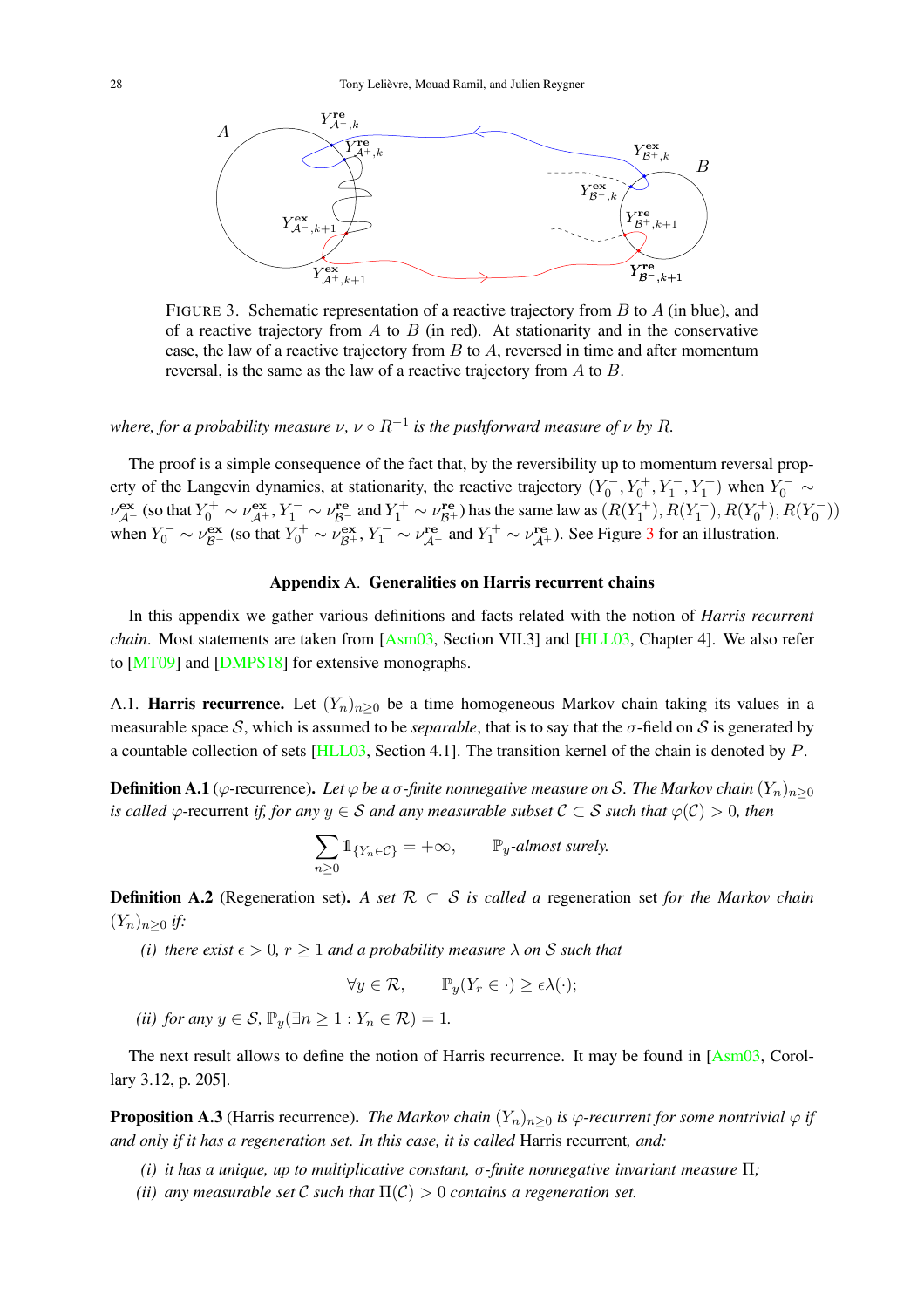Under the assumptions of Proposition A.3, if  $\Pi(S) < +\infty$  then the chain has a unique invariant probability measure  $\pi(\cdot) = \Pi(\cdot)/\Pi(\mathcal{S})$ , and it is called *positive Harris recurrent*.

The next result, based on [HLL03, Theorem 4.2.13, p. 51], shows that positive Harris recurrence is equivalent to the fact that the ergodic theorem for Markov chains holds for *all* initial conditions.

**Proposition A.4** (Positive Harris recurrence and ergodic theorem). A Markov chain  $(Y_n)_{n>0}$  is positive *Harris recurrent, with invariant probability measure*  $\pi$ *, if and only if, for any*  $y \in S$  *and*  $f \in L^1(\mathcal{S}, \pi)$ *,* 

$$
\lim_{n \to +\infty} \frac{1}{n} \sum_{k=0}^{n-1} f(Y_k) = \pi(f), \qquad \mathbb{P}_y\text{-almost surely.}
$$

Remark A.5. *It follows from Proposition A.4 that a positive Harris recurrent chain with invariant probability measure* π *is* π*-recurrent in the sense of Definition A.1.*

A.2. **Trace chain.** Let  $(Y_n)_{n>0}$  be a positive Harris recurrent chain with invariant probability measure  $\pi$  on S. Let C be a measurable subset of S such that  $\pi(C) > 0$ . Then by Remark A.5, the set  $\{n \geq 0 :$  $Y_n \in \mathcal{C}$  is infinite almost surely. We denote by  $(\eta_k)_{k>0}$  the increasing ordering of its elements, namely the successive return times of the chain in  $C$ :

$$
\eta_0 = \inf\{n \ge 0, Y_n \in \mathcal{C}\} \quad \text{and} \quad \forall k \ge 0, \eta_{k+1} = \inf\{n > \eta_k, Y_n \in \mathcal{C}\}.
$$

It is clear that they are stopping times for the natural filtration of  $(Y_n)_{n>0}$ , and by the strong Markov property, the sequence  $(Y_{\eta_k})_{k\geq 0}$  is a time homogeneous Markov chain with values in C. It is called the *trace* of the chain on the set C. The next result is a straightforward consequence of Proposition A.4.

Lemma A.6 (Positive Harris recurrence for trace chains). *In the setting described above, the trace chain*  $(Y_{\eta_k})_{k\geq 0}$  is positive Harris recurrent, and its invariant probability measure is the conditional measure  $\pi_{\mathcal{C}}(\cdot) := \pi(\cdot | \mathcal{C}).$ 

Our derivation of the Hill formula in Section 5 relies on the use of the representation formula for  $\pi$ given in the next proposition. This formula can be seen as a generalisation to the continuous state space setting of the standard identity

$$
\mathbb{E}_y\left[\sum_{n=0}^{\sigma_y-1} g(Y_n)\right] = \frac{\pi(g)}{\pi(y)}, \qquad \sigma_y := \inf\{n \ge 1 : Y_n = y\},\
$$

for Markov chains  $(Y_n)_{n>0}$  which take their values in discrete spaces [BdH15, Lemma 4.21, p. 76].

Proposition A.7 (Representation formula for π). *In the setting and with the notation of Lemma A.6, for* any  $g \in L^1(\mathcal{S}, \pi)$ , we have

$$
\mathbb{E}_{\pi_{\mathcal{C}}} \left[ \sum_{n=0}^{\eta_1 - 1} |g(Y_n)| \right] < +\infty,
$$

*and*

$$
\mathbb{E}_{\pi_{\mathcal{C}}}\left[\sum_{n=0}^{\eta_1-1}g(Y_n)\right]=\frac{\pi(g)}{\pi(\mathcal{C})}.
$$

*Proof.* Theorem 3.6.5, p. 71 in [DMPS18] asserts that the second identity holds in  $[0, +\infty)$  for any nonnegative measurable function g on S. Therefore, letting  $g \in L^1(\mathcal{S}, \pi)$  and applying this identity to  $[g]_$  and  $[g]_+$  separately, we get the claimed statements.  $\Box$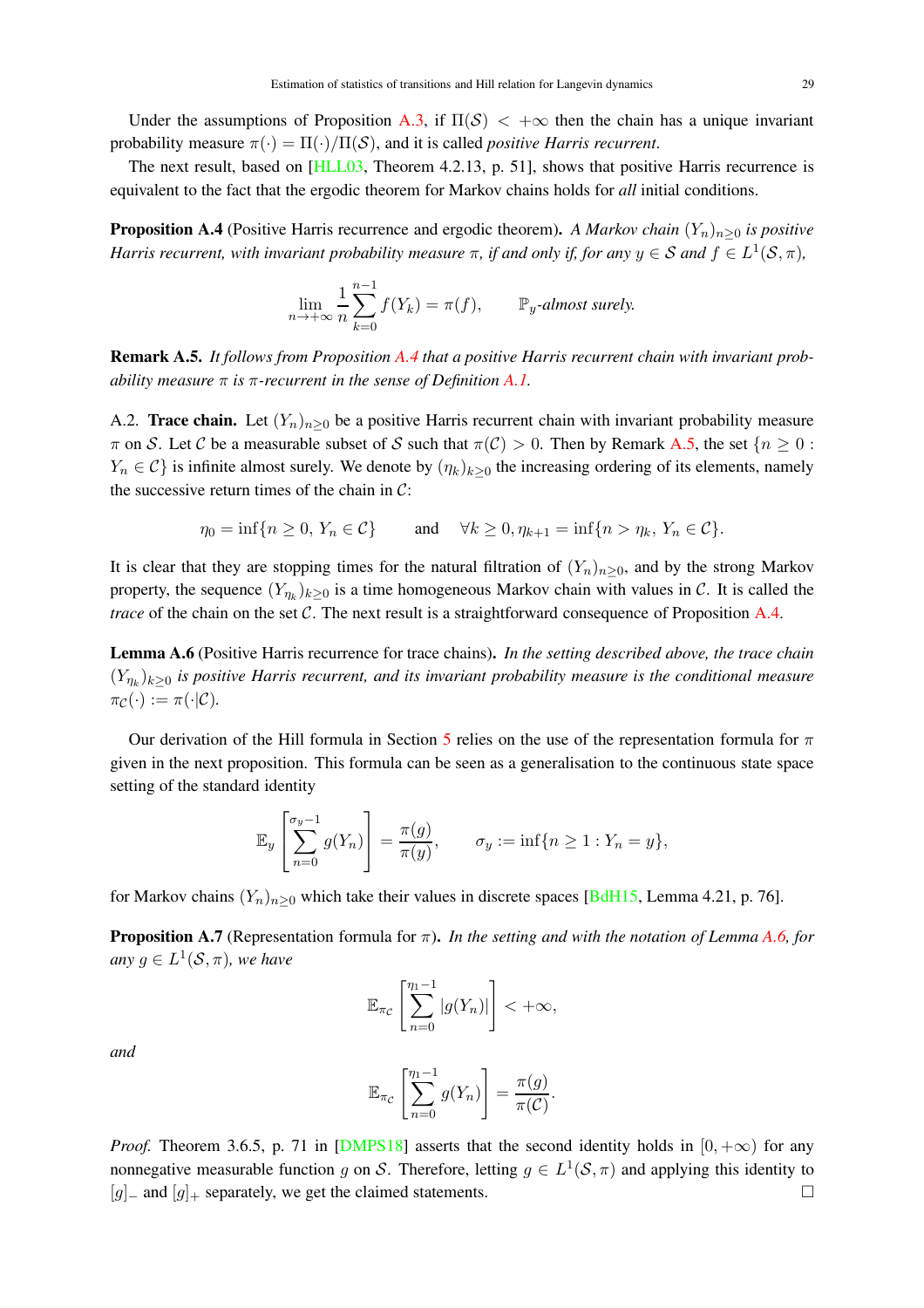A.3. Pair chain. Let  $(Y_n)_{n>0}$  be a time homogeneous Markov chain on S, with transition kernel P. It is known that the chain  $(\overline{Y}_n)_{n>0}$  defined by  $\overline{Y}_n = (Y_n, Y_{n+1})$  is a time homogeneous Markov chain on  $S \times S$ , with transition kernel  $\overline{P}$  given by

$$
\overline{P}\,\overline{f}(y_0,y_1):=\int_{\mathcal{S}}\overline{f}(y_1,y_2)P(y_1,\mathrm{d}y_2),
$$

for any measurable and bounded function  $\overline{f}$  on  $S \times S$ . It is called the *pair chain*. The following result is taken from the proof of [BGL, Proposition 3.9].

**Lemma A.8** (Harris recurrence for the pair chain). *If the chain*  $(Y_n)_{n>0}$  *is positive Harris recurrent, with invariant probability measure*  $\pi$ , then the pair chain  $(\overline{Y}_n)_{n\geq 0}$  is positive Harris recurrent with invariant *probability measure*  $\overline{\pi} := \pi \otimes P$ .

#### Appendix B. Proof of Proposition 4.1

The proofs of both statements (i) and (ii) in Proposition 4.1 follow from symmetric arguments. Therefore, we only detail the proof of the first statement. We fix  $f^-$  a continuous and bounded function on  $\Gamma^- \cup \Gamma^0$  and define  $u^-$  on  $\mathbb{R}^d \times \mathbb{R}^d$  accordingly. It is then obvious that  $u^- = f^-$  on  $\Gamma^- \cup \Gamma^0$ . We show that, on  $(\mathbb{R}^d \setminus \overline{0}) \times \mathbb{R}^d$ ,  $u^-$  is  $C^{\infty}$  and satisfies  $\mathcal{L}u^- = 0$  in Subsection B.1, and that  $u^-$  is continuous on  $(\mathbb{R}^d \setminus \mathcal{O}) \times \mathbb{R}^d$  in Subsection B.2. The proofs use arguments from [LRR22a, Theorem 2.10], where the time dependent equation  $\partial_t u = \mathcal{L}u$  on a bounded domain in q was considered.

B.1. **Harmonicity of**  $u^-$ . The main step in our argument is the following result.

**Proposition B.1** (Weak harmonicity of  $u^-$ ). *Under the assumptions of the first statement in Proposition* 4.1, let  $\Phi$  *be a*  $C^{\infty}$  *function with compact support in the open set*  $(\mathbb{R}^d \setminus \overline{O}) \times \mathbb{R}^d$ *. Then* 

$$
\int_{(\mathbb{R}^d \setminus \overline{\mathbb{O}}) \times \mathbb{R}^d} u^-(q,p) \mathcal{L}^* \Phi(q,p) dq dp = 0,
$$

where we recall that the differential operator  $\mathcal{L}^*$  is defined in (16).

Since, under the assumptions of Proposition 4.1, the differential operator  $\mathcal L$  is known to be hypoelliptic, Proposition B.1 implies that  $u^-$  is  $C^{\infty}$  on the open set  $(\mathbb{R}^d \setminus \overline{O}) \times \mathbb{R}^d$  and satisfies  $\mathcal{L}u^- = 0$  there. Thus we now focus on the proof of Proposition B.1. Throughout the remainder of this appendix, we take the convention to denote by  $x = (q, p)$  generic elements of  $\mathbb{R}^d \times \mathbb{R}^d$ , and by  $X_t = (q_t, p_t)$  the solution to  $(1)$ .

Let  $(\widetilde{W}_t)_{t>0}$  be a d-dimensional Brownian motion, independent from  $(W_t)_{t>0}$ . For any  $m \geq 0$ , let  $F_m$  be a smooth and compactly supported vector field on  $\mathbb{R}^d$ , which coincides with F on the open ball  $B(0, m)$  and which is such that  $|F_m(q)| \leq |F(q)|$  for any  $q \in \mathbb{R}^d$ . For  $\epsilon \geq 0$ , let  $(X_t^{\epsilon, m})$  $(q_t^{\epsilon,m})$  $t^{\epsilon,m},p_t^{\epsilon,m}$  $(t^{(m)}_{t}))_{t\geq0}$  be the strong solution, defined on the same probability space as  $(X_{t})_{t\geq0}$ , to the stochastic differential equation

(33) 
$$
\begin{cases} dq_t^{\epsilon,m} = p_t^{\epsilon,m} dt + \sqrt{2\epsilon} d\widetilde{W}_t, \\ dp_t^{\epsilon,m} = F_m(q_t^{\epsilon,m}) dt - \gamma p_t^{\epsilon,m} dt + \sqrt{2\gamma\beta^{-1}} dW_t. \end{cases}
$$

We denote by  $\mathcal{L}_{\epsilon,m}$  the associated infinitesimal generator. We write  $X_t^m := X_t^{0,m}$  $\mathcal{L}^{0,m}_t$  and  $\mathcal{L}_m := \mathcal{L}_{0,m}$ .

Let  $(V_k)_{k\geq 1}$  be a nondecreasing sequence of  $C^2$  open bounded subsets of  $(\mathbb{R}^d \setminus \overline{O}) \times \mathbb{R}^d$  such that  $\cup_{k\geq 1}V_k=(\mathbb{R}^d\setminus\overline{0})\times\mathbb{R}^d$ . For  $k\geq 1$ ,  $m\geq 0$  and  $\epsilon>0$ , let us define the stopping times

$$
\tau^{\epsilon, m, k} := \inf\{t > 0 : X_t^{\epsilon, m} \notin V_k\},
$$
  

$$
\tau^{\epsilon, m} := \inf\{t > 0 : X_t^{\epsilon, m} \notin (\mathbb{R}^d \setminus \overline{\mathbb{O}}) \times \mathbb{R}^d\},
$$
  

$$
\tau^m := \inf\{t > 0 : X_t^m \notin (\mathbb{R}^d \setminus \overline{\mathbb{O}}) \times \mathbb{R}^d\}.
$$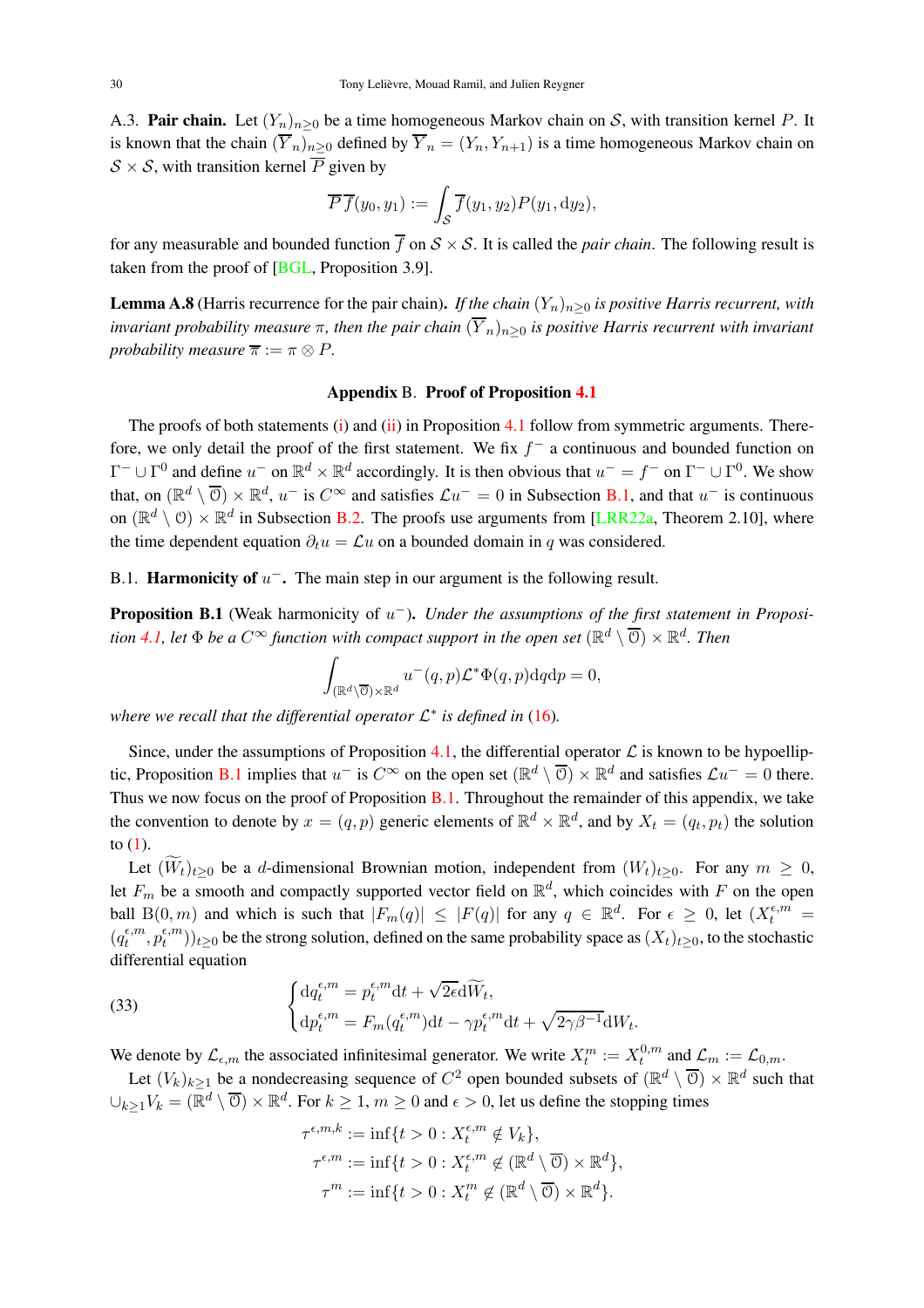**Lemma B.2** (Approximation results in k and  $\epsilon$ ). *For all*  $x \in (\mathbb{R}^d \setminus \overline{O}) \times \mathbb{R}^d$ , *for all*  $m \ge 0$ , *one has* Px*-almost surely,*

- (*i*)  $\lim_{k \to \infty} \tau^{\epsilon, m, k} = \tau^{\epsilon, m},$
- (*ii*) for any  $t > 0$ ,  $\lim_{\epsilon \to 0} 1\!\!1_{\{\tau^{\epsilon,m} \leq t\}} = 1\!\!1_{\{\tau^m \leq t\}},$
- *(iii) on the event*  $\{\tau^m < \infty\}$ ,  $\lim_{\epsilon \to 0} X_{\tau^{\epsilon,m}}^{\epsilon,m}$  $\frac{\epsilon,m}{\tau^{\epsilon,m}}=X^m_{\tau^m}.$

*Proof.* In this proof we fix  $m \ge 0$  and  $x \in (\mathbb{R}^d \setminus \overline{O}) \times \mathbb{R}^d$ .

Let  $\epsilon > 0$ . Since  $(V_k)_{k \geq 1}$  is a nondecreasing sequence of open subsets of  $(\mathbb{R}^d \setminus \overline{O}) \times \mathbb{R}^d$ , then  $(\tau^{\epsilon,m,k})_{k\geq 1}$  is a nondecreasing sequence of stopping times, bounded from above by  $\tau^{\epsilon,m}$ , therefore it converges  $\mathbb{P}_x$ -almost surely toward  $\sup_{k\geq 1} \tau^{\epsilon, m, k} \leq \tau^{\epsilon, m}$ . Besides, it follows from the equality  $\cup_{k\geq 1} V_k = (\mathbb{R}^d \setminus \overline{\mathcal{O}}) \times \mathbb{R}^d$  that  $\mathbb{P}_x$ -almost surely  $\sup_{k\geq 1} \tau^{\epsilon, m, k} = \tau^{\epsilon, m}$ , hence (i).

Now let us fix  $t > 0$ . In order to prove (ii) it is sufficient to show the convergence on the partition of events  $\{\tau^m < t\}$ ,  $\{\tau^m > t\}$  and  $\{\tau^m = t\}$ . Since  $\mathbb{P}_x(\tau^m = t) \leq \mathbb{P}_x(X_t^m \in \Sigma \times \mathbb{R}^d) = 0$ , one only needs to prove the convergence almost surely on the events  $\{\tau^m < t\}$  and  $\{\tau^m > t\}$ .

Since  $F_m$  is globally Lipschitz continuous on  $\mathbb{R}^d$ , using Gronwall's lemma one obtains the existence of a constant  $C_m > 0$  such that for all  $x \in \mathbb{R}^d \times \mathbb{R}^d$ ,  $\mathbb{P}_x$ -almost surely, for all  $t \ge 0$ ,

(34) 
$$
\sup_{s\in[0,t]}|X_s^{\epsilon,m}-X_s^m|\leq \sqrt{2\epsilon}\sup_{s\in[0,t]}|\widetilde{W}_s|e^{C_mt}.
$$

For a fixed  $t > 0$ , we consider the event  $\{\tau^m < t\}$ . By Lemma 2.2,  $X_{\tau^m}^m \in \Gamma^-$ ,  $\mathbb{P}_x$ -almost surely. Besides, the process  $(X_t^m)_{t\geq 0}$  visits  $0 \times \mathbb{R}^d$ ,  $\mathbb{P}_x$ -almost surely on  $[\tau^m, \tau^m + \alpha]$  for any  $\alpha > 0$ . Therefore, for  $\alpha$  small enough so that  $\tau^m + \alpha < t$  and for  $\epsilon$  small enough, one has, using (34), that  $\tau^{\epsilon,m} < t$ . This ensures the convergence (ii) on the event  $\{\tau^m < t\}$ .

Assume now that  $\{\tau^m > t\}$ . It follows from (34) that for  $\epsilon$  small enough, the process  $(X_s^{\epsilon,m})_{s \in [0,t]}$  is at a positive distance from  $0 \times \mathbb{R}^d$ . Therefore, one has that  $\tau^{\epsilon,m} > t$  which ensures the convergence (ii) on the event  $\{\tau^m > t\}.$ 

On the event  $\{\tau^m < \infty\}$ , by (ii) we have  $\tau^{\epsilon,m} < \infty$  for  $\epsilon$  small enough, thus we deduce from (34) and the continuity of the trajectory of  $(X_t^m)_{t\geq 0}$  that  $X_{\tau^{\epsilon,m}}^{\epsilon,m}$  $\tau^{\epsilon,m}_{\tau^{\epsilon,m}}$  converges to  $X^m_{\tau^m}$ , which is the assertion (iii).  $\square$ 

We are now ready to prove Proposition **B**.1.

*Proof of Proposition B.1.* We extend  $f^-$  to a function which is continuous and bounded on the whole space  $\mathbb{R}^d \times \mathbb{R}^d$ , and for  $\epsilon > 0$ ,  $k \ge 1$  and  $m \ge 0$ , we set

$$
u_{\epsilon,m,k}^-(x) := \mathbb{E}_x \left[ f^-(X_{\tau^{\epsilon,m,k}}^{\epsilon,m}) \right],
$$

for any  $x \in V_k$ . By [Fri75, Theorem 5.1 in Chapter 6],  $\tau^{\epsilon,m,k} < \infty$  almost surely and  $u_{\epsilon,m,k}^-$  is  $C^{\infty}$  on  $V_k$  and satisfies  $\mathcal{L}_{\epsilon,m}u_{\epsilon,m,k}^- = 0$  there. Now there exists  $k_0$  such that for all  $k \ge k_0$ , the support of  $\Phi$  is contained in  $V_k$ . As a result, for all  $k \geq k_0$ , a direct integration by parts yields

(35) 
$$
\int_{(\mathbb{R}^d \setminus \overline{\mathbb{O}}) \times \mathbb{R}^d} u_{\epsilon,m,k}^{-}(x) \mathcal{L}_{\epsilon,m}^* \Phi(x) dx = 0,
$$

where

$$
\mathcal{L}_{\epsilon,m}^* \Phi(x) = -p \cdot \nabla_q \Phi - \nabla_p \cdot (F_m(q)\Phi) + \gamma \nabla_p \cdot (p\Phi) + \gamma \beta^{-1} \Delta_p \Phi + \epsilon \Delta_q \Phi, \qquad x = (q, p).
$$

When  $\epsilon \to 0$  and  $m \to +\infty$ , this quantity converges to  $\mathcal{L}^*\Phi(x)$  for any  $x \in (\mathbb{R}^d \setminus \overline{0}) \times \mathbb{R}^d$ , and since for m sufficiently large,  $F_m$  coincides with F on the support of  $\Phi$ , there is a constant  $N(\Phi)$  which depends neither on  $\epsilon$  nor on m such that  $|\mathcal{L}_{\epsilon,m}^*\Phi(x)| \leq N(\Phi) 1\!\!1_{\{\mathcal{X}\in V_{k_0}\}}$ . Besides, by construction the function  $u_{\epsilon,m,k}^-$  is bounded uniformly in k,  $\epsilon$  and m. Therefore, using the dominated convergence theorem in (35), the proof of the proposition is a consequence of the following statement: for any  $x \in (\mathbb{R}^d \setminus \overline{O}) \times \mathbb{R}^d$ ,

$$
\lim_{m \to \infty} \lim_{\epsilon \to 0} \lim_{k \to \infty} u_{\epsilon,m,k}^-(x) = u^-(x).
$$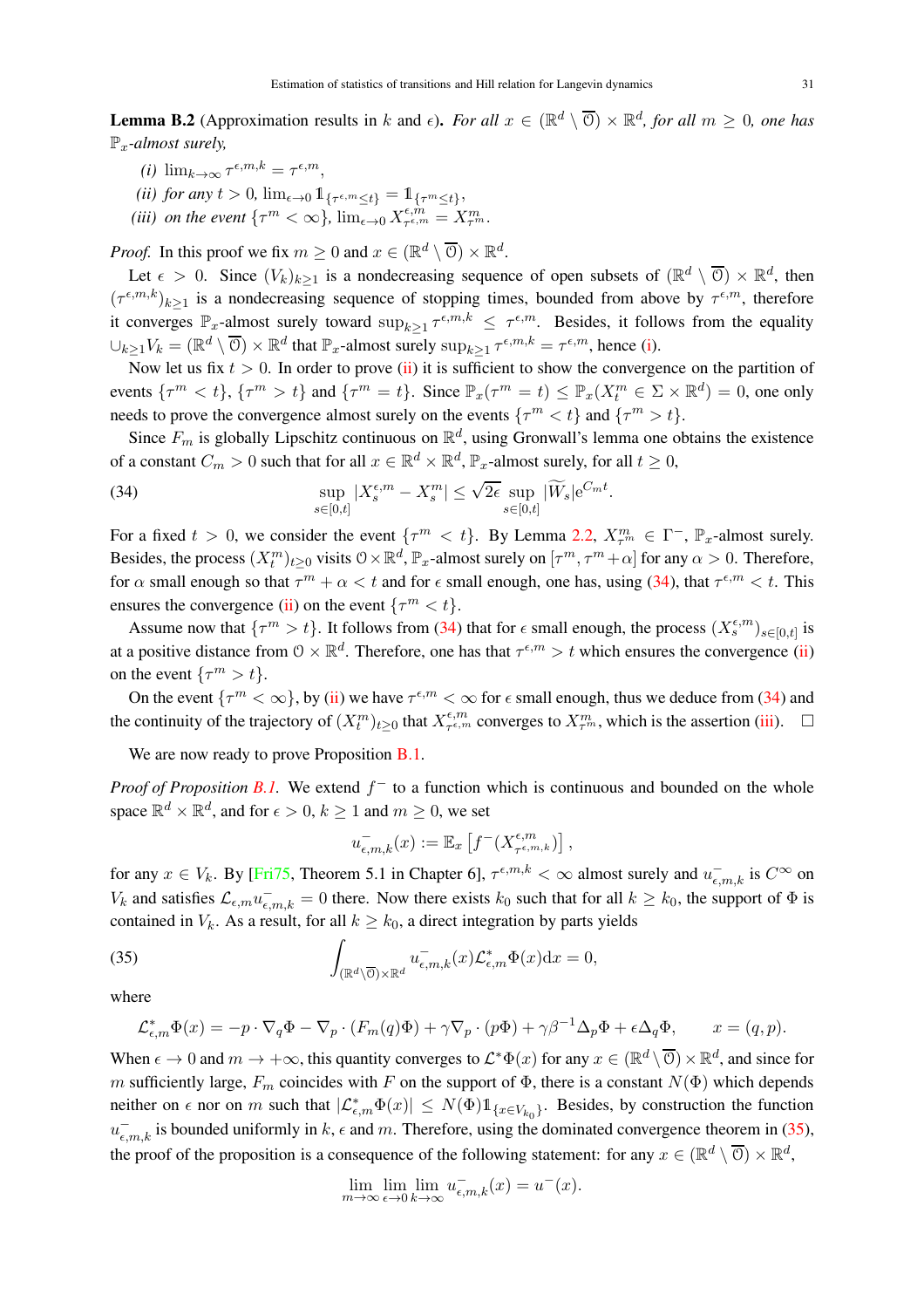Let us now prove this result. For  $x \in (\mathbb{R}^d \setminus \overline{O}) \times \mathbb{R}^d$  and  $t > 0$ , let

$$
u_{\epsilon,m,k}^{-(1)}(t,x):=\mathbb{E}_x\left[f^{-}(X^{\epsilon,m}_{\tau^{\epsilon,m,k}})\mathbb{1}_{\{\tau^{\epsilon,m,k}\leq t\}}\right],\qquad u_{\epsilon,m,k}^{-(2)}(t,x):=\mathbb{E}_x\left[f^{-}(X^{\epsilon,m}_{\tau^{\epsilon,m,k}})\mathbb{1}_{\{\tau^{\epsilon,m,k}>t\}}\right],
$$

so that  $u_{\epsilon,m,k}^-(x) = u_{\epsilon,m,k}^{-(1)}(t,x) + u_{\epsilon,m,k}^{-(2)}(t,x)$ . As a result, it is enough to prove that

(36) 
$$
\lim_{t \to \infty} \lim_{m \to \infty} \lim_{\epsilon \to 0} \lim_{k \to \infty} u_{\epsilon,m,k}^{-(1)}(t,x) = u^-(x), \quad \limsup_{t \to \infty} \limsup_{m \to \infty} \limsup_{\epsilon \to 0} \limsup_{k \to \infty} |u_{\epsilon,m,k}^{-(2)}(t,x)| = 0.
$$

Since  $k \mapsto \tau^{\epsilon, m, k}$  is nondecreasing and  $s \mapsto \mathbb{1}_{\{s \le t\}}$  is left-continuous, one has using (i) in Lemma B.2 that almost surely,  $1_{\{\tau^{\epsilon,m}, k \leq t\}}$  converges to  $1_{\{\tau^{\epsilon,m} \leq t\}}$ , hence

$$
u_{\epsilon,m,k}^{(-, (1)}(t, x) \longrightarrow_{k \to \infty} \mathbb{E}_x \left[ f^-(X_{\tau^{\epsilon,m}}^{\epsilon,m}) 1\!\!1_{\{\tau^{\epsilon,m} \leq t\}} \right].
$$

Furthermore, by (ii) and (iii) in Lemma B.2,

$$
\begin{split} &\left| \mathbb{E}_x \left[ f^-(X^{\epsilon,m}_{\tau^{\epsilon,m}}) 1\!\!1_{\{\tau^{\epsilon,m}\leq t\}} \right] - \mathbb{E}_x \left[ f^-(X^m_{\tau^m}) 1\!\!1_{\{\tau^m\leq t\}} \right] \right| \\ &\leq \| f^-\|_\infty \mathbb{E}_x \left[ \left| 1\!\!1_{\{\tau^{\epsilon,m}\leq t\}} - 1\!\!1_{\{\tau^m\leq t\}} \right| \right] + \mathbb{E}_x \left[ 1\!\!1_{\{\tau^m\leq t\}} \left| f^-(X^{\epsilon,m}_{\tau^{\epsilon,m}}) - f^-(X^m_{\tau^m}) \right| \right] \xrightarrow[\epsilon \to 0]{} 0. \end{split}
$$

For  $m \geq 0$ , let  $B_m := B(0, m)$ ,  $\tau_{B_m^c}^m := \inf\{t > 0 : X_t^m \notin B_m \times \mathbb{R}^d\}$  and  $\tau_{B_m^c} := \inf\{t > 0 : X_t \notin B_m\}$  $B_m \times \mathbb{R}^d$ . One has for  $t > 0$ ,

$$
\mathbb{E}_x\left[f^{-}(X_{\tau^m}^m)1\!\!1_{\{\tau^m\leq t\}}\right] = \mathbb{E}_x\left[f^{-}(X_{\tau^m}^m)1\!\!1_{\{\tau^m\leq \tau^m_{B_m^c}\wedge t\}}\right] + \mathbb{E}_x\left[f^{-}(X_{\tau^m}^m)1\!\!1_{\{\tau^m>\tau^m_{B_m^c}\}}1\!\!1_{\{\tau^m\leq t\}}\right].
$$

Besides, since  $F_m$  and F coincide on  $B_m$ , the trajectories of  $(X_t^m)_{t\geq 0}$  and  $(X_t)_{t\geq 0}$  coincide until  $\tau_{B_m^c}^m$ and thus  $\tau_{B_m^c}^m = \tau_{B_m^c}$ ,  $\mathbb{P}_x$ -almost surely. Therefore, for all  $m \ge 0$ ,

$$
\mathbb{E}_x\left[f^{-}(X_{\tau^m}^m)1\!\!1_{\{\tau^m\leq \tau^m_{B_m^c}\wedge t\}}\right] = \mathbb{E}_x\left[f^{-}(X_{\tau_0^-})1\!\!1_{\{\tau_0^{-}\leq \tau_{B_m^c}\wedge t\}}\right]\underset{m\to\infty}{\longrightarrow}\mathbb{E}_x\left[f^{-}(X_{\tau_0^-})1\!\!1_{\{\tau_0^{-}\leq t\}}\right],
$$

since  $\tau_0^- < \infty$  by Lemma 2.2 and  $\tau_{B_m^c} \longrightarrow \infty$  by Assumption (A1),  $\mathbb{P}_x$ -almost surely. Moreover,

$$
\mathbb{E}_x\left[f^-(X_{\tau^m}^m)1\!\!1_{\{\tau^m>\tau^m_{B_m^c}\}}1\!\!1_{\{\tau^m\leq t\}}\right] \leq \|f^-\|_{\infty}\mathbb{P}(\tau^m>\tau^m_{B_m^c}) \leq \|f^-\|_{\infty}\mathbb{P}(\tau_0^->\tau_{B_m^c})\underset{m\to\infty}{\longrightarrow} 0,
$$

by Assumption (A1) and the fact that  $\tau_0^- < \infty$  almost surely. Finally, using again that  $\tau_0^- < \infty$ , one deduces that

$$
\mathbb{E}_x\left[f^-(X_{\tau_0^-})1\!\!1_{\{\tau_0^-\leq t\}}\right]\underset{t\to\infty}{\longrightarrow} u^-(x),
$$

which ensures the first part of  $(36)$ .

Consider now the convergence of  $u_{\epsilon,m,k}^{-(2)}(t, x)$ . We have

$$
|u_{\epsilon,m,k}^{-(2)}(t,x)| \leq ||f^-||_{\infty} \mathbb{P}_x(\tau^{\epsilon,m,k} > t) \underset{k \to \infty}{\longrightarrow} ||f^-||_{\infty} \mathbb{P}_x(\tau^{\epsilon,m} > t),
$$

by (i) in Lemma B.2. Besides,  $\mathbb{P}_x(\tau^{\epsilon,m} > t) \longrightarrow_{\epsilon \to 0} \mathbb{P}_x(\tau^m > t)$  by (ii) in Lemma B.2. In addition,

$$
\mathbb{P}_x(\tau^m > t) = \mathbb{P}_x(\tau^m > t, \tau^m > \tau^m_{B_m^c}) + \mathbb{P}_x(\tau^m > t, \tau^m \leq \tau^m_{B_m^c})
$$
  

$$
\leq \mathbb{P}_x(\tau_0^- > \tau_{B_m^c}) + \mathbb{P}_x(\tau_0^- > t) \underset{m \to \infty}{\longrightarrow} \mathbb{P}_x(\tau_0^- > t),
$$

since  $\tau_0^- < \infty$ ,  $\mathbb{P}_x$ -almost surely. Finally, since  $\mathbb{P}_x(\tau_0^- > t)$  vanishes when  $t \to \infty$ , one obtains the second part of (36).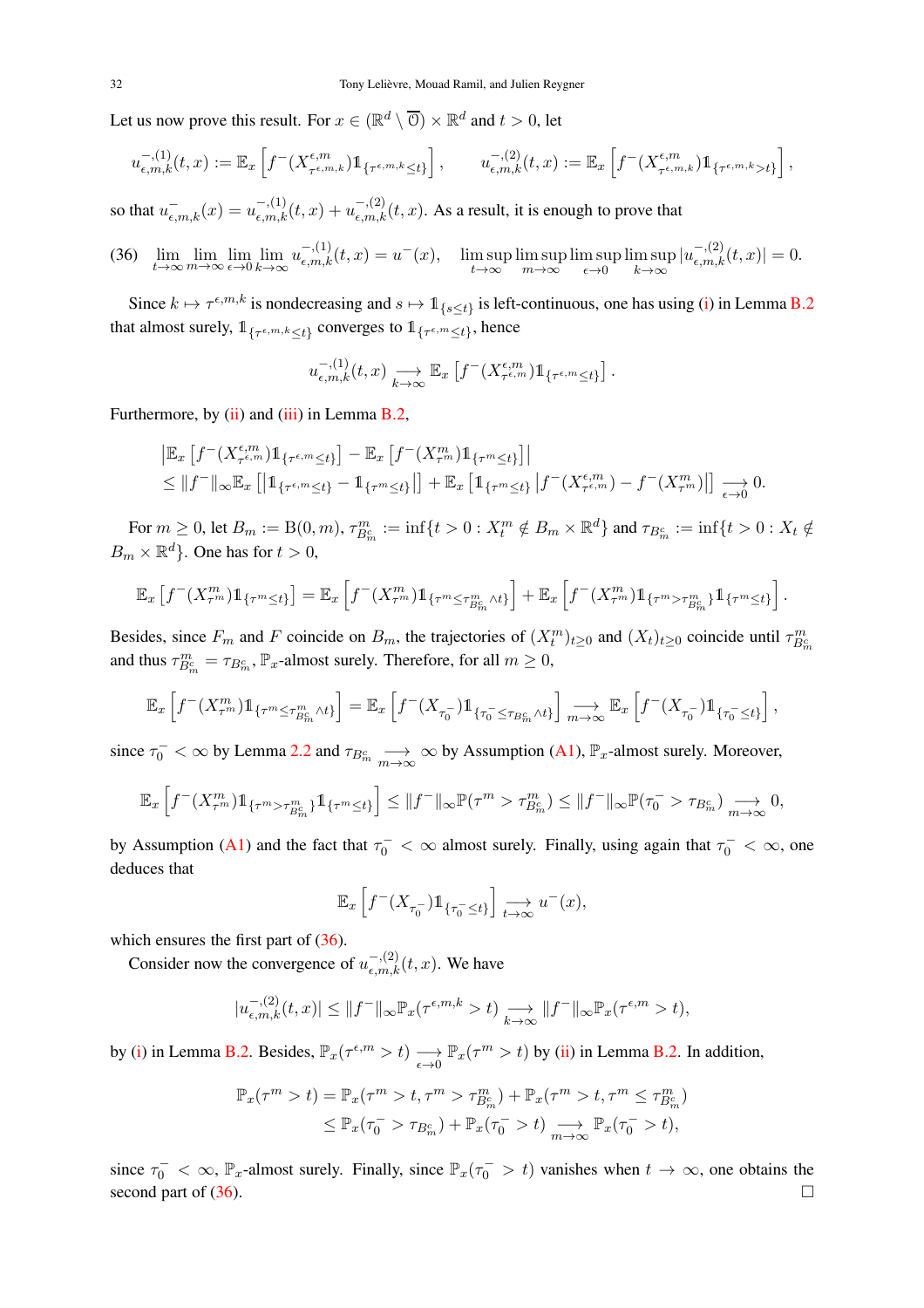B.2. Continuity of  $u^-$ . In this section, we let  $(x^n)_{n\geq 1}$  and  $x^{\infty}$  be configurations in  $(\mathbb{R}^d \setminus \mathcal{O}) \times \mathbb{R}^d$ such that  $x^n$  converges to  $x^{\infty}$ , and prove that  $u^-(x^n)$  converges to  $u^-(x^{\infty})$ . To proceed, for any  $n \in$  $\{1,\ldots,\infty\}$  we denote by  $(X_t^n)_{t\geq0}$  the strong solution to (1), with initial condition  $x^n$ , and assume that all these processes are defined on the same probability space and with respect to the same Brownian motion. We denote by

$$
\tau^n = \inf\{t \ge 0 : X_t^n \in \Gamma^-\}
$$

the corresponding realisation of  $\tau_0^-$ , so that  $u^-(x^n) = \mathbb{E}[f^-(X_{\tau}^n)]$ . Since  $f^-$  is continuous and bounded, the desired convergence directly stems from the following trajectorial result.

Lemma B.3 (Continuity of the exit configuration). *In the setting described above,*

$$
\lim_{n \to +\infty} X_{\tau^n}^n = X_{\tau^\infty}^\infty, \qquad \text{almost surely.}
$$

*Proof.* Since the coefficients of the stochastic differential equation (1) are assumed to be locally Lipschitz continuous, the Gronwall lemma implies that, almost surely, for any  $T > 0$ , there exists a finite random constant  $C(T)$  such that

(37) 
$$
\forall n \geq 1, \qquad \sup_{t \in [0,T]} |X_t^n - X_t^{\infty}| \leq C(T)|x^n - x^{\infty}|.
$$

It is easy to deduce from this estimate that

$$
\liminf_{n \to +\infty} \tau^n \ge \tau^{\infty}, \qquad \text{almost surely.}
$$

Besides, the proof of Lemma 2.2 shows that, almost surely, for any  $\epsilon > 0$  there exists  $t \in (\tau^{\infty}, \tau^{\infty} + \epsilon)$ such that  $q_t^{\infty} \in \mathcal{O}$ , and therefore by (37),

$$
\limsup_{n \to +\infty} \tau^n \le \tau^{\infty} + \epsilon, \qquad \text{almost surely.}
$$

As a conclusion,  $\tau^n$  converges to  $\tau^{\infty}$ , almost surely, and the final claim follows from (37) again, using the fact that  $\tau^{\infty} < \infty$  almost surely by Lemma 2.2.

# Appendix C. Discussion of Assumption (D)

In this appendix, we provide sufficient conditions for Assumption (D) to hold. Moreover, in the conservative case  $(F = -\nabla V)$ , we use results by Kopec [Kop15] to show that these conditions are satisfied under mild assumptions on the potential V.

Let us denote by  $C_{pol}^{\infty}(\mathbb{R}^d \times \mathbb{R}^d)$  the set of  $C^{\infty}$  functions on  $\mathbb{R}^d \times \mathbb{R}^d$  with polynomially growing derivatives of all orders. Under the assumptions of Theorem 2.5, we introduce the conditions:

- (D'1) for any  $k \ge 0$ ,  $\sup_{t \ge 0} \mathbb{E}_{\pi}$ - $[|q_t|^k + |p_t|^k]$  <  $+\infty$  and  $\sup_{t \ge 0} \mathbb{E}_{\pi}$ + $[|q_t|^k + |p_t|^k]$  <  $+\infty$ ;
- (D'2) for any  $\widetilde{\varphi} \in C_{\text{pol}}^{\infty}(\mathbb{R}^d \times \mathbb{R}^d)$  such that  $\mu(\widetilde{\varphi}) = 0$ , there exists a solution  $\Phi \in C_{\text{pol}}^{\infty}(\mathbb{R}^d \times \mathbb{R}^d)$  to the Poisson equation  $\mathcal{L}\Phi = \tilde{\varphi}$ , where we recall that  $\mathcal L$  is the infinitesimal generator associated with  $(1)$ .

Proposition C.1 (Sufficient condition for Assumption (D)). *In the setting of Theorem 2.5, if Assumptions (D'1–D'2) hold then Assumption (D) holds.*

*Proof.* Since  $\mathbb{E}_{\pi}$ - $[\tau_0^+]$  and  $\mathbb{E}_{\pi^+}[\tau_0^-]$  play symmetric roles in Assumption (D), we only prove that  $\mathbb{E}_{\pi^-}[\tau_0^+]$  < +∞. To proceed, let us fix  $q_0$  and  $r > 0$  such that  $\text{B}(q_0, r) \subset \mathbb{R}^d \setminus \overline{\text{O}}$  and let  $\varphi \in C_{\text{pol}}^{\infty}(\mathbb{R}^d \times \mathbb{R}^d)$  such that

$$
\varphi(q,p) = \begin{cases} 1 & \text{if } |q - q_0| \le r/2, \\ 0 & \text{if } |q - q_0| \ge r. \end{cases}
$$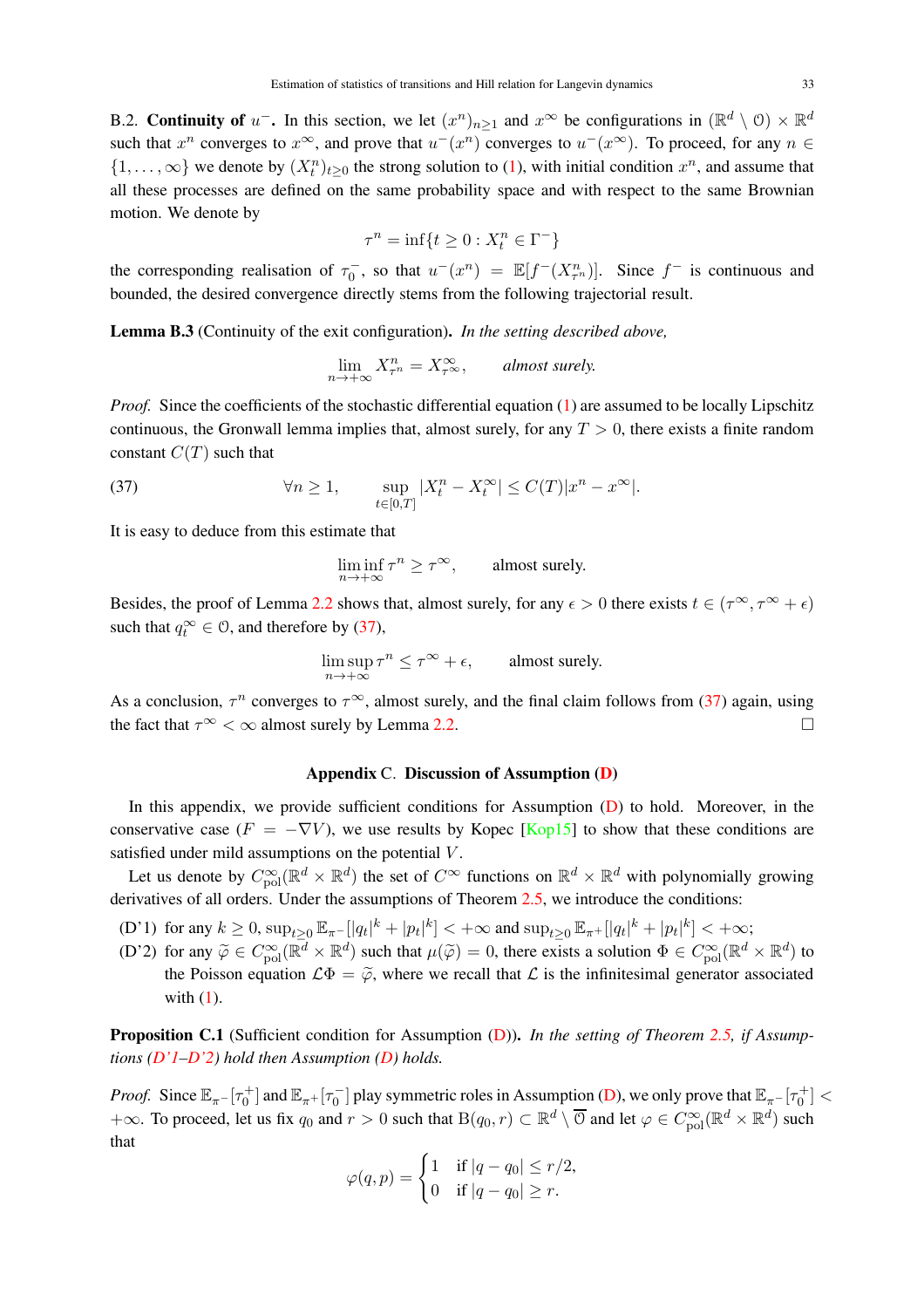Then, by Assumption (A2),  $\mu(\varphi) > 0$ , and

$$
\mathbb{E}_{\pi^{-}}[\tau_{0}^{+}] = \int_{0}^{+\infty} \mathbb{P}_{\pi^{-}}(\tau_{0}^{+} > t) dt
$$
  
\n
$$
\leq \int_{0}^{+\infty} \mathbb{P}_{\pi^{-}}\left(\frac{1}{t} \int_{0}^{t} \varphi(q_{s}, p_{s}) ds = 0\right) dt
$$
  
\n
$$
= \int_{0}^{+\infty} \mathbb{P}_{\pi^{-}}\left(\frac{1}{t} \int_{0}^{t} \widetilde{\varphi}(q_{s}, p_{s}) ds \geq \mu(\varphi)\right) dt,
$$

where  $\widetilde{\varphi} := \mu(\varphi) - \varphi \in C^{\infty}_{\text{pol}}(\mathbb{R}^d \times \mathbb{R}^d)$  is such that  $\mu(\widetilde{\varphi}) = 0$ .

Let us fix  $\alpha > 2$ . By Markov's inequality, for any  $t \ge 1$ ,

$$
\mathbb{P}_{\pi^-}\left(\frac{1}{t}\int_0^t\widetilde{\varphi}(q_s,p_s)\mathrm{d} s\geq \mu(\varphi)\right)\leq \frac{1}{(t\mu(\varphi))^{\alpha}}\mathbb{E}_{\pi^-}\left[\left|\int_0^t\widetilde{\varphi}(q_s,p_s)\mathrm{d} s\right|^{\alpha}\right].
$$

Let  $\Phi \in C_{\text{pol}}^{\infty}(\mathbb{R}^d \times \mathbb{R}^d)$  be given by Assumption (D'2) as the solution to the Poisson equation  $\mathcal{L}\Phi = \tilde{\varphi}$ . By Itô's formula, for any  $t > 0$ ,

$$
\int_0^t \widetilde{\varphi}(q_s, p_s) \mathrm{d}s = \Phi(q_t, p_t) - \Phi(q_0, p_0) - \sqrt{2\gamma\beta^{-1}} \int_0^t \nabla_p \Phi(q_s, p_s) \cdot \mathrm{d}W_s,
$$

and then by Jensen's inequality,

$$
\left| \int_0^t \widetilde{\varphi}(q_s, p_s) \mathrm{d} s \right|^{\alpha} \leq 3^{\alpha - 1} \left( \left| \Phi(q_t, p_t) \right|^{\alpha} + \left| \Phi(q_0, p_0) \right|^{\alpha} + \left| \sqrt{2\gamma \beta^{-1}} \int_0^t \nabla_p \Phi(q_s, p_s) \cdot \mathrm{d} W_s \right|^{\alpha} \right).
$$

Since Φ has polynomial growth, by Assumption (D'1) the expectation under  $\mathbb{P}_{\pi-}$  of the first two terms in the right-hand side above is bounded uniformly in t. Besides, since  $\nabla_p \Phi$  has polynomial growth, by the Burkholder–Davis–Gundy inequality and Assumption (D'1) again, the expectation under  $\mathbb{P}_{\pi-}$  of the third term is of order  $t^{\alpha/2}$ . We therefore conclude that

$$
\mathbb{E}_{\pi^-}[\tau_0^+] \le 1 + C \int_1^{+\infty} \frac{1 + t^{\alpha/2}}{t^{\alpha}} dt
$$

for some constant  $C \ge 0$ , which completes the proof since  $\alpha > 2$ .

In the conservative case, we now provide explicit conditions on  $F = -\nabla V$  ensuring that Assumptions  $(D'1-D'2)$  hold. As a preliminary, we point out that in the conservative case, Assumption  $(C)$  is equivalent to the statement that

$$
\int_{\Sigma} e^{-\beta V(q)} d\sigma_{\Sigma}(q) < +\infty.
$$

The condition (38) below is of a similar nature.

Lemma C.2 (Sufficient conditions for Assumptions (D'1–D'2) in the conservative case). *Under the assumptions of Theorem 2.5, assume that*  $F = -\nabla V$ *, with a potential* V *satisfying the conditions B-1*, *B-2, B-3 and B-4 from* [Kop15]*, and that* Σ *is such that*

(38) 
$$
\forall \ell \geq 0, \qquad \int_{\Sigma} |q|^{e} e^{-\beta V(q)} d\sigma_{\Sigma}(q) < +\infty.
$$

*Then Assumptions (D'1–D'2) hold.*

*Proof.* First, by [Kop15, Lemma 2.5], to prove Assumption (D'1), it suffices to show that  $q_0$  and  $p_0$  have finite moments of all orders under  $\pi^-$  and  $\pi^+$ . Using the explicit formula for the densities of  $\pi^-$  and  $\pi^{+}$  in the conservative case, it is readily seen that this condition holds unconditionally for  $p_0$ , while it follows from (38) for  $q_0$ .

Second, Assumption  $(D'2)$  is a straightforward consequence of [Kop15, Lemma 2.12]. Note that in the latter reference, it is proved for the Poisson equation  $\mathcal{L}^{\dagger} \Phi = \tilde{\varphi}$ , where  $\mathcal{L}^{\dagger}$  is the formal adjoint of  $\mathcal{L}$ in  $L^2(\mathbb{R}^d \times \mathbb{R}^d, \mu)$ , so the result follows for  $\mathcal L$  by reverting the sign of  $p$ .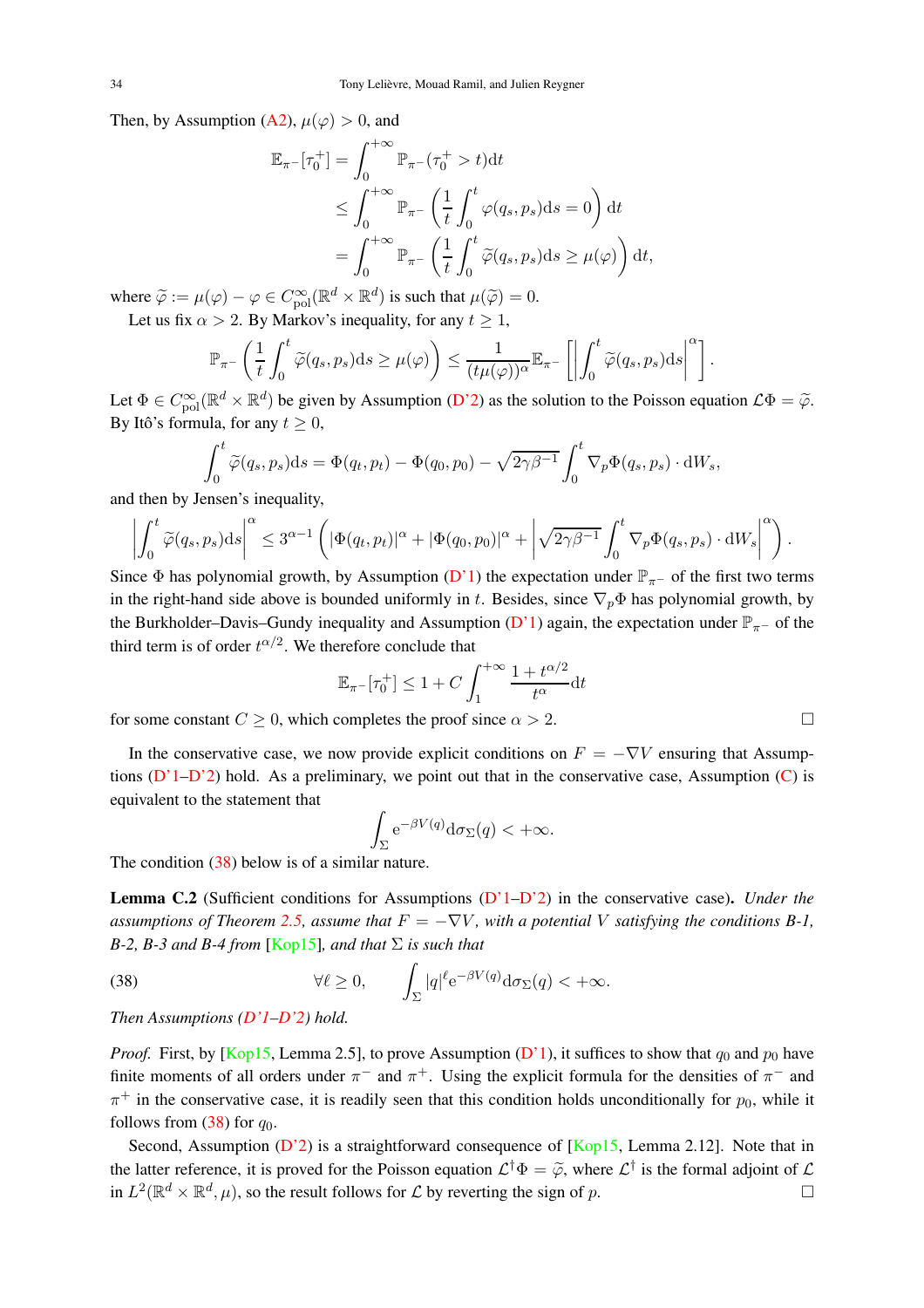Remark C.3. *The conditions B-1, B-2, B-3 and B-4 from* [Kop15] *are in particular satisfied if* V *is the* sum of a polynomial  $V^\sharp$  with at least quadratic growth at infinity, and a function  $V^\flat\in C^\infty_{\rm pol}(\R^d)$  which *is bounded and has a bounded gradient.*

Remark C.4. *The condition* (38) *holds in particular if, in addition to Assumption (B), the set* O *is bounded, because then* Σ *has finite surface measure. Otherwise, this condition may depend on the geometry of*  $\Sigma$ *; for instance, it may fail if for some*  $r > 0$ ,  $\sigma_{\Sigma}(\mathrm{B}(q, r))$  *is not bounded as a function of*  $q \in \mathbb{R}^d$ .

To complete the discussion, we note that in  $\lfloor \text{Kop15} \rfloor$ , both the uniform moment estimate (Lemma 2.5) and the existence of a solution to the Poisson equation (Lemma 2.12) follow from the use of a suitable Lyapunov functional, which relies on the fact that the force is conservative  $(F = -\nabla V)$ . In the general non-conservative situation, similar Lyapunov functionals, merely based on growth and drift conditions on F, were constructed for example in [SLD17, Assumption 4]. Therefore, under these conditions, one may expect the arguments of  $[Kop15]$  to be adapted in order to check Assumptions  $(D'1-D'2)$ , and thereby extend the statement of Lemma C.2 to non-conservative cases.

Acknowledgements. The authors would like to thank Gabriel Stoltz for fruitful discussions in particular about the proof of Proposition C.1 and the connection with the work of Marie Kopec. This work benefitted from the support of the European Research Council under the European Union's Horizon 2020 research and innovation programme (grant agreement No 810367), project EMC2. This work also benefited from the support of the projects ANR EFI (ANR-17-CE40-0030) and ANR QuAMProcs (ANR-19-CE40-0010) from the French National Research Agency. Part of this project was carried out as TL was a visiting professor at Imperial College of London (ICL), with a visiting professorship grant from the Leverhulme Trust. The Department of Mathematics at ICL and the Leverhulme Trust are warmly thanked for their support. MR was supported by the Région Ile-de-France through a PhD fellowship of the Domaine d'Intérêt Majeur (DIM) Math Innov.

#### References

- [Asm03] S. Asmussen. *Applied probability and queues*, volume 51 of *Applications of Mathematics (New York)*. Springer-Verlag, New York, second edition, 2003. Stochastic Modelling and Applied Probability.
- [AVTW09] R. J. Allen, C. Valeriani, and P. R. Ten Wolde. Forward flux sampling for rare event simulations. *J. Phys.: Condens. Matter*, 21(46):463102, 2009.
- [BdH15] A. Bovier and F. den Hollander. *Metastability*, volume 351 of *Grundlehren der Mathematischen Wissenschaften [Fundamental Principles of Mathematical Sciences]*. Springer, Cham, 2015. A potential-theoretic approach.
- [BEGK04] A. Bovier, M. Eckhoff, V. Gayrard, and M. Klein. Metastability in reversible diffusion processes. I. Sharp asymptotics for capacities and exit times. *J. Eur. Math. Soc. (JEMS)*, 6(4):399–424, 2004.
- [BGL] M. Baudel, A. Guyader, and T. Lelièvre. On the Hill relation and the mean reaction time for metastable processes. Preprint arXiv:2008.09790.
- [BZ11] D. Bhatt and D. M. Zuckerman. Beyond microscopic reversibility: Are observable nonequilibrium processes precisely reversible? *J. Chem. Theory Comput.*, 7(8):2520–2527, 2011.
- [CG07] F. Cérou and A. Guyader. Adaptive multilevel splitting for rare event analysis. *Stoch. Anal. Appl.*, 25(2):417–443, 2007.
- [DHS13] P. Diaconis, S. Holmes, and M. Shahshahani. Sampling from a manifold. In *Advances in modern statistical theory and applications: a Festschrift in honor of Morris L. Eaton*, volume 10 of *Inst. Math. Stat. (IMS) Collect.*, pages 102–125. Inst. Math. Statist., Beachwood, OH, 2013.

[DMPS18] R. Douc, E. Moulines, P. Priouret, and P. Soulier. *Markov chains*. Springer Series in Operations Research and Financial Engineering. Springer, Cham, 2018.

- [EVE06] W. E and E. Vanden-Eijnden. Towards a theory of transition paths. *J. Stat. Phys.*, 123(3):503–523, 2006.
- [EVE10] W. E and E. Vanden-Eijnden. Transition-path theory and path-finding algorithms for the study of rare events. *Annu. Rev. Phys. Chem.*, 61:391–420, 2010.
- [Fri75] A. Friedman. *Stochastic differential equations and applications. Vol. 1*. Probability and Mathematical Statistics, Vol. 28. Academic Press [Harcourt Brace Jovanovich, Publishers], New York-London, 1975.
- [GIMV19] F. Golse, C. Imbert, C. Mouhot, and A. F. Vasseur. Harnack inequality for kinetic Fokker-Planck equations with rough coefficients and application to the Landau equation. *Ann. Sc. Norm. Super. Pisa Cl. Sci. (5)*, 19(1):253–295, 2019.